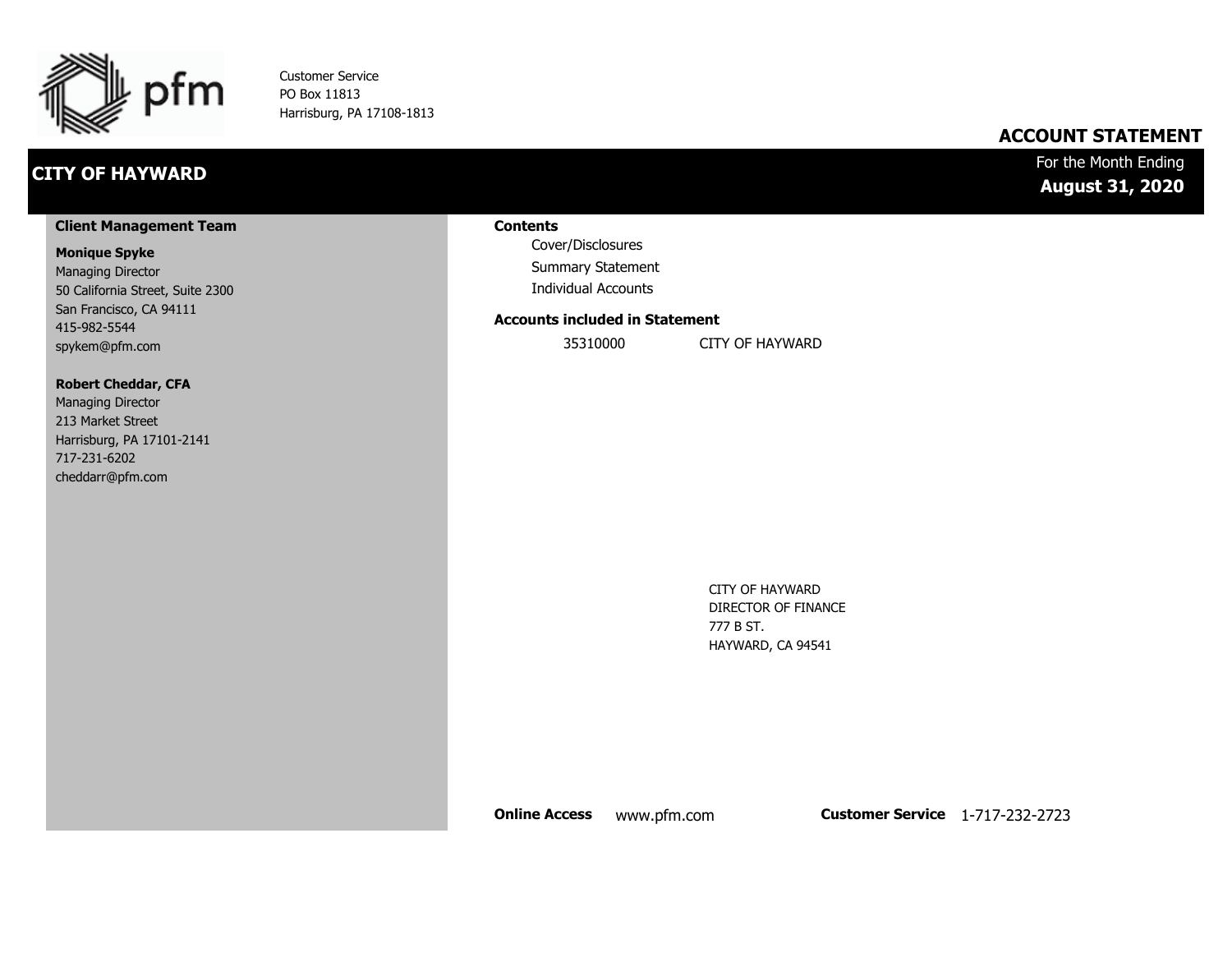

#### **Important Disclosures**

### Important Disclosures

This statement is for general information purposes only and is not intended to provide specific advice or recommendations. PFM Asset Management LLC ("PFM") is an investment advisor registered with the Securities and Exchange Commission, and is required to maintain a written disclosure statement of our background and business experience. If you would like to receive a copy of our current disclosure statement, please contact Service Operations at the address below.

**Proxy Voting** PFM does not normally receive proxies to vote on behalf of its clients. However, it does on occasion receive consent requests. In the event a consent request is received the portfolio manager contacts the client and then proceeds according to their instructions. PFM's Proxy Voting Policy is available upon request by contacting Service Operations at the address below.

**Questions About an Account** PFM's monthly statement is intended to detail our investment advisory activity as well as the activity of any accounts held by clients in pools that are managed by PFM. The custodian bank maintains the control of assets and executes (i.e., settles) all investment transactions. The custodian statement is the official record of security and cash holdings and transactions. PFM recognizes that clients may use these reports to facilitate record keeping and that the custodian bank statement and the PFM statement should be reconciled and differences resolved. Many custodians use a settlement date basis which may result in the need to reconcile due to a timing difference.

**Account Control** PFM does not have the authority to withdraw funds from or deposit funds to the custodian. Our clients retain responsibility for their internal accounting policies; implementing and enforcing internal controls and generating ledger entries or otherwise recording transactions.

**Market Value** Generally, PFM's market prices are derived from closing bid prices as of the last business day of the month as supplied by Refinitiv or Bloomberg. Where prices are not available from generally recognized sources the securities are priced using a yield-based matrix system to arrive at an estimated market value. Prices that fall between data points are interpolated. Non-negotiable FDIC-insured bank certificates of deposit are priced at par. Although PFM believes the prices to be reliable, the values of the securities do not always represent the prices at which the securities could have been bought or sold. Explanation of the valuation methods for a registered investment company, local government investment program,or TERM funds is contained in the appropriate fund offering documentation or information statement.

**Amortized Cost** The original cost of the principal of the security is adjusted for the amount of the periodic reduction of any discount or premium from the purchase date until the date of the report. Discount or premium with respect to short term securities (those with less than one year to maturity at time of issuance) is amortized on a straightline basis. Such discount or premium with respect to longer term securities is amortized using the constant yield basis.

**Tax Reporting** Cost data and realized gains / losses are provided for informational purposes only. Please review for accuracy and consult your tax advisor to determine the tax consequences of your security transactions. PFM does not report such information to the IRS or other taxing authorities and is not responsible for the accuracy of such information that may be required to be reported to federal, state or other taxing authorities. **Financial Situation** In order to better serve you, PFM should be promptly notified of any material change in your investment objective or financial situation.

**Callable Securities** Securities subject to redemption prior to maturity may be redeemed in whole or in part before maturity, which could affect the yield represented.

Portfolio The securities in this portfolio, including shares of mutual funds, are not guaranteed or otherwise protected by PFM, the FDIC (except for certain non-negotiable certificates of deposit) or any government agency. Investment in securities involves risks, including the possible loss of the amount invested. Actual settlement values, accrued interest, and amortized cost amounts may vary for securities subject to an adjustable interest rate or subject to principal paydowns. Any changes to the values shown may be reflected within the next monthly statement's beginning values. **Rating** Information provided for ratings is based upon a good faith inquiry of selected sources, but its accuracy and completeness cannot be guaranteed. Shares of some money market and TERM funds are marketed through representatives of PFM's wholly owned subsidiary, PFM Fund Distributors, Inc. PFM Fund Distributors, Inc. is registered with the SEC as a broker/dealer and is a member of the Financial Industry Regulatory Authority ("FINRA") and the Municipal Securities Rulemaking Board ("MSRB"). You may reach the FINRA by calling the FINRA Regulator Public Disclosure Hotline at 1-888-289-9999 or at the FINRA Regulation Internet website address www.nasd.com. A brochure describing the FINRA Regulation Public Disclosure Program is also available from the FINRA upon request.

#### **Key Terms and Definitions**

*Dividends* on money market funds consist of interest earned, plus any discount ratably amortized to the date of maturity, plus all realized gains and losses on the sale of securities prior to maturity, less ratable amortization of any premium and all accrued expenses to the fund. Dividends are accrued daily and may be paid either monthly or quarterly. The monthly earnings on this statement represent the estimated dividend accrued for the month for any program that distributes earnings on a quarterly basis. There is no guarantee that the estimated amount will be paid on the actual distribution date.

*Current Yield* is the net change, exclusive of capital changes and income other than investment income, in the value of a hypothetical fund account with a balance of one share over the seven-day base period including the statement date, expressed as a percentage of the value of one share (normally \$1.00 per share) at the beginning of the seven-day period. This resulting net change in account value is then annualized by multiplying it by 365 and dividing the result by 7. The yields quoted should not be considered a representation of the yield of the fund in the future, since the yield is not fixed.

*Average maturity* represents the average maturity of all securities and investments of a portfolio, determined by multiplying the par or principal value of each security or investment by its maturity (days or years), summing the products, and dividing the sum by the total principal value of the portfolio. The stated maturity date of mortgage backed or callable securities are used in this statement. However the actual maturity of these securities could vary depending on the level or prepayments on the underlying mortgages or whether a callable security has or is still able to be called.

*Monthly distribution yield* represents the net change in the value of one share (normally \$1.00 per share) resulting from all dividends declared during the month by a fund expressed as a percentage of the value of one share at the beginning of the month. This resulting net change is then annualized by multiplying it by 365 and dividing it by the number of calendar days in the month.

*YTM at Cost* The yield to maturity at cost is the expected rate of return, based on the original cost, the annual interest receipts, maturity value and the time period from purchase date to maturity, stated as a percentage, on an annualized basis.

*YTM at Market* The yield to maturity at market is the rate of return, based on the current market value, the annual interest receipts, maturity value and the time period remaining until maturity, stated as a percentage, on an annualized basis.

*Managed Account* A portfolio of investments managed discretely by PFM according to the client's specific investment policy and requirements. The investments are directly owned by the client and held by the client's custodian.

*Unsettled Trade* A trade which has been executed however the final consummation of the security transaction and payment has not yet taken place.

Please review the detail pages of this statement carefully. If you think your statement is wrong, missing account information, or if you need more information about a transaction, please contact PFM within 60 days of receipt. If you have other concerns or questions regarding your account you should contact a member of your client management team or PFM Service Operations at the address below.

> PFM Asset Management LLC Attn: Service Operations 213 Market Street Harrisburg, PA 17101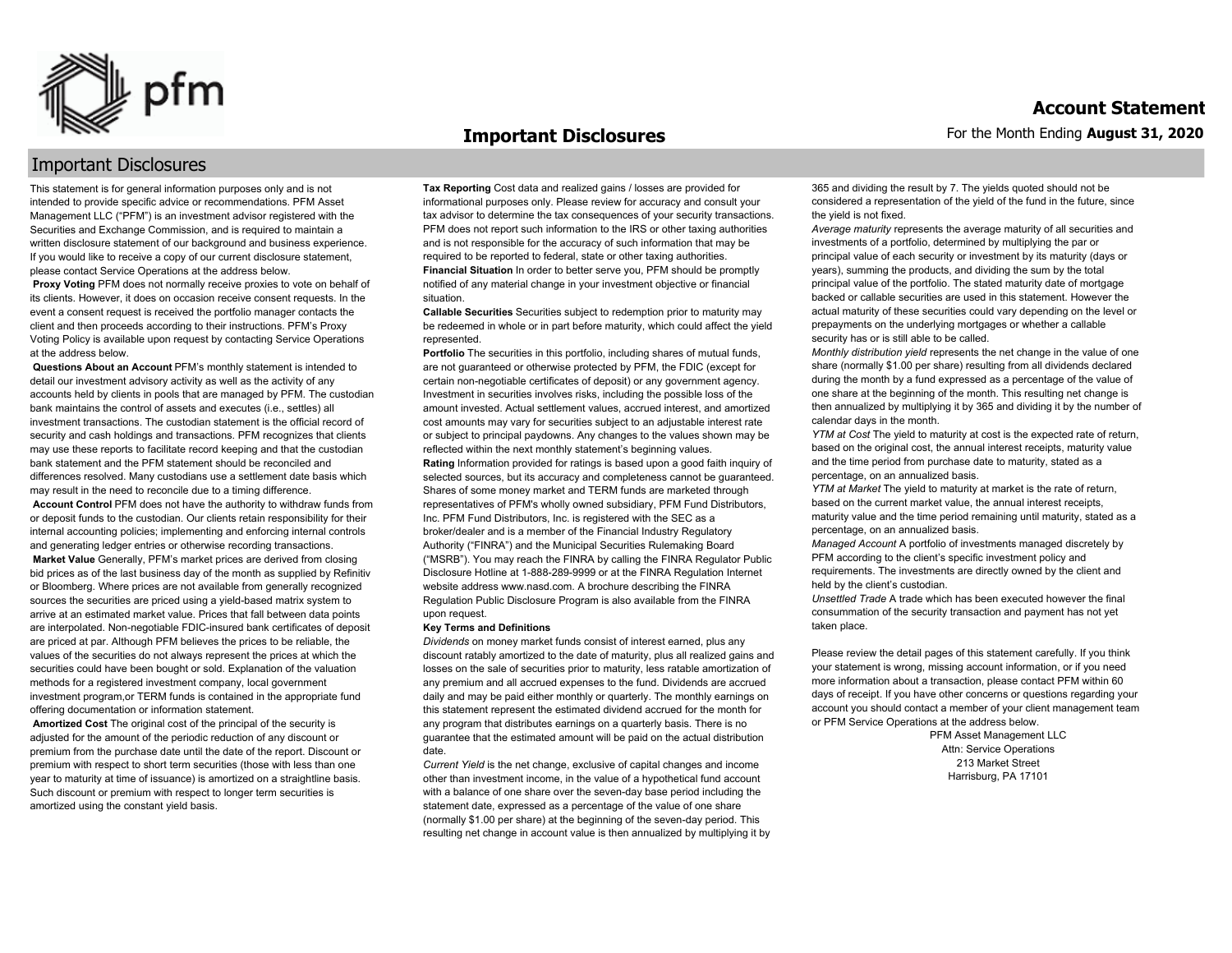

# **Managed Account Summary Statement** For the Month Ending August 31, 2020

| <b>Transaction Summary - Managed Account</b> | <b>Cash Transactions Summary - Managed Account</b> |                                                          |                              |
|----------------------------------------------|----------------------------------------------------|----------------------------------------------------------|------------------------------|
| <b>Opening Market Value</b>                  | \$130,019,981.08                                   | Maturities/Calls                                         | 0.00                         |
| Maturities/Calls                             | (519, 347.89)                                      | Sale Proceeds                                            | 8,461,397.30<br>145,288.16   |
| <b>Principal Dispositions</b>                | (7,356,957.13)                                     | Coupon/Interest/Dividend Income<br>Principal Payments    | 519,347.89<br>(9,086,097.98) |
| Principal Acquisitions<br>Unsettled Trades   | 7,960,035.08<br>325,000.00                         | <b>Security Purchases</b>                                |                              |
| Change in Current Value                      | (118, 646.22)                                      | Net Cash Contribution<br><b>Reconciling Transactions</b> | (39, 935.37)<br>$0.00\,$     |
| <b>Closing Market Value</b>                  | \$130,310,064.92                                   |                                                          |                              |

| <b>Earnings Reconciliation (Cash Basis) - Managed Account</b>                              |                          | <b>Cash Balance</b>         |        |
|--------------------------------------------------------------------------------------------|--------------------------|-----------------------------|--------|
| Interest/Dividends/Coupons Received<br>Less Purchased Interest Related to Interest/Coupons | 203,527.52<br>(1,062.90) | <b>Closing Cash Balance</b> | \$0.00 |
| Plus Net Realized Gains/Losses                                                             | 165,637.28               |                             |        |
| Total Cash Basis Earnings                                                                  | \$368,101.90             |                             |        |
| <b>Earnings Reconciliation (Accrual Basis)</b>                                             | <b>Total</b>             |                             |        |
| Ending Amortized Value of Securities                                                       | 127,819,421.24           |                             |        |
| <b>Ending Accrued Interest</b>                                                             | 373,200.66               |                             |        |
| Plus Proceeds from Sales                                                                   | 7,407,920.62             |                             |        |
| Plus Proceeds of Maturities/Calls/Principal Payments                                       | 519,347.89               |                             |        |
| Plus Coupons/Dividends Received                                                            | 145,288.16               |                             |        |
| Less Cost of New Purchases                                                                 | (8,286,097.98)           |                             |        |
| Less Beginning Amortized Value of Securities                                               | (127, 280, 612.45)       |                             |        |
| Less Beginning Accrued Interest                                                            | (386, 755.51)            |                             |        |
| <b>Total Accrual Basis Earnings</b>                                                        | \$311,712.63             |                             |        |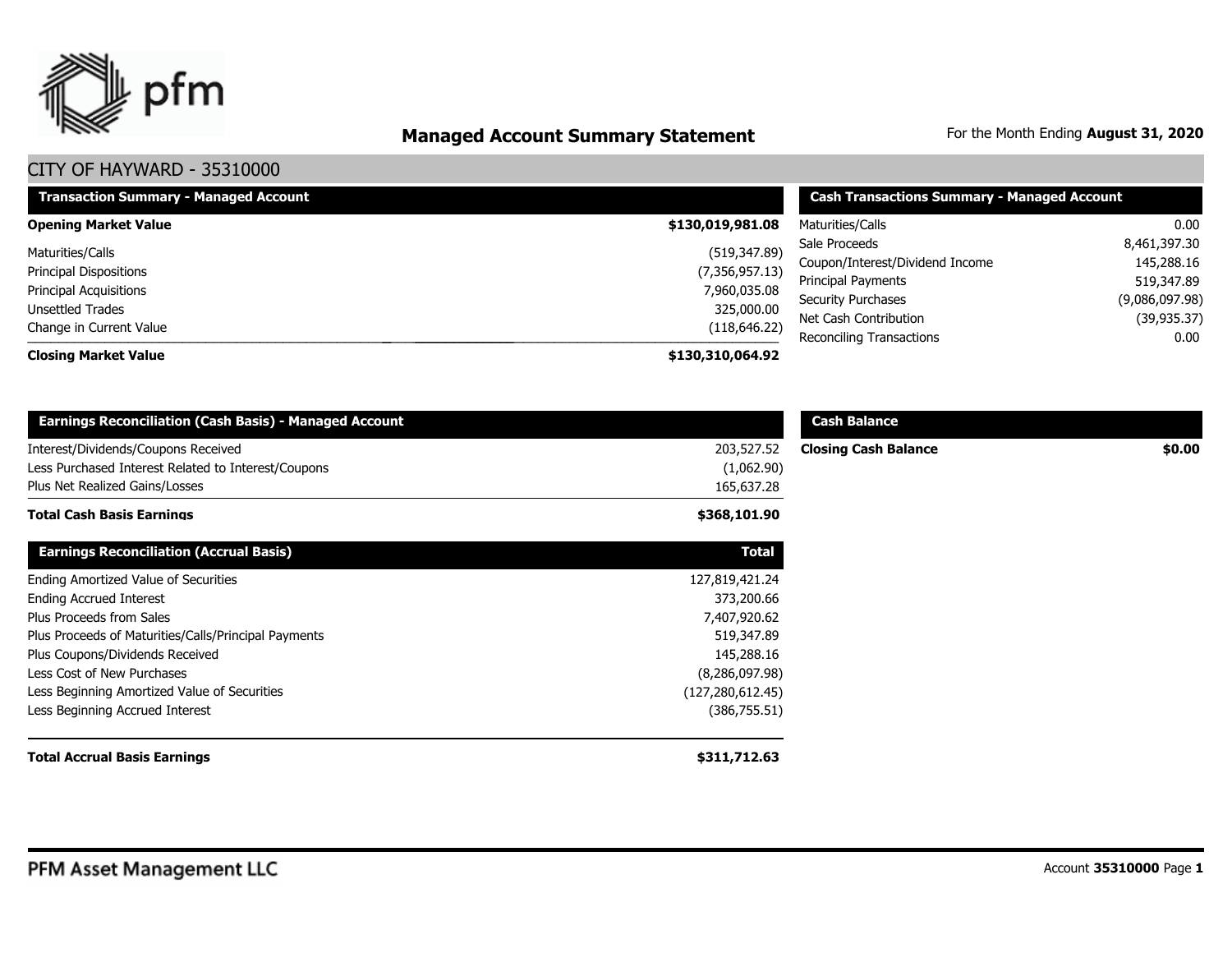

### **Portfolio Summary and Statistics** For the Month Ending August 31, 2020

### CITY OF HAYWARD - 35310000

| <b>Account Summary</b>                 |                  |                     |                |  |  |  |  |  |  |  |
|----------------------------------------|------------------|---------------------|----------------|--|--|--|--|--|--|--|
| <b>Description</b>                     | <b>Par Value</b> | <b>Market Value</b> | <b>Percent</b> |  |  |  |  |  |  |  |
| U.S. Treasury Bond / Note              | 37,550,000.00    | 38,552,324.59       | 29.59          |  |  |  |  |  |  |  |
| Supra-National Agency Bond / Note      | 1,285,000.00     | 1,293,673.75        | 0.99           |  |  |  |  |  |  |  |
| Municipal Bond / Note                  | 13,310,000.00    | 13,865,558.10       | 10.64          |  |  |  |  |  |  |  |
| Federal Agency Collateralized Mortgage | 11,661,461.43    | 11,951,156.67       | 9.17           |  |  |  |  |  |  |  |
| Obligation                             |                  |                     |                |  |  |  |  |  |  |  |
| Federal Agency Bond / Note             | 42,020,000.00    | 42,390,248.39       | 32.53          |  |  |  |  |  |  |  |
| Corporate Note                         | 9,825,000.00     | 10,095,595.04       | 7.75           |  |  |  |  |  |  |  |
| Certificate of Deposit                 | 5,725,000.00     | 5,825,030.69        | 4.47           |  |  |  |  |  |  |  |
| <b>Bank Note</b>                       | 300,000.00       | 323,998.80          | 0.25           |  |  |  |  |  |  |  |
| <b>Asset-Backed Security</b>           | 5,914,469.99     | 6,012,478.89        | 4.61           |  |  |  |  |  |  |  |
| <b>Managed Account Sub-Total</b>       | 127,590,931.42   | 130,310,064.92      | 100.00%        |  |  |  |  |  |  |  |
| <b>Accrued Interest</b>                |                  | 373,200.66          |                |  |  |  |  |  |  |  |
| <b>Total Portfolio</b>                 | 127,590,931.42   | 130,683,265.58      |                |  |  |  |  |  |  |  |

### **Unsettled Trades 325,000.00 325,419.25 Maturity Distribution**



#### **Sector Allocation**



| <b>Characteristics</b>            |       |
|-----------------------------------|-------|
| Yield to Maturity at Cost         | 1.58% |
| Yield to Maturity at Market       | 0.42% |
| Weighted Average Days to Maturity | 752   |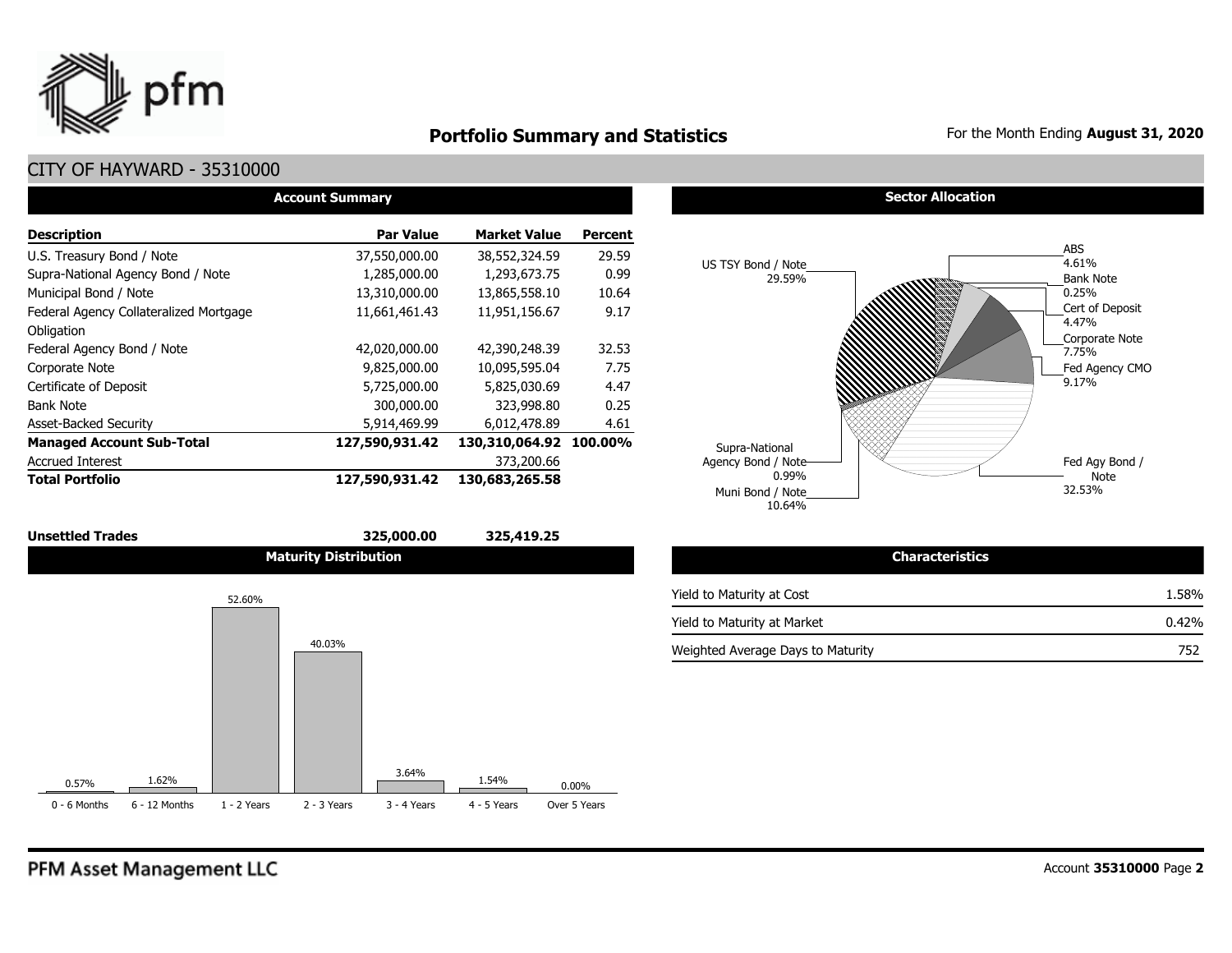# **Managed Account Issuer Summary** For the Month Ending August 31, 2020

### CITY OF HAYWARD - 35310000

pfm

|                                        | <b>Issuer Summary</b> |                |
|----------------------------------------|-----------------------|----------------|
|                                        | <b>Market Value</b>   |                |
| <b>Issuer</b>                          | of Holdings           | <b>Percent</b> |
| <b>3M COMPANY</b>                      | 148,725.78            | 0.11           |
| ADOBE INC                              | 310,226.70            | 0.24           |
| AMERICAN EXPRESS CO                    | 207,261.20            | 0.16           |
| AMERICAN HONDA FINANCE                 | 618,062.40            | 0.47           |
| ARIZONA ST TRANSPRTN BRD HIGHW         | 1,287,858.00          | 0.99           |
| <b>BANK OF AMERICA CO</b>              | 915,584.93            | 0.70           |
| BMW FINANCIAL SERVICES NA LLC          | 76,549.83             | 0.06           |
| <b>CALIFORNIA ST</b>                   | 643,392.00            | 0.49           |
| CALIFORNIA STATE UNIVERSITY            | 325,419.25            | 0.25           |
| CAPITAL ONE FINANCIAL CORP             | 616,115.40            | 0.47           |
| CAPITAL ONE PRIME AUTO REC TRUST       | 179,252.83            | 0.14           |
| CARMAX AUTO OWNER TRUST                | 839,448.83            | 0.64           |
| CATERPILLAR INC                        | 661,465.03            | 0.51           |
| CHAFFEY CA JT UNION HS DIST            | 616,056.00            | 0.47           |
| <b>CHEVRON CORPORATION</b>             | 568,667.73            | 0.44           |
| <b>CITIGROUP INC</b>                   | 615,661.80            | 0.47           |
| <b>COMCAST CORP</b>                    | 166,306.35            | 0.13           |
| <b>CREDIT AGRICOLE SA</b>              | 608,995.20            | 0.47           |
| <b>CREDIT SUISSE GROUP RK</b>          | 975,180.38            | 0.75           |
| <b>DEERE &amp; COMPANY</b>             | 201,822.00            | 0.15           |
| <b>DNB ASA</b>                         | 648,343.75            | 0.50           |
| <b>EXXON MOBIL CORP</b>                | 154,566.30            | 0.12           |
| <b>FANNIE MAE</b>                      | 14,882,347.95         | 11.42          |
| FEDERAL FARM CREDIT BANKS              | 7,036,852.83          | 5.40           |
| FEDERAL HOME LOAN BANKS                | 6,463,490.88          | 4.96           |
| FIFTH THIRD AUTO TRUST                 | 220,000.41            | 0.17           |
| FORD CREDIT AUTO LEASE TRUST           | 368,608.63            | 0.28           |
| FORD CREDIT AUTO OWNER TRUST           | 191,839.05            | 0.15           |
| <b>FREDDIE MAC</b>                     | 25,958,713.40         | 19.92          |
| <b>GM FINANCIAL AUTO LEASING TRUST</b> | 235,471.41            | 0.18           |
| <b>GM FINANCIAL SECURITIZED TERM</b>   | 797,958.39            | 0.61           |
| <b>GOLDMAN SACHS GROUP INC</b>         | 609,376.20            | 0.47           |

#### **Credit Quality (S&P Ratings)**

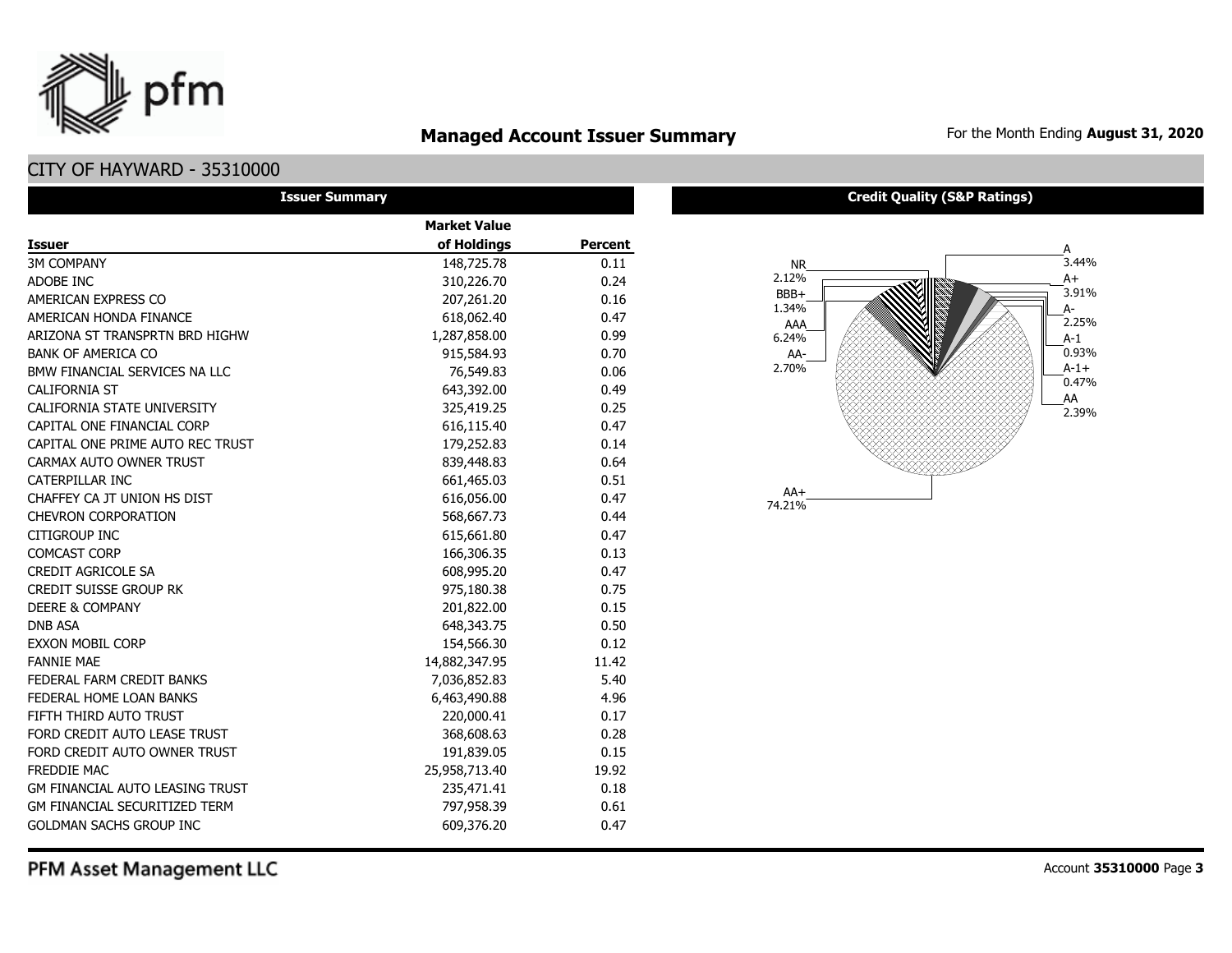

# **Managed Account Issuer Summary** For the Month Ending August 31, 2020

### CITY OF HAYWARD - 35310000

|                                         | <b>Market Value</b> |                |
|-----------------------------------------|---------------------|----------------|
| <b>Issuer</b>                           | of Holdings         | <b>Percent</b> |
| HARLEY-DAVIDSON MOTORCYCLE TRUST        | 443,423.60          | 0.34           |
| HOME DEPOT INC                          | 182,863.45          | 0.14           |
| HONDA AUTO RECEIVABLES                  | 173,971.20          | 0.13           |
| <b>HYUNDAI AUTO RECEIVABLES</b>         | 396,153.11          | 0.30           |
| <b>IBM CORP</b>                         | 312,822.00          | 0.24           |
| INTER-AMERICAN DEVELOPMENT BANK         | 1,293,673.75        | 0.99           |
| JP MORGAN CHASE & CO                    | 614,531.40          | 0.47           |
| LONG BEACH CA                           | 946,164.80          | 0.73           |
| <b>MARYLAND ST</b>                      | 1,246,053.50        | 0.96           |
| MISSISSIPPI STATE                       | 478,671.75          | 0.37           |
| MITSUBISHI UFJ FINANCIAL GROUP INC      | 608,287.20          | 0.47           |
| <b>MORGAN STANLEY</b>                   | 311,714.40          | 0.24           |
| NISSAN AUTO LEASE TRUST                 | 135,243.29          | 0.10           |
| NISSAN AUTO RECEIVABLES                 | 204,860.20          | 0.16           |
| NORDEA BANK AB                          | 643,767.50          | 0.49           |
| NY & NJ PORT AUTH                       | 755,146.90          | 0.58           |
| <b>OREGON STATE</b>                     | 619,230.00          | 0.48           |
| PACCAR FINANCIAL CORP                   | 803,166.46          | 0.62           |
| PNC FINANCIAL SERVICES GROUP            | 323,998.80          | 0.25           |
| ROYAL BANK OF CANADA                    | 614,141.40          | 0.47           |
| SAN DIEGO CA CMNTY CLG DIST             | 697,889.25          | 0.54           |
| SAN JOSE CA                             | 1,204,314.50        | 0.92           |
| SKANDINAVISKA ENSKILDA BANKEN AB        | 643,890.63          | 0.49           |
| <b>SOCIETE GENERALE</b>                 | 607,332.00          | 0.47           |
| STATE OF CONNECTICUT                    | 1,099,974.15        | 0.84           |
| STATE OF LOUISIANA                      | 635,028.00          | 0.49           |
| STATE OF WASHINGTON                     | 686,263.60          | 0.53           |
| SUMITOMO MITSUI FINANCIAL GROUP INC     | 475,092.63          | 0.36           |
| TAMALPAIS CA UNION HIGH SCH DIST        | 1,026,243.00        | 0.79           |
| THE BANK OF NEW YORK MELLON CORPORATION | 309,844.80          | 0.24           |
| <b>TOYOTA MOTOR CORP</b>                | 1,140,798.91        | 0.88           |
| <b>TRUIST FIN CORP</b>                  | 309,215.40          | 0.24           |
| UNITED PARCEL SERVICE INC               | 309,310.20          | 0.24           |

PFM Asset Management LLC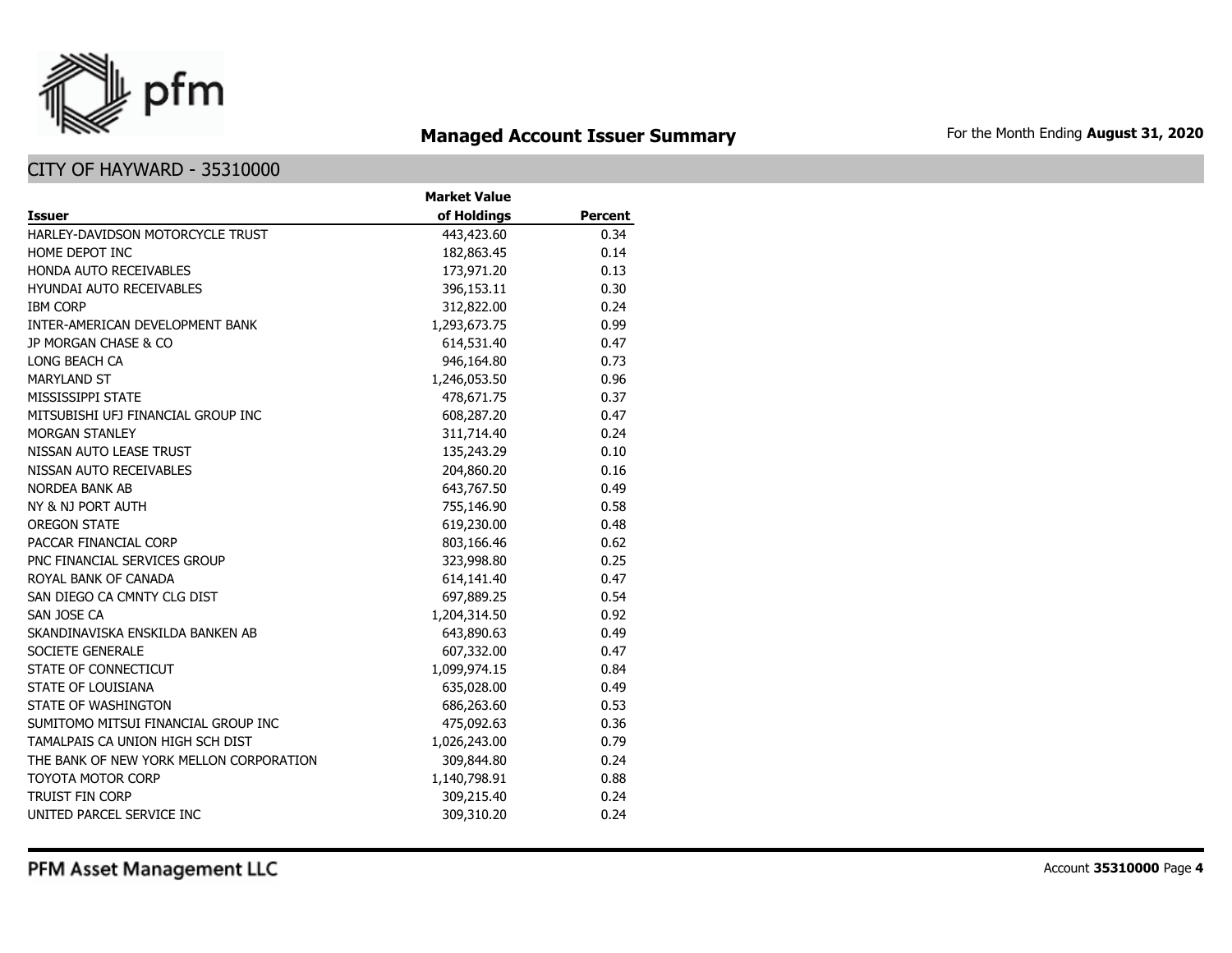

# **Managed Account Issuer Summary** For the Month Ending August 31, 2020

|                                    | <b>Market Value</b> |                |
|------------------------------------|---------------------|----------------|
| <b>Issuer</b>                      | of Holdings         | <b>Percent</b> |
| UNITED STATES TREASURY             | 38,552,324.59       | 29.58          |
| UNIVERSITY OF CALIFORNIA           | 967,840.90          | 0.74           |
| <b>US BANCORP</b>                  | 623,601.60          | 0.48           |
| <b>VERIZON OWNER TRUST</b>         | 829,032.94          | 0.64           |
| <b>VOLKSWAGEN AUTO LEASE TURST</b> | 304,549,77          | 0.23           |
| WI DEPT OF TRANS                   | 630,012.50          | 0.48           |
| <b>Total</b>                       | \$130,310,064.92    | <b>100.00%</b> |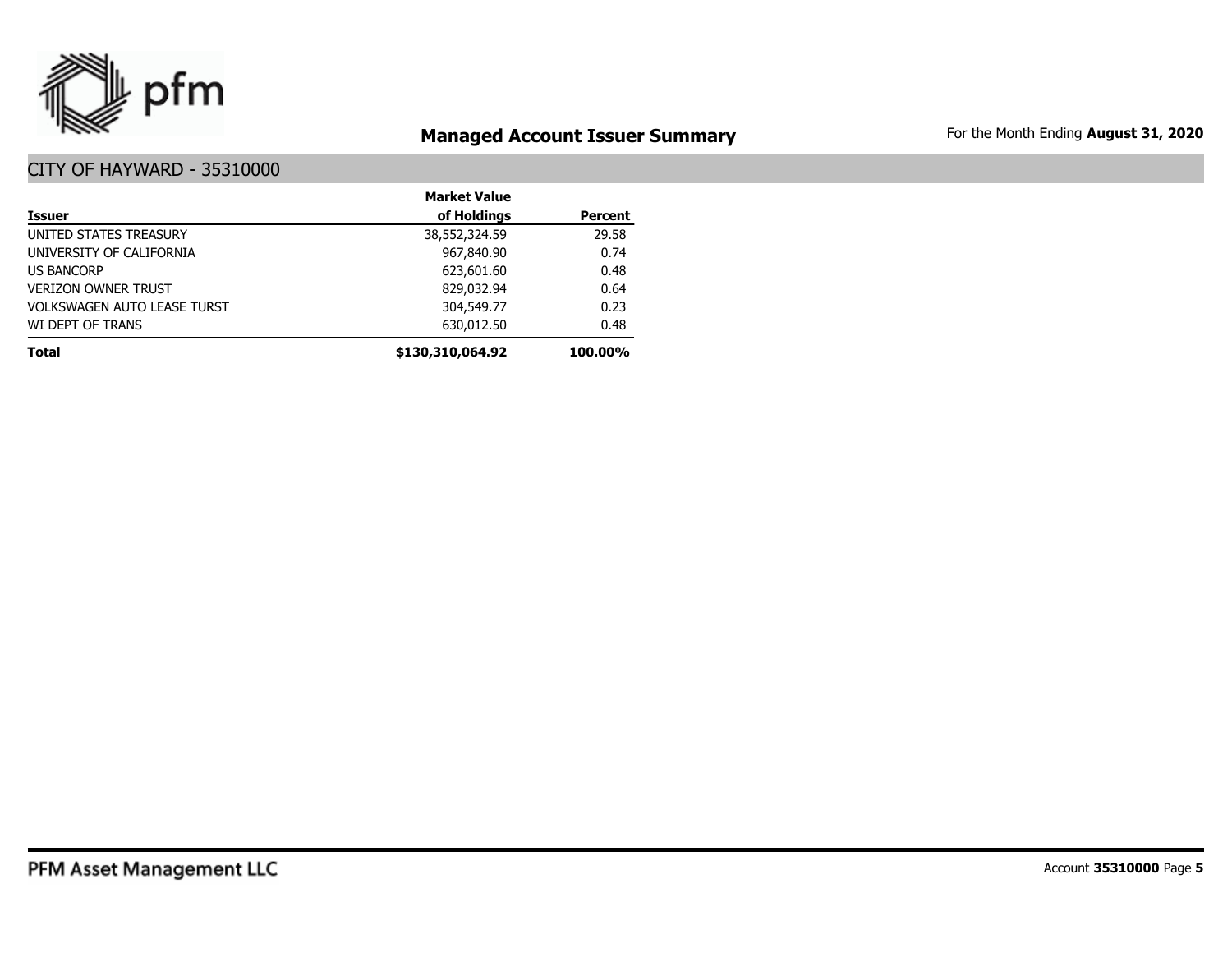

| <b>Security Type/Description</b><br><b>Dated Date/Coupon/Maturity</b> | <b>CUSIP</b> | Par              | <b>S&amp;P</b><br>Rating | Moody's<br>Rating | <b>Trade</b><br><b>Date</b> | <b>Settle</b><br><b>Date</b> | <b>Original</b><br>Cost | <b>YTM</b><br>at Cost | Accrued<br><b>Interest</b> | <b>Amortized</b><br>Cost | <b>Market</b><br><b>Value</b> |
|-----------------------------------------------------------------------|--------------|------------------|--------------------------|-------------------|-----------------------------|------------------------------|-------------------------|-----------------------|----------------------------|--------------------------|-------------------------------|
| <b>U.S. Treasury Bond / Note</b>                                      |              |                  |                          |                   |                             |                              |                         |                       |                            |                          |                               |
| <b>US TREASURY NOTES</b><br>DTD 10/31/2016 1.250% 10/31/2021          | 912828T67    | 300,000.00 AA+   |                          | Aaa               | 12/20/19                    | 12/20/19                     | 297,761.72 1.66         |                       | 1,263.59                   | 298,603.13               | 303,843.75                    |
| US TREASURY NOTES<br>DTD 10/31/2016 1.250% 10/31/2021                 | 912828T67    | 1,425,000.00 AA+ |                          | Aaa               | 10/31/19                    | 11/04/19                     | 1,416,817.39            | - 1.54                | 6,002.04                   | 1,420,216.49             | 1,443,257.81                  |
| <b>US TREASURY NOTES</b><br>DTD 10/31/2016 1.250% 10/31/2021          | 912828T67    | 4,150,000.00 AA+ |                          | Aaa               | 11/08/19                    | 11/12/19                     | 4,114,984.38            | 1.69                  | 17,479.62                  | 4,129,302.31             | 4,203,171.88                  |
| <b>US TREASURY NOTES</b><br>DTD 01/15/2019 2.500% 01/15/2022          | 9128285V8    | 1,500,000.00 AA+ |                          | Aaa               | 02/08/19                    | 02/11/19                     | 1,502,988.28            | 2.43                  | 4,891.30                   | 1,501,400.49             | 1,548,281.25                  |
| <b>US TREASURY NOTES</b><br>DTD 01/15/2019 2.500% 01/15/2022          | 9128285V8    | 6,000,000.00 AA+ |                          | Aaa               | 01/29/19                    | 01/31/19                     | 5,991,328.13            | 2.55                  | 19,565.22                  | 5,995,977.22             | 6,193,125.00                  |
| <b>US TREASURY NOTES</b><br>DTD 01/31/2017 1.875% 01/31/2022          | 912828V72    | 8,750,000.00 AA+ |                          | Aaa               | 01/07/19                    | 01/09/19                     | 8,590,722.66            | 2.50                  | 14,266.30                  | 8,676,344.92             | 8,963,281.25                  |
| <b>US TREASURY NOTES</b><br>DTD 02/15/2019 2.500% 02/15/2022          | 9128286C9    | 1,800,000.00 AA+ |                          | Aaa               | 04/01/19                    | 04/03/19                     | 1,810,476.56            | 2.29                  | 2,078.80                   | 1,805,313.18             | 1,861,593.84                  |
| <b>US TREASURY NOTES</b><br>DTD 07/31/2017 1.875% 07/31/2022          | 9128282P4    | 1,600,000,00 AA+ |                          | Aaa               | 07/01/19                    | 07/03/19                     | 1,605,437.50            | 1.76                  | 2,608.69                   | 1,603,376,67             | 1,652,750.08                  |
| <b>US TREASURY NOTES</b><br>DTD 07/31/2017 1.875% 07/31/2022          | 9128282P4    | 4.000.000.00 AA+ |                          | Aaa               | 06/03/19                    | 06/05/19                     | 4,003,281.25            | 1.85                  | 6,521.74                   | 4,001,988.12             | 4,131,875,20                  |
| US TREASURY NOTES<br>DTD 08/31/2017 1.625% 08/31/2022                 | 9128282S8    | 125,000.00 AA+   |                          | Aaa               | 08/02/19                    | 08/05/19                     | 124,750.98              | 1.69                  | 5.61                       | 124,838.20               | 128,691.40                    |
| UNITED STATES TREASURY NOTES<br>DTD 10/15/2019 1.375% 10/15/2022      | 912828YK0    | 5,250,000.00 AA+ |                          | Aaa               | 12/02/19                    | 12/04/19                     | 5,213,085.94            | 1.63                  | 27,415.47                  | 5,222,685.01             | 5,386,171.88                  |
| UNITED STATES TREASURY NOTES<br>DTD 01/15/2020 1.500% 01/15/2023      | 912828Z29    | 2,500,000.00 AA+ |                          | Aaa               | 02/03/20                    | 02/05/20                     | 2,512,207.03            | 1.33                  | 4,891.30                   | 2,509,833.76             | 2,580,468.75                  |
| <b>US TREASURY NOTES</b><br>DTD 02/01/2016 1.750% 01/31/2023          | 912828P38    | 150,000.00 AA+   |                          | Aaa               | 01/02/20                    | 01/06/20                     | 150,609.38              | 1.61                  | 228.26                     | 150,479.46               | 155,812.50                    |
| <b>Security Type Sub-Total</b>                                        |              | 37,550,000.00    |                          |                   |                             |                              | 37,334,451.20           | 2.06                  | 107,217.94                 | 37,440,358.96            | 38,552,324.59                 |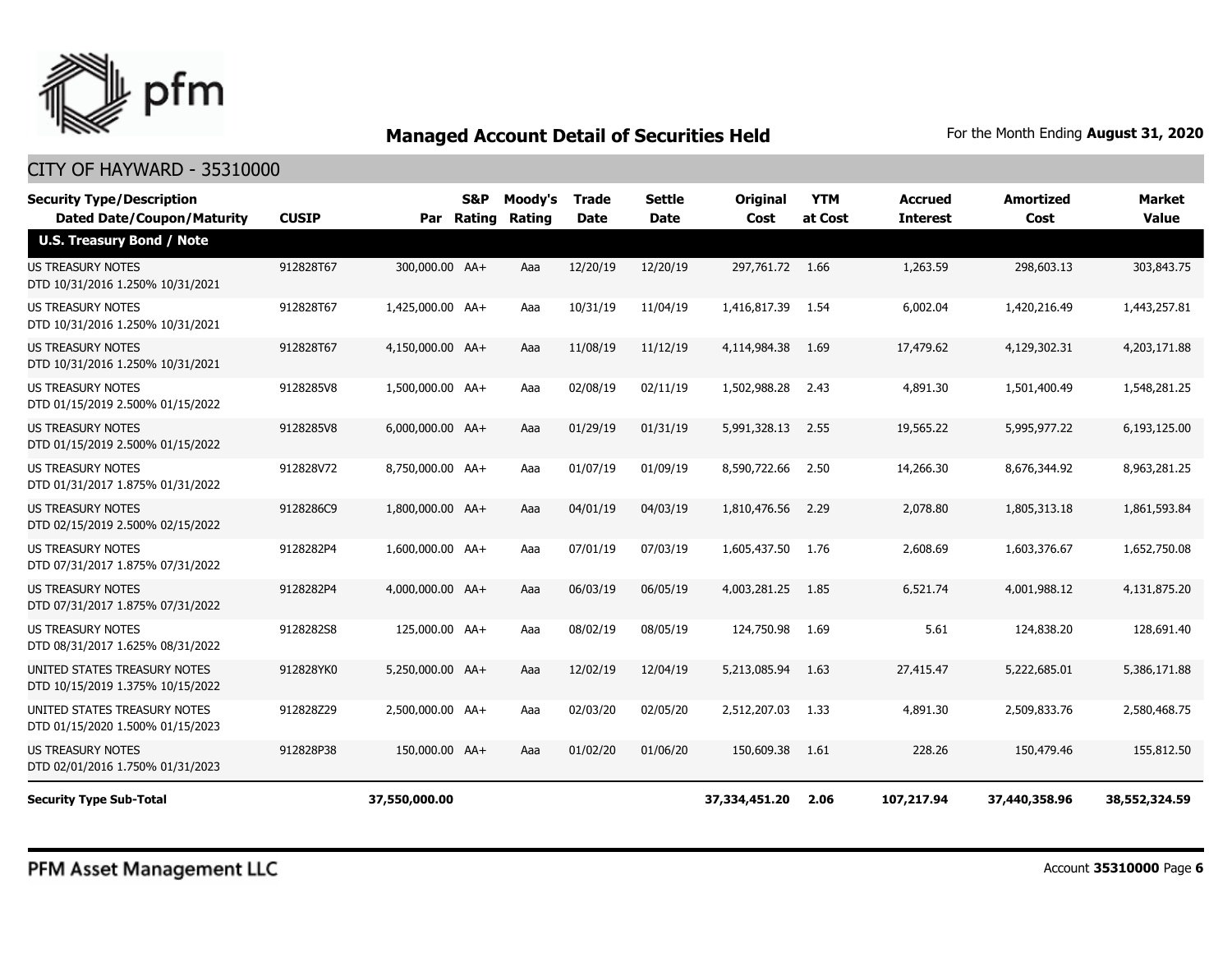

| <b>Security Type/Description</b><br><b>Dated Date/Coupon/Maturity</b>                 | <b>CUSIP</b> | Par              | <b>S&amp;P</b><br>Rating | Moody's<br><b>Rating</b> | <b>Trade</b><br><b>Date</b> | <b>Settle</b><br><b>Date</b> | <b>Original</b><br>Cost | <b>YTM</b><br>at Cost | <b>Accrued</b><br><b>Interest</b> | <b>Amortized</b><br>Cost | <b>Market</b><br><b>Value</b> |  |  |
|---------------------------------------------------------------------------------------|--------------|------------------|--------------------------|--------------------------|-----------------------------|------------------------------|-------------------------|-----------------------|-----------------------------------|--------------------------|-------------------------------|--|--|
| <b>Supra-National Agency Bond / Note</b>                                              |              |                  |                          |                          |                             |                              |                         |                       |                                   |                          |                               |  |  |
| INTER-AMERICAN DEVEL BK CORPORATE<br><b>NOTES</b><br>DTD 04/24/2020 0.500% 05/24/2023 | 4581X0DM7    | 1,285,000.00 AAA |                          | Aaa                      | 04/17/20                    | 04/24/20                     | 1,284,563.10            | 0.51                  | 1,731.18                          | 1,284,613.59             | 1,293,673.75                  |  |  |
| <b>Security Type Sub-Total</b>                                                        |              | 1,285,000.00     |                          |                          |                             |                              | 1,284,563.10            | 0.51                  | 1,731.18                          | 1,284,613.59             | 1,293,673.75                  |  |  |
| <b>Municipal Bond / Note</b>                                                          |              |                  |                          |                          |                             |                              |                         |                       |                                   |                          |                               |  |  |
| UNIV OF CAL TXBL REV BONDS<br>DTD 06/05/2018 3.029% 05/15/2021                        | 91412HBH5    | 455,000.00 AA    |                          | Aa2                      | 05/23/18                    | 06/05/18                     | 455,000.00              | 3.03                  | 4,058.02                          | 455,000.00               | 464,090.90                    |  |  |
| LA ST T/E GO BONDS<br>DTD 03/11/2020 5.000% 11/15/2021                                | 546417DK9    | 600,000.00 AA-   |                          | Aa3                      | 04/21/20                    | 04/22/20                     | 637,044.00              | 1.01                  | 8,833.33                          | 628,495.38               | 635,028.00                    |  |  |
| CA ST T/E GO BONDS<br>DTD 04/22/2020 5.000% 03/01/2022                                | 13063DUV8    | 600,000.00 AA-   |                          | Aa2                      | 04/17/20                    | 04/22/20                     | 644,070.00              | 1.00                  | 10,750.00                         | 635,490.00               | 643,392.00                    |  |  |
| CT ST T/E GO BONDS<br>DTD 06/25/2020 3.000% 06/01/2022                                | 20772KKE8    | 750,000.00       | A                        | A1                       | 06/12/20                    | 06/25/20                     | 784,837.50              | 0.58                  | 4,125.00                          | 781,482.05               | 785,205.00                    |  |  |
| CT ST TXBL GO BONDS<br>DTD 06/11/2020 2.500% 07/01/2022                               | 20772KJU4    | 305,000.00       | A                        | A1                       | 05/29/20                    | 06/11/20                     | 310,130.10              | 1.66                  | 1,694.44                          | 309,569.21               | 314,769.15                    |  |  |
| CHAFFEY UHSD, CA TXBL GO BONDS<br>DTD 12/05/2019 1.913% 08/01/2022                    | 157411TH2    | 600,000.00 AA-   |                          | Aa1                      | 11/06/19                    | 12/05/19                     | 600,000.00              | 1.91                  | 956.50                            | 600,000,00               | 616,056.00                    |  |  |
| SAN DIEGO CCD, CA TXBL GO BONDS<br>DTD 10/16/2019 1.936% 08/01/2022                   | 7972720M6    | 675,000.00 AAA   |                          | Aaa                      | 09/18/19                    | 10/16/19                     | 675,000.00              | 1.94                  | 1,089.00                          | 675,000.00               | 697.889.25                    |  |  |
| LONG BEACH CCD, CA TXBL GO BONDS<br>DTD 10/23/2019 1.702% 08/01/2022                  | 542411NG4    | 920,000.00 AA    |                          | Aa2                      | 10/09/19                    | 10/23/19                     | 920,000.00              | 1.70                  | 1,304.87                          | 920,000.00               | 946,164.80                    |  |  |
| TAMALPAIS UHSD, CA TXBL GO BONDS<br>DTD 10/09/2019 1.925% 08/01/2022                  | 874857KH7    | 995,000.00       | <b>NR</b>                | Aaa                      | 09/20/19                    | 10/09/19                     | 995,000.00              | 1.93                  | 1,596.15                          | 995,000.00               | 1,026,243.00                  |  |  |
| SAN JOSE, CA TXBL GO BONDS<br>DTD 07/25/2019 2.300% 09/01/2022                        | 798135H44    | 1,150,000.00 AA+ |                          | Aa1                      | 07/09/19                    | 07/25/19                     | 1,157,544.00            | 2.08                  | 13,225.00                         | 1,154,856.37             | 1,204,314.50                  |  |  |
| OR ST DEPT OF TRANS TXBL REV BONDS<br>DTD 11/20/2019 1.855% 11/15/2022                | 68607DTT2    | 600,000.00 AAA   |                          | Aa1                      | 11/07/19                    | 11/20/19                     | 600,000.00              | 1.86                  | 3,277.17                          | 600,000.00               | 619,230.00                    |  |  |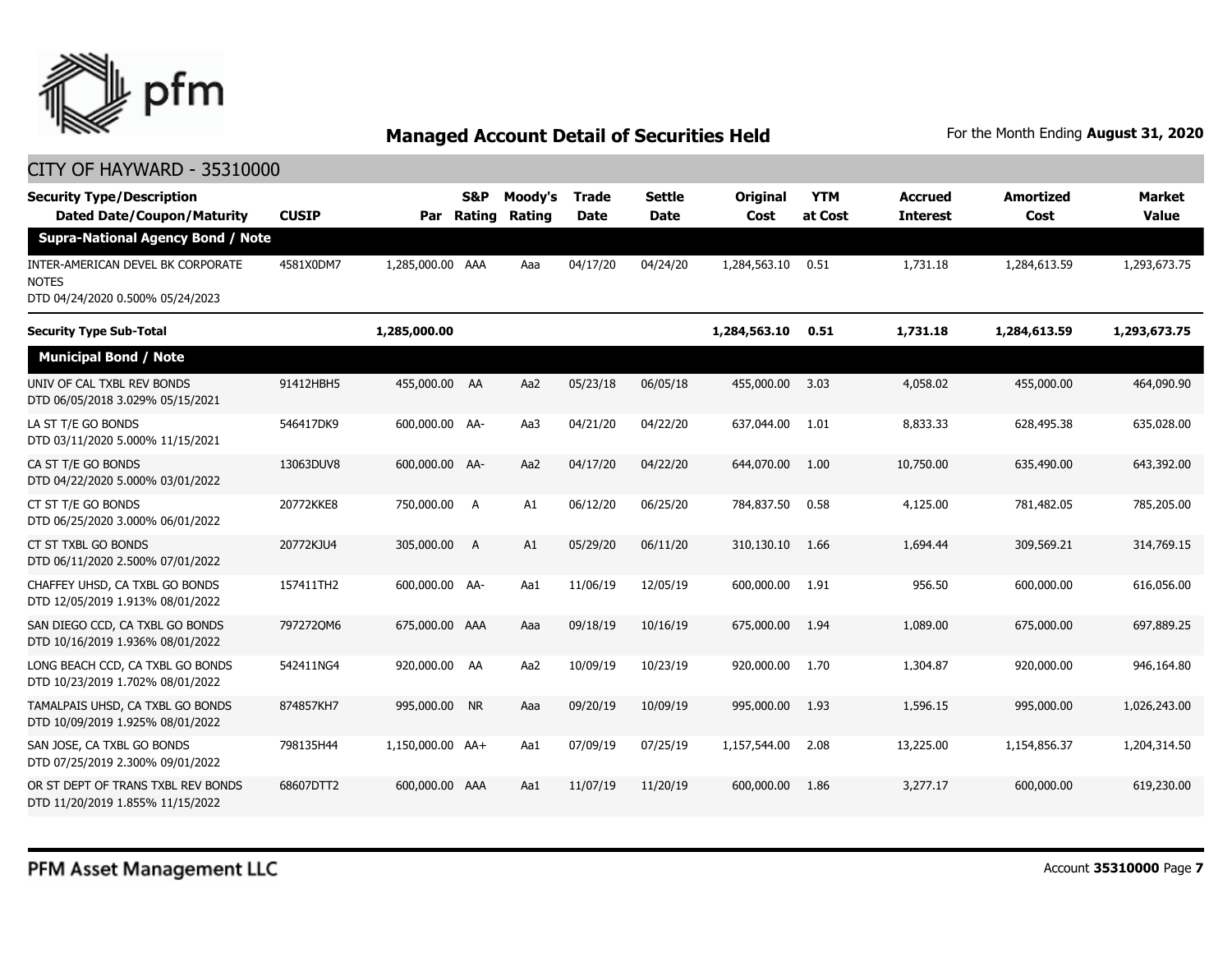

#### CITY OF HAYWARD - 35310000

| <b>Security Type/Description</b><br><b>Dated Date/Coupon/Maturity</b>     | <b>CUSIP</b> |                  | S&P<br>Par Rating | Moody's<br>Rating | <b>Trade</b><br><b>Date</b> | Settle<br>Date | <b>Original</b><br>Cost | <b>YTM</b><br>at Cost | <b>Accrued</b><br><b>Interest</b> | <b>Amortized</b><br>Cost | <b>Market</b><br><b>Value</b> |
|---------------------------------------------------------------------------|--------------|------------------|-------------------|-------------------|-----------------------------|----------------|-------------------------|-----------------------|-----------------------------------|--------------------------|-------------------------------|
| <b>Municipal Bond / Note</b>                                              |              |                  |                   |                   |                             |                |                         |                       |                                   |                          |                               |
| UNIV OF CAL TXBL REV BONDS<br>DTD 07/16/2020 0.628% 05/15/2023            | 91412HFK4    | 500,000.00 AA    |                   | Aa2               | 07/10/20                    | 07/16/20       | 500,000.00              | 0.63                  | 392.50                            | 500,000.00               | 503,750.00                    |
| PORT AUTH OF NY/NJ TXBL REV BONDS<br>DTD 07/08/2020 1.086% 07/01/2023     | 73358W4V3    | 370,000.00 A+    |                   | Aa3               | 07/02/20                    | 07/08/20       | 370,000,00              | 1.09                  | 591.57                            | 370,000.00               | 375,039.40                    |
| PORT AUTH OF NY/NJ TXBL REV BONDS<br>DTD 07/08/2020 1.086% 07/01/2023     | 73358W4V3    | 375,000.00 A+    |                   | Aa3               | 07/07/20                    | 07/09/20       | 377,197.50              | 0.89                  | 599.56                            | 377,088.33               | 380,107.50                    |
| WA ST T/E GO BONDS<br>DTD 04/29/2020 5.000% 07/01/2023                    | 93974EHJ8    | 605,000.00 AA+   |                   | Aaa               | 04/23/20                    | 04/29/20       | 679,759.85              | 1.03                  | 5,041.67                          | 671,689.92               | 686,263.60                    |
| WI DEPT OF TRANS TXBL REV BONDS<br>DTD 07/30/2020 0.420% 07/01/2023       | 977123X52    | 625,000.00 AA+   |                   | <b>NR</b>         | 07/10/20                    | 07/30/20       | 625,000.00              | 0.42                  | 226.04                            | 625,000.00               | 630,012.50                    |
| AZ TRAN BOARD TXBL REV BONDS<br>DTD 02/12/2020 1.795% 07/01/2023          | 040654XT7    | 1,235,000.00 AA+ |                   | Aa1               | 01/10/20                    | 02/12/20       | 1,235,000.00            | 1.80                  | 3,694.71                          | 1,235,000.00             | 1,287,858.00                  |
| MD ST TXBL GO BONDS<br>DTD 08/05/2020 0.410% 08/01/2023                   | 574193TP3    | 650,000.00 AAA   |                   | Aaa               | 07/23/20                    | 08/05/20       | 650,000.00              | 0.41                  | 192.47                            | 650,000.00               | 653,698.50                    |
| <b>CA ST UNIV TXBL REV BONDS</b><br>DTD 09/17/2020 0.475% 11/01/2023      | 13077DMJ8    | 325,000.00 AA-   |                   | Aa2               | 08/27/20                    | 09/17/20       | 325,000.00              | 0.48                  | 0.00                              | 325,000.00               | 325,419.25                    |
| MISSISSIPPI ST-A-TXBL MUNICIPAL BONDS<br>DTD 08/06/2020 0.422% 11/01/2023 | 605581MY0    | 475,000.00 AA    |                   | Aa2               | 07/24/20                    | 08/06/20       | 475,000.00              | 0.42                  | 139.20                            | 475,000.00               | 478,671.75                    |
| MD ST T/E GO BONDS<br>DTD 08/30/2017 5.000% 08/01/2024                    | 574193PK8    | 500,000.00 AAA   |                   | Aaa               | 05/01/20                    | 05/05/20       | 583,925.00              | 0.95                  | 2,083.33                          | 577,477.57               | 592,355.00                    |
| <b>Security Type Sub-Total</b>                                            |              | 13,310,000.00    |                   |                   |                             |                | 13,599,507.95           | 1.37                  | 63,870.53                         | 13,561,148.83            | 13,865,558.10                 |
| <b>Federal Agency Collateralized Mortgage Obligation</b>                  |              |                  |                   |                   |                             |                |                         |                       |                                   |                          |                               |
| <b>FHMS K714 A2</b><br>DTD 01/01/2014 3.034% 10/01/2020                   | 3137B6ZM6    | 144,227.92 AA+   |                   | Aaa               | 09/21/17                    | 09/26/17       | 148,233.62              | 2.08                  | 364.66                            | 144,337.07               | 144,227.92                    |
| FNA 2018-M5 A2<br>DTD 04/01/2018 3.560% 09/01/2021                        | 3136B1XP4    | 378,047.39 AA+   |                   | Aaa               | 04/11/18                    | 04/30/18       | 385,567.13              | 2.93                  | 1,121.54                          | 380,297.15               | 381,027.67                    |
| <b>FHMS K720 A1</b><br>DTD 11/01/2015 2.316% 11/01/2021                   | 3137BLUQ9    | 168,510.85 AA+   |                   | Aaa               | 08/22/19                    | 08/27/19       | 168,971.63              | 2.19                  | 325.23                            | 168,757.14               | 169,978.22                    |

PFM Asset Management LLC

Account **35310000** Page **8**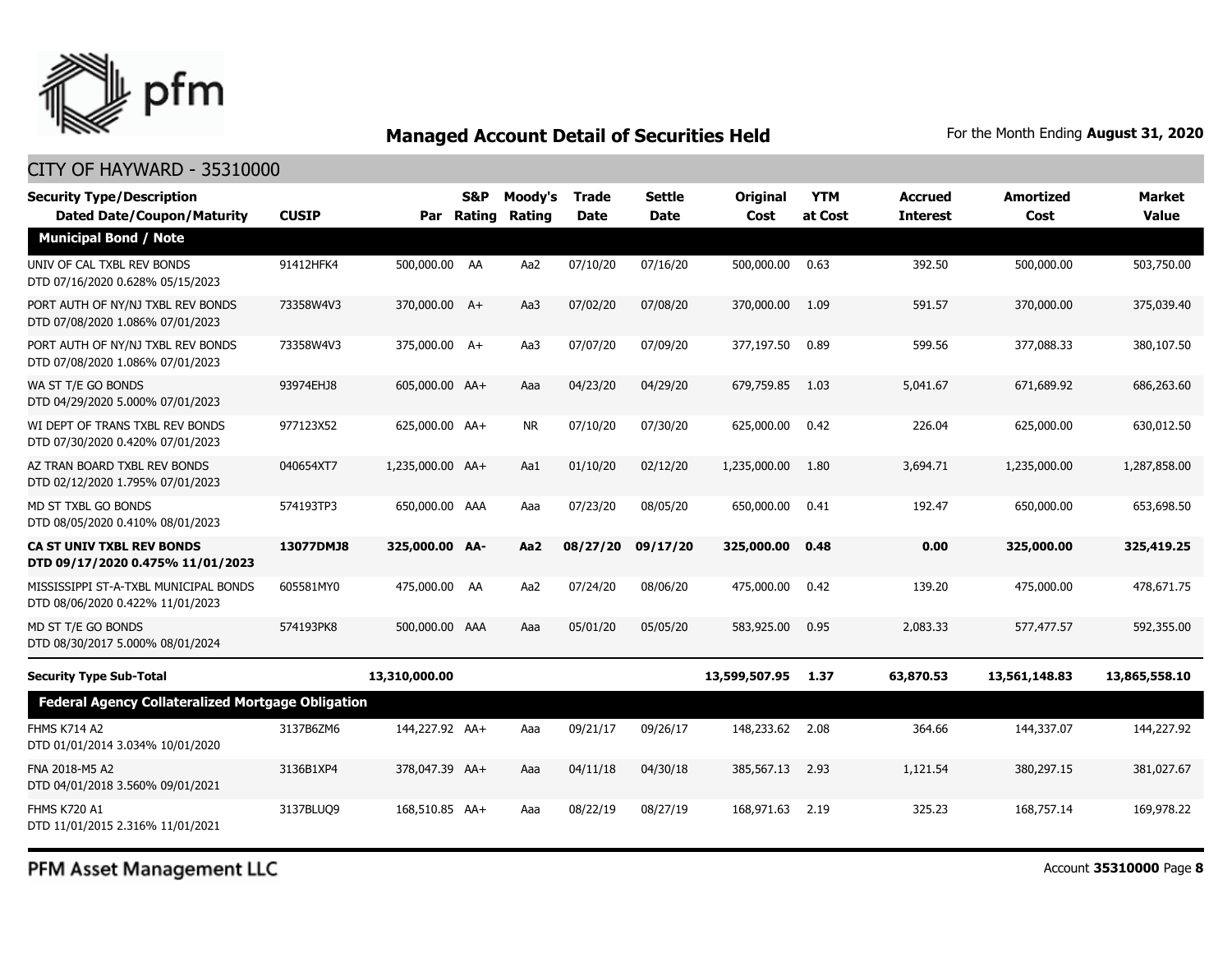

| <b>Security Type/Description</b><br><b>Dated Date/Coupon/Maturity</b> | <b>CUSIP</b> |                  | S&P | Moody's<br>Par Rating Rating | <b>Trade</b><br><b>Date</b> | <b>Settle</b><br><b>Date</b> | <b>Original</b><br>Cost | <b>YTM</b><br>at Cost | <b>Accrued</b><br><b>Interest</b> | <b>Amortized</b><br>Cost | <b>Market</b><br><b>Value</b> |  |  |
|-----------------------------------------------------------------------|--------------|------------------|-----|------------------------------|-----------------------------|------------------------------|-------------------------|-----------------------|-----------------------------------|--------------------------|-------------------------------|--|--|
| Federal Agency Collateralized Mortgage Obligation                     |              |                  |     |                              |                             |                              |                         |                       |                                   |                          |                               |  |  |
| FHLMC MULTIFAMILY STRUCTURED P<br>DTD 05/01/2015 2.791% 01/01/2022    | 3137BHXY8    | 1,250,000.00 AA+ |     | Aaa                          | 08/16/19                    | 08/21/19                     | 1,272,656.25            | 2.00                  | 2,907.29                          | 1,262,770.36             | 1,274,495.43                  |  |  |
| FHMS KJ23 A1<br>DTD 12/01/2018 3.174% 03/01/2022                      | 3137FKK70    | 213,056.44 AA+   |     | Aaa                          | 12/07/18                    | 12/14/18                     | 213,054.72              | 3.17                  | 563.53                            | 213,055.64               | 214,698.17                    |  |  |
| FHMS K019 A2<br>DTD 08/01/2012 2.272% 03/01/2022                      | 3137ASNJ9    | 585,968.26 AA+   |     | Aaa                          | 03/29/19                    | 04/03/19                     | 581,642.16              | 2.54                  | 1,109.43                          | 583,746.20               | 596,425.78                    |  |  |
| FHMS K023 A1<br>DTD 12/01/2012 1.583% 04/01/2022                      | 3137AWQG3    | 52,146.86 AA+    |     | Aaa                          | 03/06/18                    | 03/09/18                     | 51,014.28               | 2.14                  | 68.79                             | 51,706.50                | 52,416.35                     |  |  |
| FHMS K023 A1<br>DTD 12/01/2012 1.583% 04/01/2022                      | 3137AWQG3    | 228,937.44 AA+   |     | Aaa                          | 07/12/18                    | 07/17/18                     | 223,151.41 2.30         |                       | 302.01                            | 226,471.75               | 230,120.57                    |  |  |
| FHMS K023 A1<br>DTD 12/01/2012 1.583% 04/01/2022                      | 3137AWQG3    | 470,593.63 AA+   |     | Aaa                          | 03/07/18                    | 03/09/18                     | 460,299.41 2.15         |                       | 620.79                            | 466,591.09               | 473,025.62                    |  |  |
| FHLMC MULTIFAMILY STRUCTURED P<br>DTD 11/01/2015 2.716% 06/01/2022    | 3137BLUR7    | 600,000.00 AA+   |     | Aaa                          | 03/13/19                    | 03/18/19                     | 599,253.52              | 2.76                  | 1,358.00                          | 599,593.29               | 615,220.89                    |  |  |
| FHLMC MULTIFAMILY STRUCTURED P<br>DTD 12/01/2012 2.355% 07/01/2022    | 3137AVXN2    | 570,000.00 AA+   |     | Aaa                          | 06/12/19                    | 06/17/19                     | 572,092.97              | 2.23                  | 1,118.62                          | 571,259.55               | 584,733.52                    |  |  |
| FHLMC MULTIFAMILY STRUCTURED P<br>DTD 12/01/2012 2.355% 07/01/2022    | 3137AVXN2    | 1,227,386.00 AA+ |     | Aaa                          | 03/28/19                    | 04/02/19                     | 1,222,591.52            | 2.48                  | 2,408.75                          | 1,224,685.57             | 1,259,111.83                  |  |  |
| FHLMC MULTIFAMILY STRUCTURED P<br>DTD 12/01/2012 2.307% 08/01/2022    | 3137AWOH1    | 1,250,000.00 AA+ |     | Aaa                          | 09/04/19                    | 09/09/19                     | 1,268,457.03            | 1.78                  | 2,403.13                          | 1,262,205.74             | 1,284,582.95                  |  |  |
| FHLMC MULTIFAMILY STRUCTURED P<br>DTD 05/01/2013 2.510% 11/01/2022    | 3137B1BS0    | 500,000.00 AA+   |     | Aaa                          | 02/18/20                    | 02/21/20                     | 509,648.44              | 1.78                  | 1,045.83                          | 507,756.01               | 519,833.03                    |  |  |
| <b>FANNIEMAE-ACES</b><br>DTD 02/01/2013 2.509% 11/01/2022             | 3136ACGJ4    | 971,639.91 AA+   |     | Aaa                          | 06/24/19                    | 06/27/19                     | 983,633.60              | 2.13                  | 2,031.16                          | 979,397.07               | 1,009,272.53                  |  |  |
| FHLMC MULTIFAMILY STRUCTURED P<br>DTD 05/01/2013 2.510% 11/01/2022    | 3137B1BS0    | 1,065,000.00 AA+ |     | Aaa                          | 06/12/19                    | 06/17/19                     | 1,074,318.75            | 2.24                  | 2,227.63                          | 1,070,978.21             | 1,107,244.35                  |  |  |
| FNA 2013-M7 A2<br>DTD 05/01/2013 2.280% 12/01/2022                    | 3136AEGO4    | 316,448.59 AA+   |     | Aaa                          | 09/11/19                    | 09/16/19                     | 318,420.40              | 2.08                  | 601.25                            | 317,829.87               | 327,569.58                    |  |  |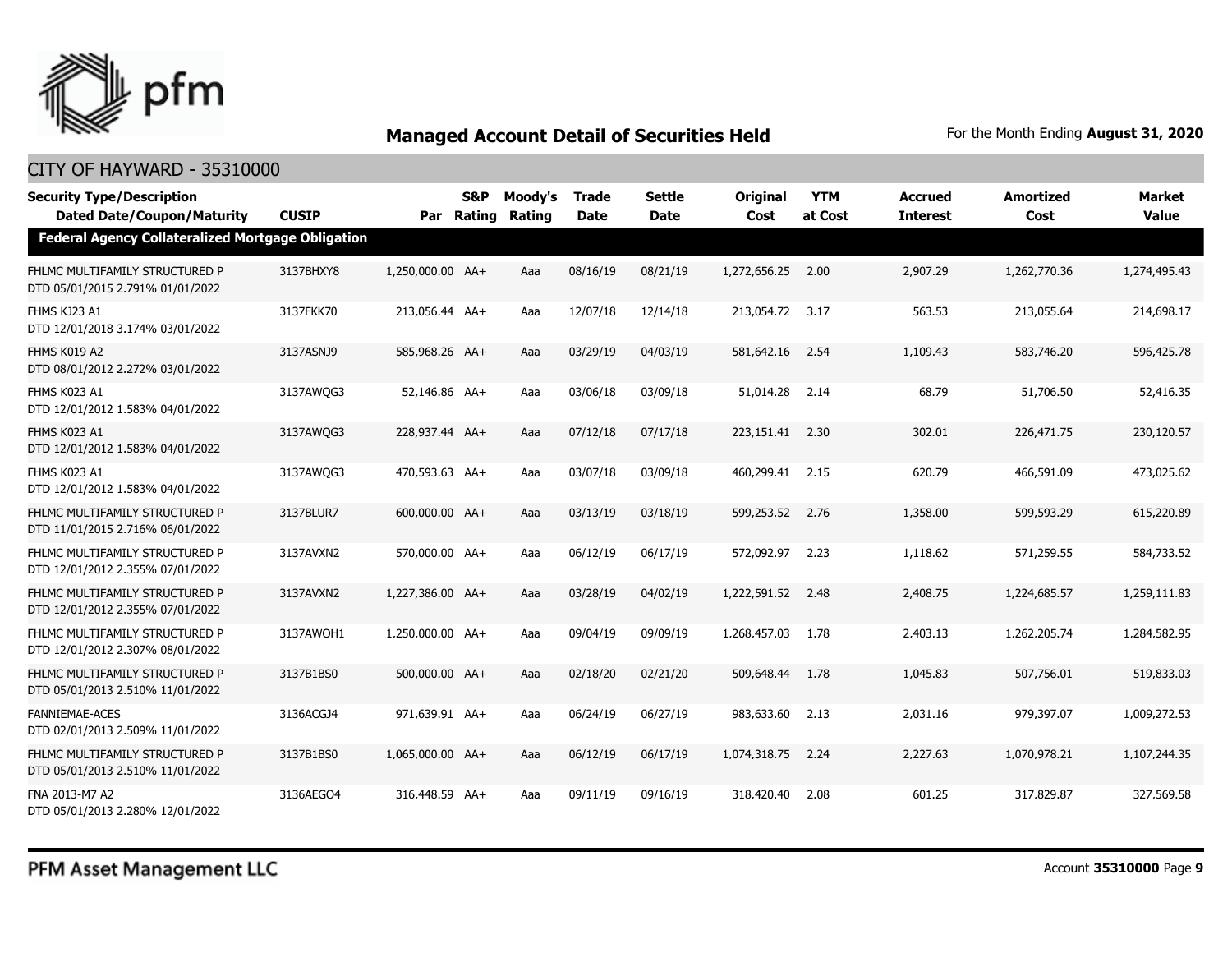

### CITY OF HAYWARD - 35310000

| <b>Security Type/Description</b><br><b>Dated Date/Coupon/Maturity</b> | <b>CUSIP</b> |                  | <b>S&amp;P</b><br>Par Rating | Moody's<br>Rating | <b>Trade</b><br><b>Date</b> | Settle<br><b>Date</b> | <b>Original</b><br>Cost | <b>YTM</b><br>at Cost | <b>Accrued</b><br><b>Interest</b> | Amortized<br>Cost | <b>Market</b><br><b>Value</b> |
|-----------------------------------------------------------------------|--------------|------------------|------------------------------|-------------------|-----------------------------|-----------------------|-------------------------|-----------------------|-----------------------------------|-------------------|-------------------------------|
| <b>Federal Agency Collateralized Mortgage Obligation</b>              |              |                  |                              |                   |                             |                       |                         |                       |                                   |                   |                               |
| FNA 2013-M7 A2<br>DTD 05/01/2013 2.280% 12/01/2022                    | 3136AEGO4    | 419,226.77 AA+   |                              | Aaa               | 09/04/19                    | 09/09/19              | 424,719.05              | 1.86                  | 796.53                            | 423,051.33        | 433,959.69                    |
| FHMS J22F A1<br>DTD 11/01/2018 3.454% 05/01/2023                      | 3137FJYA1    | 93,672.98 AA+    |                              | Aaa               | 11/07/18                    | 11/19/18              | 93,670.45               | 3.45                  | 269.62                            | 93,671.47         | 94,519.78                     |
| FHMS KP05 A<br>DTD 12/01/2018 3.203% 07/01/2023                       | 3137FKK39    | 293,998.00 AA+   |                              | Aaa               | 12/07/18                    | 12/17/18              | 293,997.10              | 3.20                  | 784.73                            | 293,997.44        | 302,538.64                    |
| FHMS KJ27 A1<br>DTD 11/01/2019 2.092% 07/01/2024                      | 3137FQ3V3    | 468,519.15 AA+   |                              | Aaa               | 11/20/19                    | 11/26/19              | 468,507.90              | 2.09                  | 816.79                            | 468,509.78        | 484,086.35                    |
| FHMS KJ30 A1<br>DTD 07/01/2020 0.526% 01/25/2025                      | 3137FUZN7    | 394,081,24 AA+   |                              | Aaa               | 07/23/20                    | 07/30/20              | 394,073,76              | 0.53                  | 172.74                            | 394,073.91        | 392,067.80                    |
| <b>Security Type Sub-Total</b>                                        |              | 11,661,461.43    |                              |                   |                             |                       | 11,727,975.10           | 2.19                  | 23,418.05                         | 11,704,742.14     | 11,951,156.67                 |
| <b>Federal Agency Bond / Note</b>                                     |              |                  |                              |                   |                             |                       |                         |                       |                                   |                   |                               |
| FEDERAL HOME LOAN BANKS NOTES<br>DTD 10/12/2018 3.000% 10/12/2021     | 3130AF5B9    | 1,650,000.00 AA+ |                              | Aaa               | 11/02/18                    | 11/06/18              | 1,649,043.00            | 3.02                  | 19,112.50                         | 1,649,637.22      | 1,702,262.10                  |
| <b>FANNIE MAE NOTES</b><br>DTD 01/11/2019 2.625% 01/11/2022           | 3135G0U92    | 1,200,000.00 AA+ |                              | Aaa               | 01/29/19                    | 01/31/19              | 1,200,312.00            | 2.62                  | 4,375.00                          | 1,200,144.11      | 1,239,986.40                  |
| <b>FANNIE MAE NOTES</b><br>DTD 01/11/2019 2.625% 01/11/2022           | 3135G0U92    | 1,650,000.00 AA+ |                              | Aaa               | 01/09/19                    | 01/11/19              | 1,648,812,00            | 2.65                  | 6,015.63                          | 1,649,461.28      | 1,704,981.30                  |
| FFCB NOTES (CALLABLE)<br>DTD 04/08/2020 0.950% 04/08/2022             | 3133ELVV3    | 1,900,000.00 AA+ |                              | Aaa               | 04/02/20                    | 04/08/20              | 1,900,000.00            | 0.95                  | 7,169.86                          | 1,900,000.00      | 1,901,396.50                  |
| FEDERAL FARM CREDIT BANK NOTES<br>DTD 04/08/2020 0.375% 04/08/2022    | 3133ELWD2    | 2,550,000.00 AA+ |                              | Aaa               | 04/03/20                    | 04/08/20              | 2,546,226.00            | 0.45                  | 3,798.44                          | 2,546,980.80      | 2,557,430.70                  |
| FEDERAL FARM CREDIT BANK NOTES<br>DTD 06/02/2020 0.250% 06/02/2022    | 3133ELE75    | 2,575,000.00 AA+ |                              | Aaa               | 06/03/20                    | 06/04/20              | 2,573,264.45            | 0.28                  | 1,591.49                          | 2,573,476.63      | 2,578,025.63                  |
| FEDERAL HOME LOAN BANK<br>DTD 06/01/2012 2.125% 06/10/2022            | 313379069    | 2,475,000.00 AA+ |                              | Aaa               | 06/13/19                    | 06/14/19              | 2,492,399.25            | 1.88                  | 11,833.59                         | 2,485,308.90      | 2,560,142.48                  |
| <b>FREDDIE MAC NOTES</b><br>DTD 07/23/2020 0.125% 07/25/2022          | 3137EAET2    | 1,575,000.00 AA+ |                              | Aaa               | 07/21/20                    | 07/23/20              | 1,571,440.50            | 0.24                  | 207.82                            | 1,571,635.01      | 1,573,272,23                  |

PFM Asset Management LLC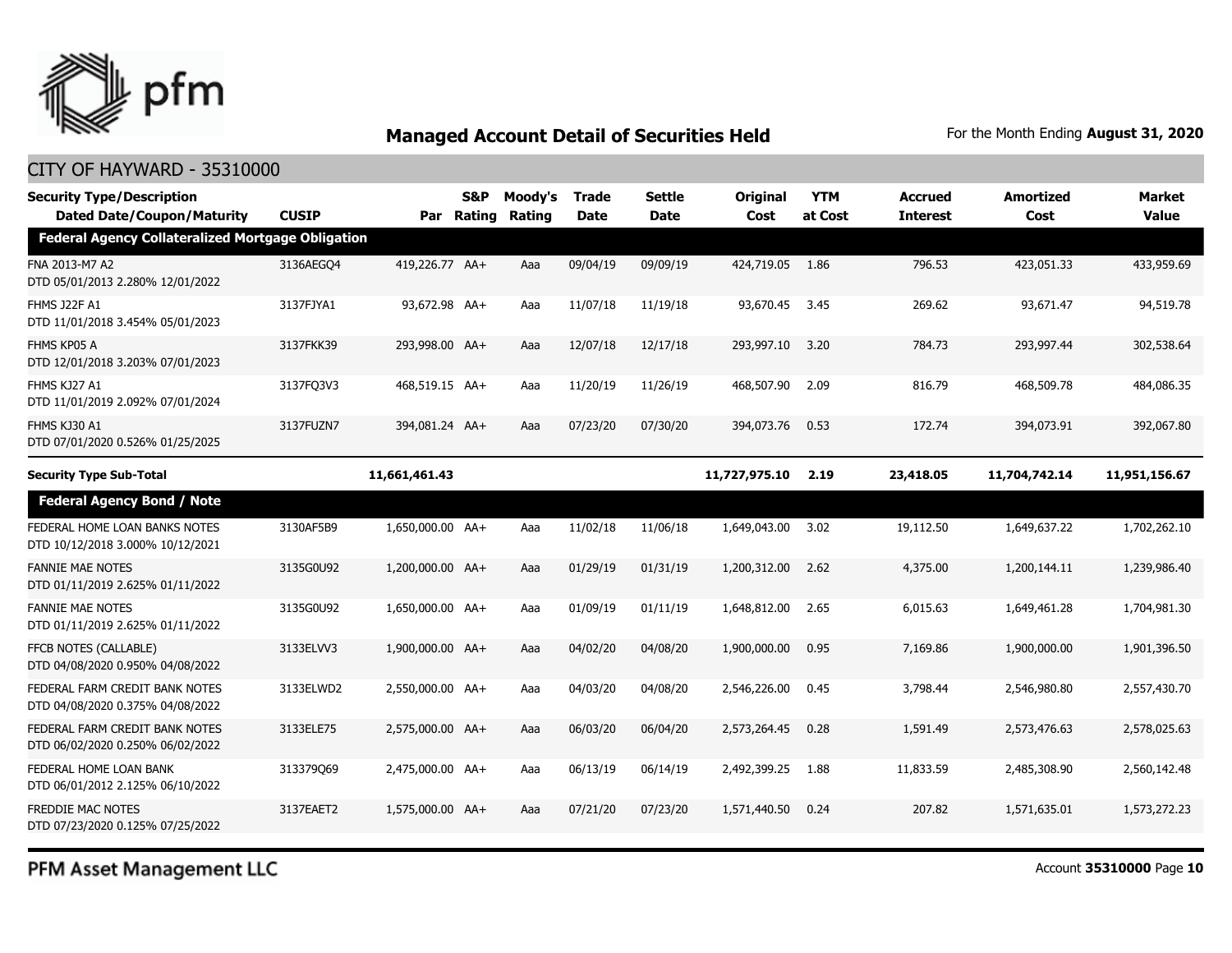

| <b>Security Type/Description</b><br><b>Dated Date/Coupon/Maturity</b>  | <b>CUSIP</b> | Par              | S&P<br>Rating | Moody's<br>Rating | <b>Trade</b><br><b>Date</b> | Settle<br><b>Date</b> | <b>Original</b><br>Cost | <b>YTM</b><br>at Cost | <b>Accrued</b><br><b>Interest</b> | <b>Amortized</b><br>Cost | <b>Market</b><br><b>Value</b> |
|------------------------------------------------------------------------|--------------|------------------|---------------|-------------------|-----------------------------|-----------------------|-------------------------|-----------------------|-----------------------------------|--------------------------|-------------------------------|
| <b>Federal Agency Bond / Note</b>                                      |              |                  |               |                   |                             |                       |                         |                       |                                   |                          |                               |
| <b>FANNIE MAE NOTES</b><br>DTD 09/06/2019 1.375% 09/06/2022            | 3135G0W33    | 1,250,000.00 AA+ |               | Aaa               | 09/05/19                    | 09/06/19              | 1,245,650.00            | 1.49                  | 8,355.03                          | 1,247,082.80             | 1,279,687.50                  |
| FEDERAL HOME LOAN BANKS NOTES<br>DTD 02/21/2020 1.375% 02/17/2023      | 3130AJ7E3    | 2,140,000.00 AA+ |               | Aaa               | 02/20/20                    | 02/21/20              | 2,136,062.40            | 1.44                  | 1,144.31                          | 2,136,758.33             | 2,201,086.30                  |
| FREDDIE MAC NOTES<br>DTD 04/20/2020 0.375% 04/20/2023                  | 3137EAEO8    | 3,825,000.00 AA+ |               | Aaa               | 04/17/20                    | 04/20/20              | 3,815,437.50            | 0.46                  | 5,219.53                          | 3,816,607.71             | 3,840,422.40                  |
| <b>FREDDIE MAC NOTES</b><br>DTD 05/07/2020 0.375% 05/05/2023           | 3137EAER6    | 1,750,000.00 AA+ |               | Aaa               | 06/02/20                    | 06/03/20              | 1,753,605.00            | 0.30                  | 2,078.13                          | 1,753,300.64             | 1,756,699.00                  |
| <b>FREDDIE MAC NOTES</b><br>DTD 05/07/2020 0.375% 05/05/2023           | 3137EAER6    | 2,410,000.00 AA+ |               | Aaa               | 05/05/20                    | 05/07/20              | 2,408,987.80            | 0.39                  | 2,861.87                          | 2,409,096.15             | 2,419,225.48                  |
| <b>FANNIE MAE NOTES</b><br>DTD 05/22/2020 0.250% 05/22/2023            | 3135G04Q3    | 1,550,000.00 AA+ |               | Aaa               | 06/02/20                    | 06/03/20              | 1,547,287.50            | 0.31                  | 1,065.62                          | 1,547,512.92             | 1,550,778.10                  |
| <b>FANNIE MAE NOTES</b><br>DTD 05/22/2020 0.250% 05/22/2023            | 3135G04Q3    | 2,550,000.00 AA+ |               | Aaa               | 05/20/20                    | 05/22/20              | 2,542,324.50            | 0.35                  | 1,753.13                          | 2,543,039.48             | 2,551,280.10                  |
| <b>FREDDIE MAC NOTES</b><br>DTD 06/16/2020 0.500% 06/16/2023           | 3134GVR67    | 1,900,000.00 AA+ |               | Aaa               | 06/12/20                    | 06/16/20              | 1,900,000.00            | 0.50                  | 1,979.17                          | 1,900,000.00             | 1,902,276.20                  |
| FREDDIE MAC NOTES<br>DTD 06/26/2020 0.250% 06/26/2023                  | 3137EAES4    | 2,340,000.00 AA+ |               | Aaa               | 06/24/20                    | 06/26/20              | 2,333,167.20            | 0.35                  | 1,056.25                          | 2,333,585.28             | 2,341,214.46                  |
| <b>FANNIE MAE NOTES</b><br>DTD 07/10/2020 0.250% 07/10/2023            | 3135G05G4    | 2,455,000.00 AA+ |               | Aaa               | 07/08/20                    | 07/10/20              | 2,449,721.75            | 0.32                  | 869.48                            | 2,449,977.23             | 2,456,291.33                  |
| <b>FANNIE MAE NOTES (CALLABLE)</b><br>DTD 08/10/2020 0.300% 08/10/2023 | 3135G05R0    | 1,950,000.00 AA+ |               | Aaa               | 08/11/20                    | 08/12/20              | 1,946,334.00            | 0.36                  | 341.25                            | 1,946,401.08             | 1,947,513.75                  |
| <b>FREDDIE MAC NOTES</b><br>DTD 08/21/2020 0.250% 08/24/2023           | 3137EAEV7    | 2.325.000.00 AA+ |               | Aaa               | 08/19/20                    | 08/21/20              | 2,322,628.50            | 0.28                  | 161.46                            | 2,322,652.26             | 2,326,276.43                  |
| <b>Security Type Sub-Total</b>                                         |              | 42,020,000.00    |               |                   |                             |                       | 41,982,703.35           | 0.84                  | 80,989.56                         | 41,982,657.83            | 42,390,248.39                 |
| <b>Corporate Note</b>                                                  |              |                  |               |                   |                             |                       |                         |                       |                                   |                          |                               |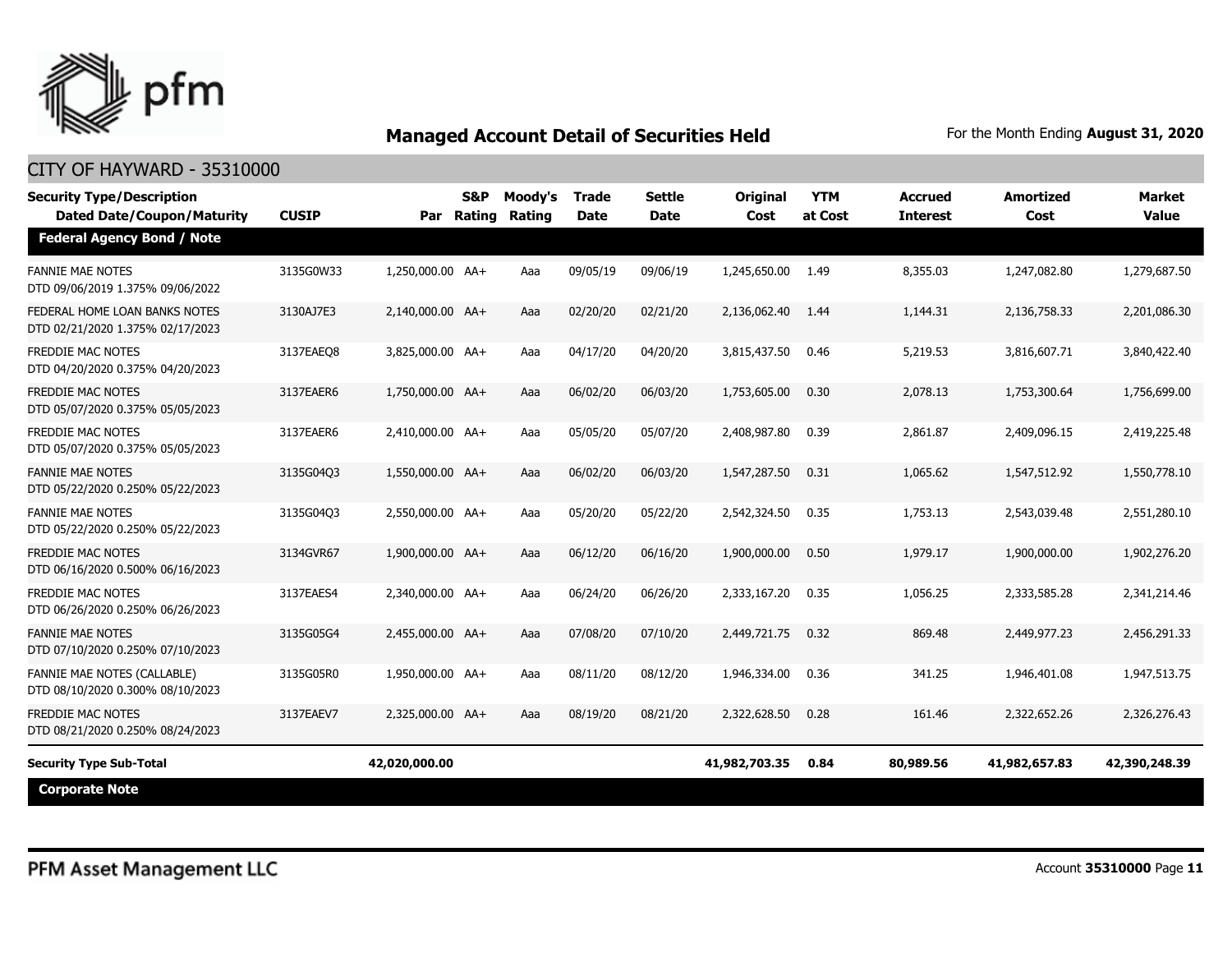

#### CITY OF HAYWARD - 35310000

| <b>Security Type/Description</b><br><b>Dated Date/Coupon/Maturity</b>                        | <b>CUSIP</b> | Par             | <b>S&amp;P</b><br>Rating | Moody's<br>Rating | <b>Trade</b><br><b>Date</b> | <b>Settle</b><br><b>Date</b> | <b>Original</b><br>Cost | <b>YTM</b><br>at Cost | <b>Accrued</b><br><b>Interest</b> | <b>Amortized</b><br>Cost | Market<br><b>Value</b> |
|----------------------------------------------------------------------------------------------|--------------|-----------------|--------------------------|-------------------|-----------------------------|------------------------------|-------------------------|-----------------------|-----------------------------------|--------------------------|------------------------|
| <b>Corporate Note</b>                                                                        |              |                 |                          |                   |                             |                              |                         |                       |                                   |                          |                        |
| PACCAR FINANCIAL CORP BONDS<br>DTD 08/09/2018 3.150% 08/09/2021                              | 69371RP42    | 295,000.00 A+   |                          | A1                | 08/06/18                    | 08/09/18                     | 294,908.55              | 3.16                  | 567.88                            | 294,971.46               | 302,848.48             |
| <b>3M COMPANY</b><br>DTD 09/14/2018 3.000% 09/14/2021                                        | 88579YBA8    | 145,000.00 A+   |                          | A1                | 09/11/18                    | 09/14/18                     | 144,702.75              | 3.07                  | 2,017.92                          | 144,897.48               | 148,725.78             |
| BANK OF AMERICA CORP (CALLABLE)<br>DTD 09/18/2017 2.328% 10/01/2021                          | 06051GGS2    | 200,000.00 A-   |                          | A <sub>2</sub>    | 11/27/17                    | 11/29/17                     | 199,026.00              | 2.46                  | 1,940.00                          | 199,725.58               | 199,999.40             |
| BANK OF AMERICA CORP (CALLABLE)<br>DTD 09/18/2017 2.328% 10/01/2021                          | 06051GGS2    | 390,000.00 A-   |                          | A <sub>2</sub>    | 09/13/17                    | 09/18/17                     | 390,000.00              | 2.33                  | 3,783.00                          | 390,000.00               | 389,998.83             |
| AMERICAN EXPRESS CREDIT CORP NOTES<br>DTD 11/06/2018 3.700% 11/05/2021                       | 025816BY4    | 200,000.00 BBB+ |                          | A3                | 11/01/18                    | 11/06/18                     | 199,956.00              | 3.71                  | 2,384.44                          | 199,982.72               | 207,261.20             |
| CITIGROUP INC CORP (CALLABLE) NOTE<br>DTD 12/08/2016 2.900% 12/08/2021                       | 172967LC3    | 300,000.00 BBB+ |                          | A3                | 01/15/19                    | 01/17/19                     | 294,543.00              | 3.57                  | 2,005.83                          | 297,607.39               | 308,911.80             |
| SUNTRUST BANKS INC CORP NOTES<br>(CALLABLE)<br>DTD 12/01/2016 2.700% 01/27/2022              | 867914BM4    | 300,000.00 A-   |                          | A <sub>3</sub>    | 05/14/19                    | 05/16/19                     | 299,502.00              | 2.76                  | 765.00                            | 299,741.16               | 309,215.40             |
| HOME DEPOT INC<br>DTD 12/06/2018 3.250% 03/01/2022                                           | 437076BV3    | 175,000.00      | A                        | A2                | 11/27/18                    | 12/06/18                     | 174,520.50              | 3.34                  | 2,843.75                          | 174,778.32               | 182,863.45             |
| US BANCORP (CALLABLE) NOTE<br>DTD 03/02/2012 3.000% 03/15/2022                               | 91159HHC7    | 600,000.00 A+   |                          | A1                | 06/14/19                    | 06/18/19                     | 610,590.00              | 2.33                  | 8,300.00                          | 605,790.22               | 623,601.60             |
| <b>GOLDMAN SACHS GROUP INC (CALLABLE)</b><br><b>NOTE</b><br>DTD 01/26/2017 3.000% 04/26/2022 | 38141GWC4    | 600,000.00 BBB+ |                          | A3                | 02/13/19                    | 02/15/19                     | 593,412.00              | 3.36                  | 6,250.00                          | 596,598.65               | 609,376,20             |
| <b>IBM CORP</b><br>DTD 05/15/2019 2.850% 05/13/2022                                          | 459200JX0    | 300,000.00 A    |                          | A <sub>2</sub>    | 11/01/19                    | 11/05/19                     | 306,726.00              | 1.93                  | 2,565.00                          | 304,525.43               | 312,822.00             |
| UNITED PARCEL SERVICE (CALLABLE)<br><b>NOTES</b><br>DTD 05/16/2017 2.350% 05/16/2022         | 911312BC9    | 300,000.00 A-   |                          | A <sub>2</sub>    | 06/26/19                    | 06/27/19                     | 301,689.00              | 2.15                  | 2,056.25                          | 300,976.45               | 309,310.20             |
| MORGAN STANLEY CORP NOTES<br>DTD 05/19/2017 2.750% 05/19/2022                                | 61744YAH1    | 300,000.00 BBB+ |                          | A3                | 04/05/19                    | 04/09/19                     | 298,011.00              | 2.97                  | 2,337.50                          | 298,905.70               | 311,714.40             |

PFM Asset Management LLC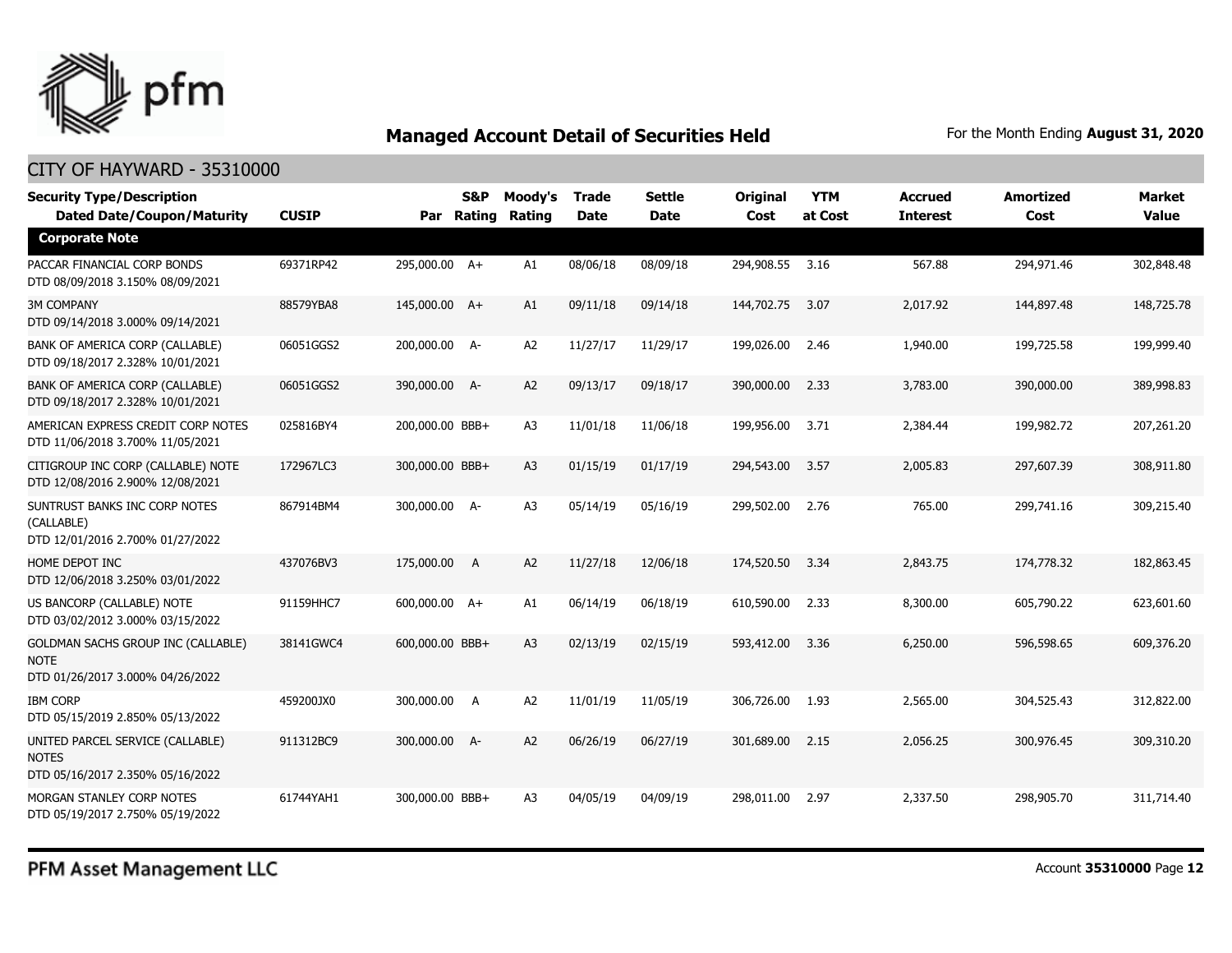

#### CITY OF HAYWARD - 35310000

| <b>Security Type/Description</b><br><b>Dated Date/Coupon/Maturity</b>                  | <b>CUSIP</b> |               | <b>S&amp;P</b><br>Par Rating | Moody's<br>Rating | <b>Trade</b><br><b>Date</b> | <b>Settle</b><br><b>Date</b> | <b>Original</b><br>Cost | <b>YTM</b><br>at Cost | <b>Accrued</b><br><b>Interest</b> | <b>Amortized</b><br>Cost | <b>Market</b><br><b>Value</b> |
|----------------------------------------------------------------------------------------|--------------|---------------|------------------------------|-------------------|-----------------------------|------------------------------|-------------------------|-----------------------|-----------------------------------|--------------------------|-------------------------------|
| <b>Corporate Note</b>                                                                  |              |               |                              |                   |                             |                              |                         |                       |                                   |                          |                               |
| JPMORGAN CHASE & CO CORP NOTES<br>DTD 06/18/2018 3.514% 06/18/2022                     | 46647PAS5    | 600,000.00 A- |                              | A2                | 06/11/18                    | 06/18/18                     | 600,000.00              | 3.51                  | 4,275.37                          | 600,000.00               | 614,531.40                    |
| AMERICAN HONDA FINANCE<br>DTD 06/27/2019 2.200% 06/27/2022                             | 02665WCY5    | 600,000.00 A- |                              | A <sub>3</sub>    | 06/24/19                    | 06/27/19                     | 599,448.00              | 2.23                  | 2,346.67                          | 599,665.58               | 618,062.40                    |
| BANK OF NY MELLON CORP CORP NOTES<br>DTD 08/23/2019 1.950% 08/23/2022                  | 06406RAK3    | 115,000.00    | A                            | A1                | 09/03/19                    | 09/05/19                     | 115,317.40              | 1.85                  | 49.83                             | 115,211.31               | 118,773.84                    |
| BANK OF NY MELLON CORP CORP NOTES<br>DTD 08/23/2019 1.950% 08/23/2022                  | 06406RAK3    | 185,000.00 A  |                              | A1                | 08/20/19                    | 08/23/19                     | 184,940.80              | 1.96                  | 80.17                             | 184,961.06               | 191,070.96                    |
| CATERPILLAR FINANCIAL SERVICES CORP<br><b>NOTE</b><br>DTD 09/06/2019 1.900% 09/06/2022 | 14913Q3A5    | 325,000.00    | A                            | A <sub>3</sub>    | 09/03/19                    | 09/06/19                     | 324,548.25              | 1.95                  | 3,001.74                          | 324,697.05               | 334,734.40                    |
| ADOBE INC CORP NOTE<br>DTD 02/03/2020 1.700% 02/01/2023                                | 00724PAA7    | 300,000.00    | A                            | A <sub>2</sub>    | 01/23/20                    | 02/03/20                     | 299,931.00              | 1.71                  | 425.00                            | 299,944.31               | 310,226.70                    |
| TOYOTA MOTOR CREDIT CORP CORPORATE<br><b>NOTES</b><br>DTD 04/01/2020 2.900% 03/30/2023 | 89236TGW9    | 575,000.00 A+ |                              | A1                | 04/27/20                    | 04/29/20                     | 601,588.00              | 1.28                  | 6,947.92                          | 598,467.34               | 610,480.38                    |
| EXXON MOBIL CORPORATION CORPORATE<br><b>NOTES</b><br>DTD 04/15/2020 1.571% 04/15/2023  | 30231GBL5    | 150,000.00 AA |                              | Aa1               | 05/12/20                    | 05/14/20                     | 151,872.00              | 1.14                  | 890.23                            | 151,678.83               | 154,566.30                    |
| <b>CHEVRON CORP CORPORATE NOTES</b><br>DTD 05/11/2020 1.141% 05/11/2023                | 166764BV1    | 150,000.00 AA |                              | Aa2               | 05/07/20                    | 05/11/20                     | 150,000.00              | 1.14                  | 522.96                            | 150,000.00               | 153,007.05                    |
| PACCAR FINANCIAL CORP CORPORATE<br><b>NOTES</b><br>DTD 06/08/2020 0.800% 06/08/2023    | 69371RQ82    | 175,000.00 A+ |                              | A1                | 06/01/20                    | 06/08/20                     | 174,756.75              | 0.85                  | 322.78                            | 174,775.63               | 175,807.10                    |
| JOHN DEERE CAPITAL CORP CORPORATE<br><b>NOTES</b><br>DTD 06/04/2020 0.700% 07/05/2023  | 24422EVH9    | 200,000.00    | - A                          | A <sub>2</sub>    | 06/01/20                    | 06/04/20                     | 199,836.00              | 0.73                  | 338.34                            | 199,848.96               | 201,822.00                    |
| CATERPILLAR FINL SERVICE CORPORATE<br><b>NOTES</b><br>DTD 07/08/2020 0.650% 07/07/2023 | 14913R2D8    | 325,000.00    | A                            | A <sub>3</sub>    | 07/06/20                    | 07/08/20                     | 324,818.00              | 0.67                  | 311.01                            | 324,827.15               | 326,730.63                    |

PFM Asset Management LLC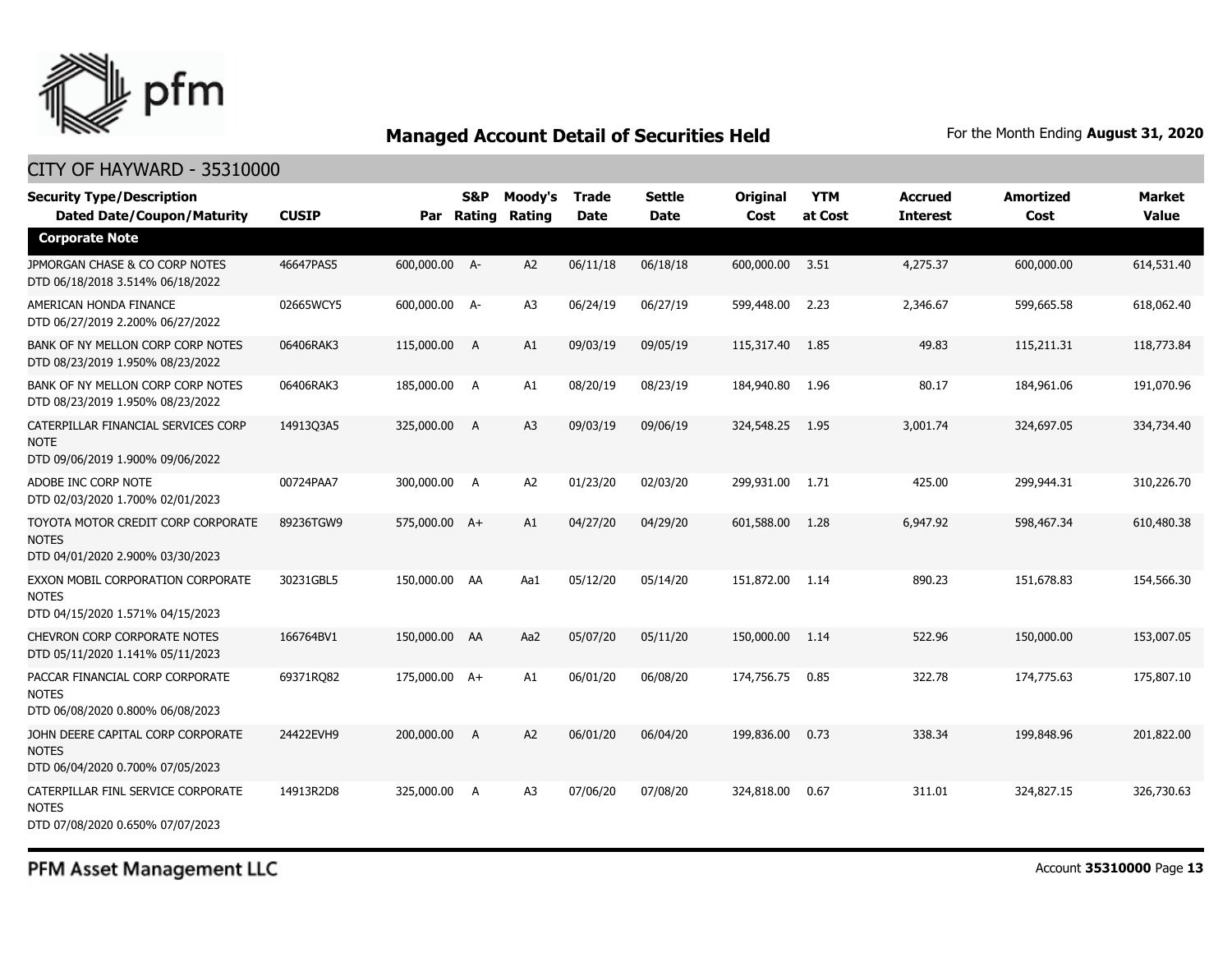

| <b>Security Type/Description</b><br><b>Dated Date/Coupon/Maturity</b>                  | <b>CUSIP</b> |                 | S&P | Moody's<br>Par Rating Rating | <b>Trade</b><br><b>Date</b> | <b>Settle</b><br><b>Date</b> | <b>Original</b><br>Cost | <b>YTM</b><br>at Cost | <b>Accrued</b><br><b>Interest</b> | <b>Amortized</b><br>Cost | <b>Market</b><br><b>Value</b> |
|----------------------------------------------------------------------------------------|--------------|-----------------|-----|------------------------------|-----------------------------|------------------------------|-------------------------|-----------------------|-----------------------------------|--------------------------|-------------------------------|
| <b>Corporate Note</b>                                                                  |              |                 |     |                              |                             |                              |                         |                       |                                   |                          |                               |
| PACCAR FINANCIAL CORP CORPORATE<br><b>NOTES</b><br>DTD 08/11/2020 0.350% 08/11/2023    | 69371RQ90    | 325,000.00 A+   |     | A1                           | 08/04/20                    | 08/11/20                     | 324,574.25              | 0.39                  | 63.19                             | 324,582.42               | 324,510.88                    |
| CHEVRON USA INC CORPORATE NOTES<br>DTD 08/12/2020 0.426% 08/11/2023                    | 166756AJ5    | 415,000.00 AA   |     | Aa2                          | 08/10/20                    | 08/12/20                     | 415,000.00              | 0.43                  | 93.31                             | 415,000.00               | 415,660.68                    |
| TOYOTA MOTOR CREDIT CORP CORPORATE<br><b>NOTES</b><br>DTD 08/14/2020 0.500% 08/14/2023 | 89236THF5    | 530,000.00 A+   |     | A1                           | 08/11/20                    | 08/14/20                     | 529,591.90              | 0.53                  | 125.14                            | 529,598.61               | 530,318.53                    |
| <b>COMCAST CORP CORPORATE NOTES</b><br>DTD 10/05/2018 3.700% 04/15/2024                | 20030NCR0    | 150,000.00 A-   |     | A <sub>3</sub>               | 05/07/20                    | 05/11/20                     | 164,338.50              | 1.20                  | 2,096.67                          | 163,209.41               | 166,306.35                    |
| CITIGROUP INC CORPORATE NOTES<br>DTD 05/14/2020 1.678% 05/15/2024                      | 172967MR9    | 300,000.00 BBB+ |     | A3                           | 05/07/20                    | 05/14/20                     | 300,000.00              | 1.68                  | 1,496.21                          | 300,000.00               | 306,750.00                    |
| <b>BANK OF AMERICA CORP NOTES</b><br>DTD 07/23/2018 3.864% 07/23/2024                  | 06051GHL6    | 300,000.00 A-   |     | A <sub>2</sub>               | 08/21/20                    | 08/25/20                     | 327,150.00              | 1.47                  | 1,223.60                          | 327,037.13               | 325,586.70                    |
| <b>Security Type Sub-Total</b>                                                         |              | 9,825,000.00    |     |                              |                             |                              | 9,895,297.65            | 2.04                  | 62,426.71                         | 9,892,005.35             | 10,095,595.04                 |
| <b>Certificate of Deposit</b>                                                          |              |                 |     |                              |                             |                              |                         |                       |                                   |                          |                               |
| MUFG BANK LTD/NY CERT DEPOS<br>DTD 02/28/2019 2.970% 02/26/2021                        | 55379WZT6    | 600,000.00 A-1  |     | $P-1$                        | 02/27/19                    | 02/28/19                     | 600,000.00              | 2.94                  | 9,306.00                          | 600,000.00               | 608,287.20                    |
| CREDIT AGRICOLE CIB NY CERT DEPOS<br>DTD 04/04/2019 2.830% 04/02/2021                  | 22535CDU2    | 600,000.00 A-1  |     | $P-1$                        | 04/03/19                    | 04/04/19                     | 600,000.00              | 2.83                  | 6,980.67                          | 600,000.00               | 608,995.20                    |
| ROYAL BANK OF CANADA NY CD<br>DTD 06/08/2018 3.240% 06/07/2021                         | 78012UEE1    | 600,000.00 A-1+ |     | $P-1$                        | 06/07/18                    | 06/08/18                     | 600,000.00              | 3.24                  | 4,536.00                          | 600,000.00               | 614,141.40                    |
| CREDIT SUISSE NEW YORK CERT DEPOS<br>DTD 08/07/2020 0.520% 02/01/2022                  | 22549L6F7    | 975,000.00 A+   |     | A1                           | 08/05/20                    | 08/07/20                     | 975,000.00              | 0.52                  | 352.08                            | 975,000.00               | 975,180.38                    |
| SOCIETE GENERALE NY CERT DEPOS<br>DTD 02/19/2020 1.800% 02/14/2022                     | 83369XDL9    | 600,000.00      | A   | A1                           | 02/14/20                    | 02/19/20                     | 600,000.00              | 1.80                  | 510.00                            | 600,000.00               | 607,332.00                    |
| SUMITOMO MITSUI BANK NY CERT DEPOS<br>DTD 07/14/2020 0.700% 07/08/2022                 | 86565CKU2    | 475,000.00      | A   | A1                           | 07/10/20                    | 07/14/20                     | 475,000.00              | 0.70                  | 452.57                            | 475,000.00               | 475,092.63                    |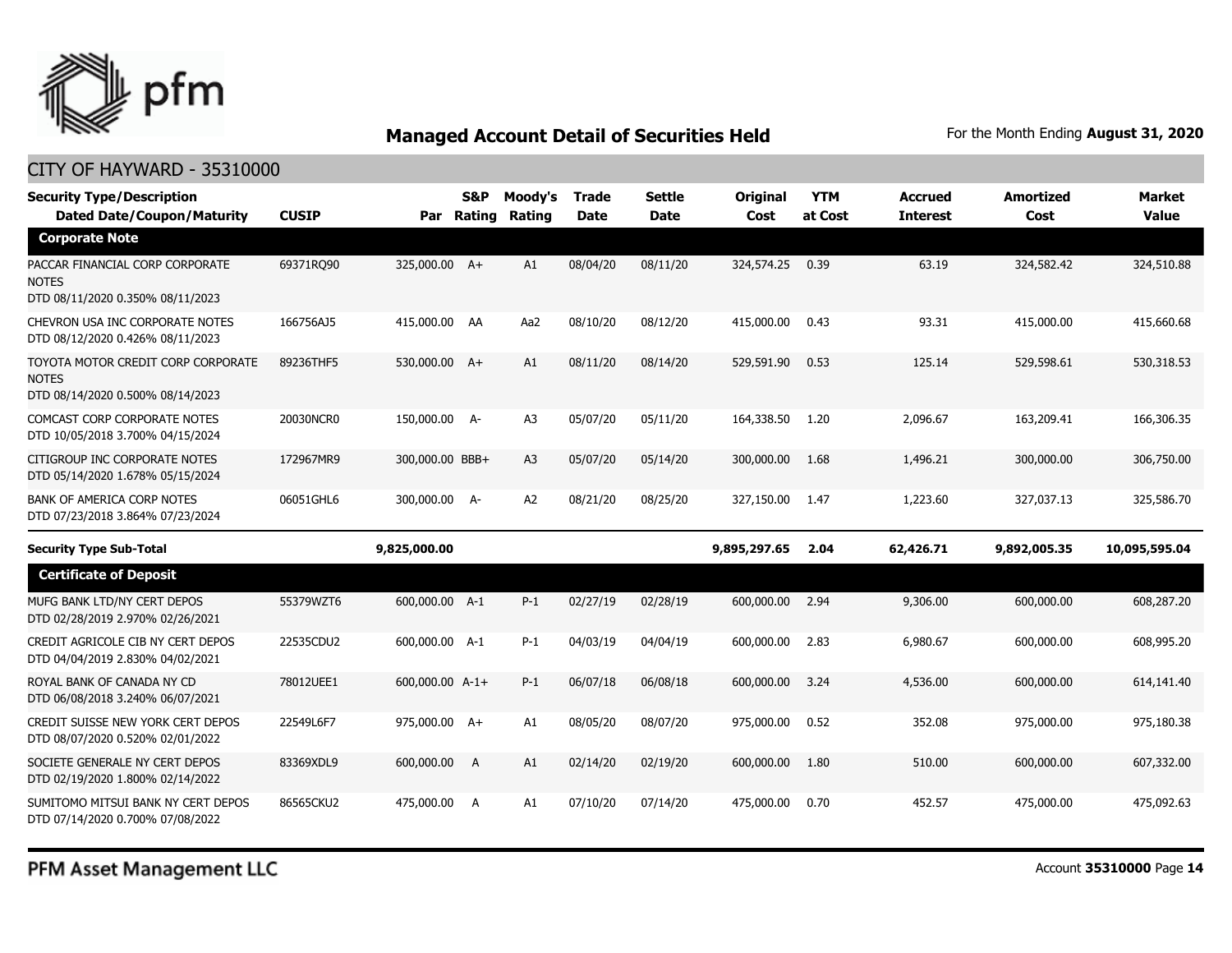

| <b>Security Type/Description</b><br><b>Dated Date/Coupon/Maturity</b>   | <b>CUSIP</b> |                | <b>S&amp;P</b><br>Par Rating | Moody's<br>Rating | <b>Trade</b><br><b>Date</b> | Settle<br><b>Date</b> | Original<br>Cost | <b>YTM</b><br>at Cost | <b>Accrued</b><br><b>Interest</b> | <b>Amortized</b><br>Cost | <b>Market</b><br>Value |
|-------------------------------------------------------------------------|--------------|----------------|------------------------------|-------------------|-----------------------------|-----------------------|------------------|-----------------------|-----------------------------------|--------------------------|------------------------|
| <b>Certificate of Deposit</b>                                           |              |                |                              |                   |                             |                       |                  |                       |                                   |                          |                        |
| NORDEA BANK ABP NEW YORK CERT DEPOS<br>DTD 08/29/2019 1.850% 08/26/2022 | 65558TLL7    | 625,000.00 AA- |                              | Aa3               | 08/27/19                    | 08/29/19              | 625,000.00       | 1.84                  | 192.71                            | 625,000.00               | 643,767.50             |
| SKANDINAV ENSKILDA BANK LT CD<br>DTD 09/03/2019 1.860% 08/26/2022       | 83050PDR7    | 625,000.00 A+  |                              | Aa2               | 08/29/19                    | 09/03/19              | 625,000.00       | 1.85                  | 193.75                            | 625,000.00               | 643,890.63             |
| DNB BANK ASA/NY LT CD<br>DTD 12/06/2019 2.040% 12/02/2022               | 23341VZT1    | 625,000.00 AA- |                              | Aa2               | 12/04/19                    | 12/06/19              | 625,000.00       | 2.03                  | 3,222.92                          | 625,000.00               | 648,343.75             |
| <b>Security Type Sub-Total</b>                                          |              | 5,725,000.00   |                              |                   |                             |                       | 5,725,000.00     | 1.91                  | 25,746.70                         | 5,725,000.00             | 5,825,030.69           |
| <b>Bank Note</b>                                                        |              |                |                              |                   |                             |                       |                  |                       |                                   |                          |                        |
| PNC BANK NA CORP NOTES<br>DTD 06/08/2018 3.500% 06/08/2023              | 69353RFL7    | 300,000.00 A   |                              | A2                | 03/05/20                    | 03/09/20              | 321,240.00 1.27  |                       | 2,420.83                          | 315,111.74               | 323,998.80             |
| <b>Security Type Sub-Total</b>                                          |              | 300,000.00     |                              |                   |                             |                       | 321,240.00       | 1.27                  | 2,420.83                          | 315,111.74               | 323,998.80             |
| <b>Asset-Backed Security</b>                                            |              |                |                              |                   |                             |                       |                  |                       |                                   |                          |                        |
| GMALT 2018-3 A3<br>DTD 09/26/2018 3.180% 06/20/2021                     | 36256GAD1    | 45,469.95 AAA  |                              | Aaa               | 09/18/18                    | 09/26/18              | 45,466.36        | 3.18                  | 44.18                             | 45,468.90                | 45,603.45              |
| BMWLT 2018-1 A3<br>DTD 10/17/2018 3.260% 07/20/2021                     | 05586CAC8    | 76,122,21 AAA  |                              | Aaa               | 10/10/18                    | 10/17/18              | 76,111.64        | 3.27                  | 75.83                             | 76,118.83                | 76,549.83              |
| NISSAN AUTO LEASE TRUST<br>DTD 10/24/2018 3.250% 09/15/2021             | 65478BAD3    | 134,508,59 AAA |                              | Aaa               | 10/16/18                    | 10/24/18              | 134,496.84       | 3.25                  | 194.29                            | 134,504.38               | 135,243.29             |
| FORDL 2018-B A3<br>DTD 09/21/2018 3.190% 12/15/2021                     | 34531LAD2    | 120,408.19 NR  |                              | Aaa               | 09/18/18                    | 09/21/18              | 120,398.01       | 3.19                  | 170.71                            | 120,404.14               | 121,037.31             |
| GMALT 2019-1 A3<br>DTD 02/21/2019 2.980% 12/20/2021                     | 36256UAD0    | 188,333.08 AAA |                              | Aaa               | 02/13/19                    | 02/21/19              | 188,303.51       | 2.99                  | 171.49                            | 188,319.48               | 189,867.96             |
| FORDL 2019-A A3<br>DTD 02/25/2019 2.900% 05/15/2022                     | 34532FAD4    | 245,000.00 AAA |                              | <b>NR</b>         | 02/20/19                    | 02/25/19              | 244,980.84       | 2.90                  | 315.78                            | 244,989.87               | 247,571.32             |
| <b>VWALT 2019-A A3</b><br>DTD 10/04/2019 1.990% 11/21/2022              | 92867XAD8    | 300,000.00 AAA |                              | <b>NR</b>         | 10/01/19                    | 10/04/19              | 299,995.26       | 1.99                  | 182.42                            | 299,996.64               | 304,549.77             |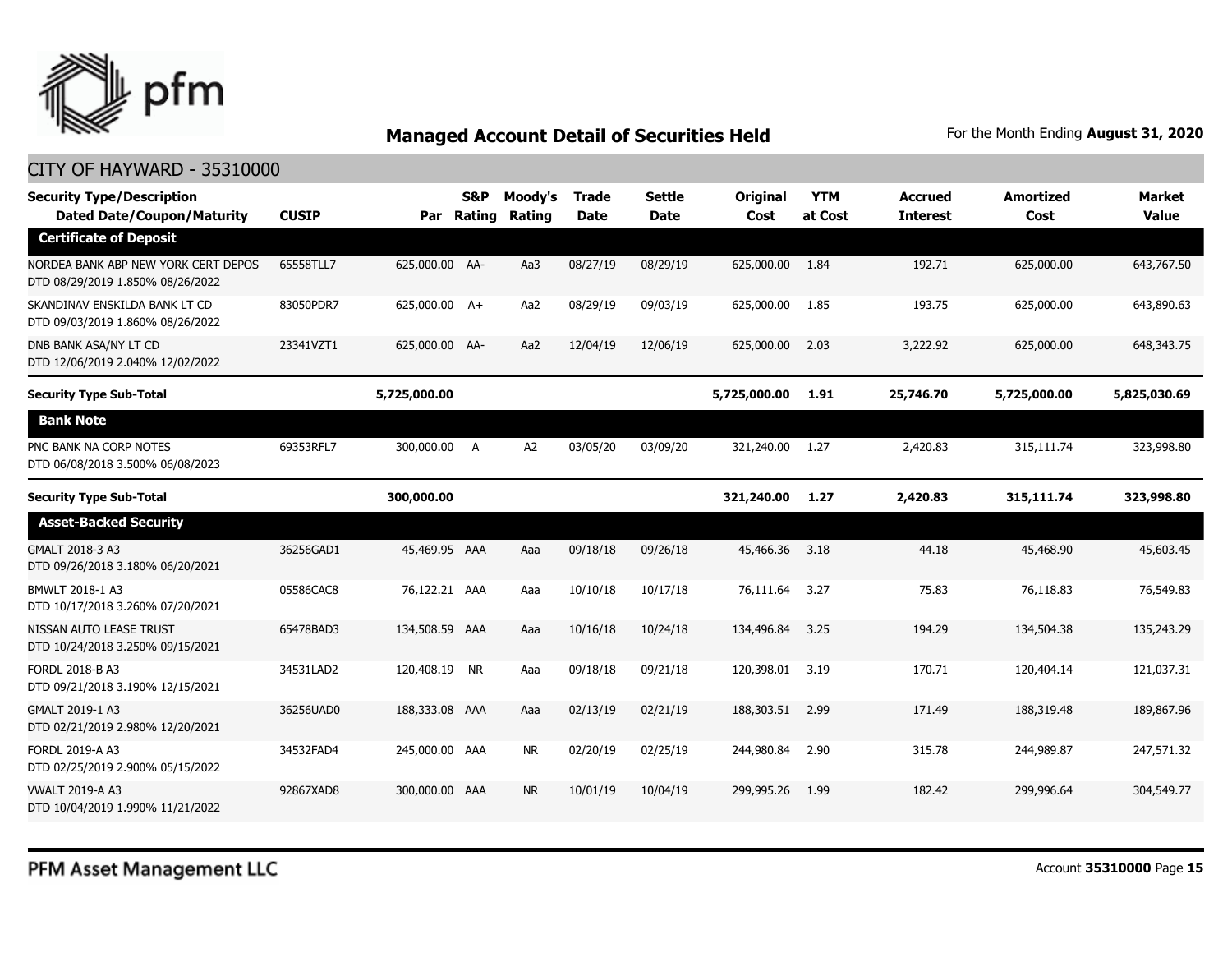

| <b>Security Type/Description</b><br><b>Dated Date/Coupon/Maturity</b> | <b>CUSIP</b> | Par            | S&P<br>Rating | Moody's<br>Rating | <b>Trade</b><br><b>Date</b> | <b>Settle</b><br><b>Date</b> | <b>Original</b><br>Cost | <b>YTM</b><br>at Cost | <b>Accrued</b><br><b>Interest</b> | <b>Amortized</b><br>Cost | <b>Market</b><br><b>Value</b> |
|-----------------------------------------------------------------------|--------------|----------------|---------------|-------------------|-----------------------------|------------------------------|-------------------------|-----------------------|-----------------------------------|--------------------------|-------------------------------|
| <b>Asset-Backed Security</b>                                          |              |                |               |                   |                             |                              |                         |                       |                                   |                          |                               |
| HART 2018-B A3<br>DTD 12/12/2018 3.200% 12/15/2022                    | 44933AAC1    | 138,289.46 AAA |               | Aaa               | 12/04/18                    | 12/12/18                     | 138,287.80              | 3.20                  | 196.68                            | 138,288.51               | 140,683.11                    |
| <b>HAROT 2019-1 A3</b><br>DTD 02/27/2019 2.830% 03/20/2023            | 43814WAC9    | 170,000.00 AAA |               | <b>NR</b>         | 02/19/19                    | 02/27/19                     | 169,995.44              | 2.83                  | 173.73                            | 169,997.14               | 173,971.20                    |
| FORD CREDIT AUTO OWNER TRUST<br>DTD 10/23/2018 3.240% 04/15/2023      | 34532TAD4    | 188,055.12 NR  |               | Aaa               | 10/16/18                    | 10/23/18                     | 188,022.96              | 3.24                  | 270.80                            | 188,036.32               | 191,839.05                    |
| NAROT 2018-C A3<br>DTD 12/12/2018 3.220% 06/15/2023                   | 65478NAD7    | 200,000.00 AAA |               | Aaa               | 12/04/18                    | 12/12/18                     | 199,961.68              | 3.22                  | 286.22                            | 199,976.32               | 204,860.20                    |
| CARMAX AUTO OWNER TRUST<br>DTD 07/25/2018 3.130% 06/15/2023           | 14313FAD1    | 248,283,39 AAA |               | <b>NR</b>         | 07/18/18                    | 07/25/18                     | 248,249.55              | 3.13                  | 345.39                            | 248,264.12               | 253,091.15                    |
| HYUNDAI AUTO RECEIVABLES TRUST<br>DTD 04/10/2019 2.660% 06/15/2023    | 44932NAD2    | 250,000.00 AAA |               | <b>NR</b>         | 04/03/19                    | 04/10/19                     | 249,967.10              | 2.66                  | 295.56                            | 249,978.09               | 255,470.00                    |
| CARMAX AUTO OWNER TRUST<br>DTD 10/24/2018 3.360% 09/15/2023           | 14315EAC4    | 225,000.00 AAA |               | <b>NR</b>         | 10/17/18                    | 10/24/18                     | 224,997.93              | 3.36                  | 336.00                            | 224,998.72               | 231,080.54                    |
| COPAR 2019-1 A3<br>DTD 05/30/2019 2.510% 11/15/2023                   | 14042WAC4    | 175,000.00 AAA |               | Aaa               | 05/21/19                    | 05/30/19                     | 174,964.55              | 2.51                  | 195.22                            | 174,974.55               | 179,252.83                    |
| FIFTH THIRD AUTO TRUST<br>DTD 05/08/2019 2.640% 12/15/2023            | 31680YAD9    | 215,000.00 AAA |               | Aaa               | 04/30/19                    | 05/08/19                     | 214,952,74              | 2.65                  | 252.27                            | 214,966.28               | 220,000.41                    |
| <b>HDMOT 2019-A A3</b><br>DTD 06/26/2019 2.340% 02/15/2024            | 41284WAC4    | 300,000.00 NR  |               | Aaa               | 06/19/19                    | 06/26/19                     | 299,976.78              | 2.34                  | 312.00                            | 299,982.71               | 305,590.95                    |
| GMCAR 2019-2 A3<br>DTD 04/17/2019 2.650% 02/16/2024                   | 36257FAD2    | 345,000.00 AAA |               | Aaa               | 04/09/19                    | 04/17/19                     | 344,971.92              | 2.65                  | 380.94                            | 344,979.92               | 352,864.45                    |
| VZOT 2020-A A1A<br>DTD 01/29/2020 1.850% 07/22/2024                   | 92348TAA2    | 150,000.00 AAA |               | Aaa               | 01/21/20                    | 01/29/20                     | 149,982.44              | 1.85                  | 84.79                             | 149,984.76               | 154,057.04                    |
| COMET 2019-A2 A2<br>DTD 09/05/2019 1.720% 08/15/2024                  | 14041NFU0    | 600,000,00 AAA |               | <b>NR</b>         | 08/28/19                    | 09/05/19                     | 599,848.92              | 1.73                  | 458.67                            | 599,879.20               | 616,115.40                    |
| <b>HDMOT 2020-A A3</b><br>DTD 01/29/2020 1.870% 10/15/2024            | 41284UAD6    | 135,000.00 AAA |               | Aaa               | 01/21/20                    | 01/29/20                     | 134,970.56              | 1.87                  | 112.20                            | 134,974.25               | 137,832.65                    |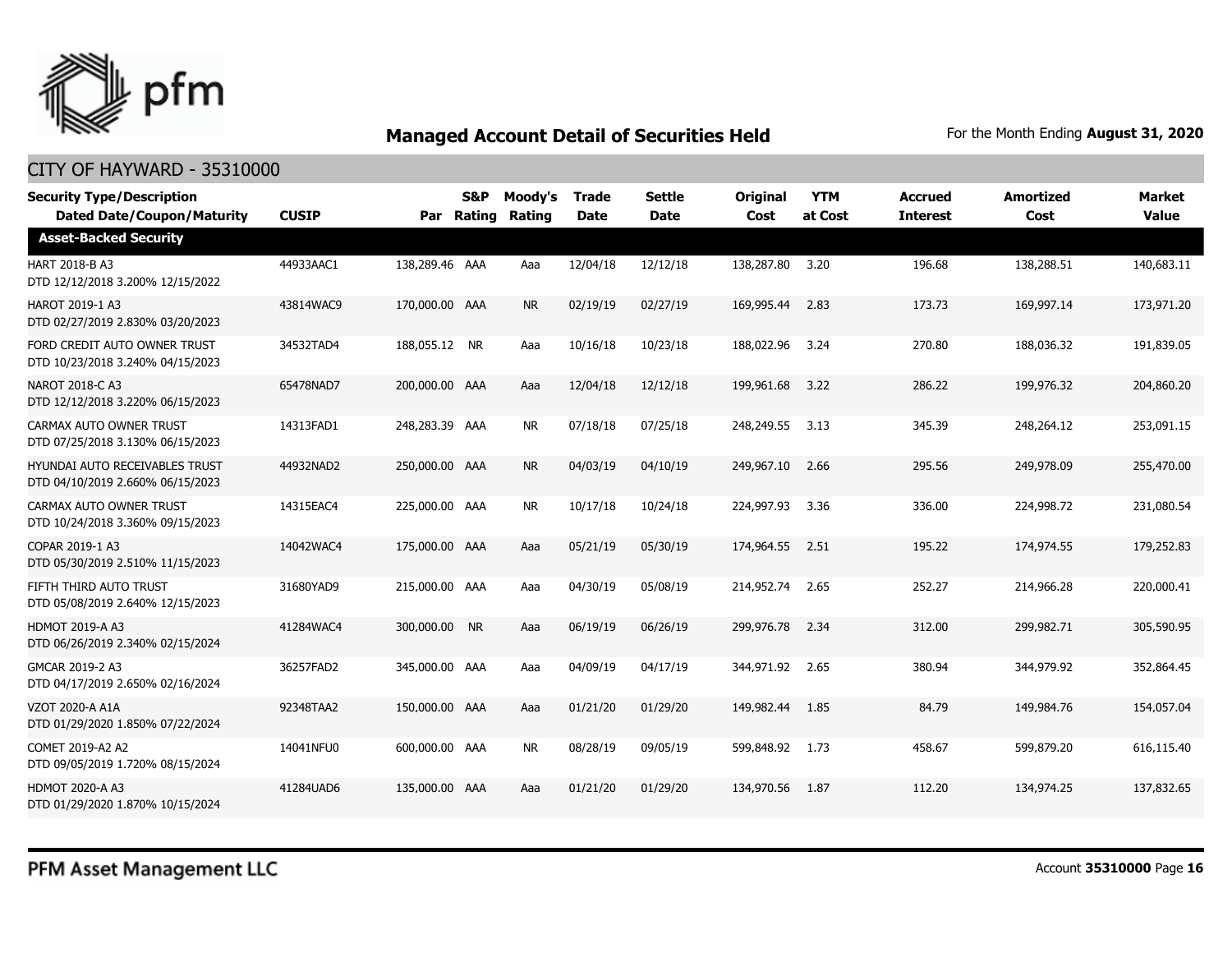

#### CITY OF HAYWARD - 35310000

| <b>Security Type/Description</b><br><b>Dated Date/Coupon/Maturity</b> | <b>CUSIP</b> | Par              | S&P<br>Rating | Moody's<br>Rating | Trade<br>Date | Settle<br>Date | Original<br>Cost | <b>YTM</b><br>at Cost | <b>Accrued</b><br><b>Interest</b> | <b>Amortized</b><br>Cost | Market<br>Value  |
|-----------------------------------------------------------------------|--------------|------------------|---------------|-------------------|---------------|----------------|------------------|-----------------------|-----------------------------------|--------------------------|------------------|
| <b>Asset-Backed Security</b>                                          |              |                  |               |                   |               |                |                  |                       |                                   |                          |                  |
| CARMX 2020-1 A3<br>DTD 01/22/2020 1.890% 12/16/2024                   | 14315XAC2    | 345,000.00 AAA   |               | <b>NR</b>         | 01/14/20      | 01/22/20       | 344,932.31       | 1.89                  | 289.80                            | 344,940.74               | 355,277.14       |
| VZOT 2020-B A<br>DTD 08/12/2020 0.470% 02/20/2025                     | 92290BAA9    | 675,000.00 NR    |               | Aaa               | 08/04/20      | 08/12/20       | 674,858.25       | 0.47                  | 167.44                            | 674,859.97               | 674,975.90       |
| GMCAR 2020-3 A3<br>DTD 08/19/2020 0.450% 04/16/2025                   | 362590AC5    | 445,000.00 NR    |               | Aaa               | 08/11/20      | 08/19/20       | 444,898.18       | 0.46                  | 66.75                             | 444,898.96               | 445,093.94       |
| <b>Security Type Sub-Total</b>                                        |              | 5,914,469.99     |               |                   |               |                | 5,913,591.57     | 2.17                  | 5,379.16                          | 5,913,782.80             | 6,012,478.89     |
| <b>Managed Account Sub-Total</b>                                      |              | 127,590,931.42   |               |                   |               |                | 127,784,329.92   | 1.58                  | 373,200.66                        | 127,819,421.24           | 130,310,064.92   |
| <b>Securities Sub-Total</b>                                           |              | \$127,590,931.42 |               |                   |               |                | \$127,784,329.92 | 1.58%                 | \$373,200.66                      | \$127,819,421.24         | \$130,310,064.92 |
| <b>Accrued Interest</b>                                               |              |                  |               |                   |               |                |                  |                       |                                   |                          | \$373,200.66     |
| <b>Total Investments</b>                                              |              |                  |               |                   |               |                |                  |                       |                                   |                          | \$130,683,265.58 |

Bolded items are forward settling trades.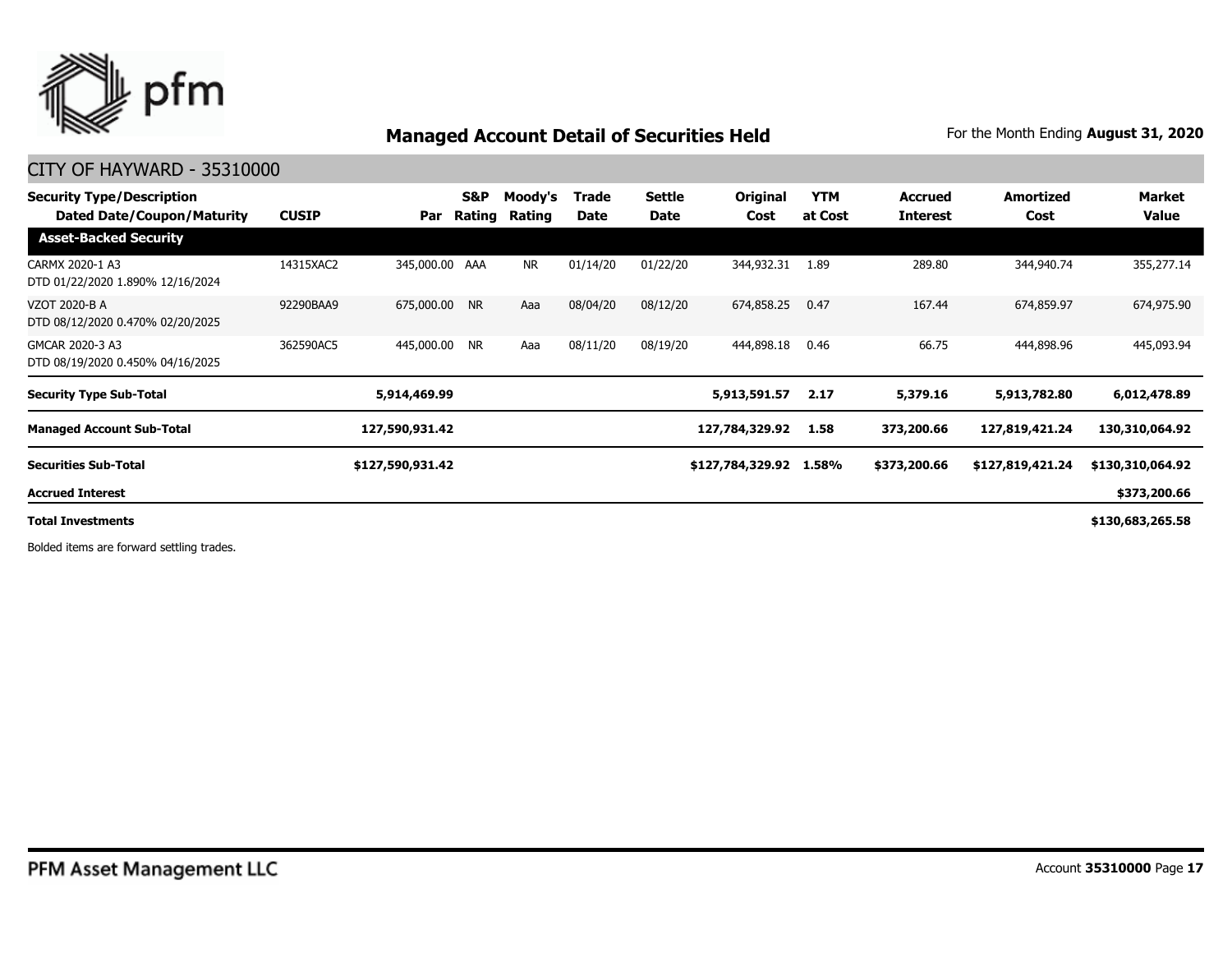

#### CITY OF HAYWARD - 35310000

| <b>Security Type/Description</b><br><b>Dated Date/Coupon/Maturity</b>                 | <b>CUSIP</b> | Par                   | <b>Broker</b>       | <b>Next Call</b><br><b>Date</b> | <b>Market</b><br><b>Price</b> | <b>Market</b><br><b>Value</b> | <b>Unreal G/L</b><br><b>On Cost</b> | Unreal G/L<br><b>Amort Cost</b> | <b>Effective</b><br><b>Duration</b> | <b>YTM</b><br>at Mkt |
|---------------------------------------------------------------------------------------|--------------|-----------------------|---------------------|---------------------------------|-------------------------------|-------------------------------|-------------------------------------|---------------------------------|-------------------------------------|----------------------|
| <b>U.S. Treasury Bond / Note</b>                                                      |              |                       |                     |                                 |                               |                               |                                     |                                 |                                     |                      |
| <b>US TREASURY NOTES</b><br>DTD 10/31/2016 1.250% 10/31/2021                          | 912828T67    | 300,000.00 HSBC       |                     |                                 | 101.28                        | 303,843.75                    | 6,082.03                            | 5,240.62                        | 1.16                                | 0.15                 |
| <b>US TREASURY NOTES</b><br>DTD 10/31/2016 1.250% 10/31/2021                          | 912828T67    | 1,425,000.00 JPM_CHAS |                     |                                 | 101.28                        | 1,443,257.81                  | 26,440.42                           | 23,041.32                       | 1.16                                | 0.15                 |
| <b>US TREASURY NOTES</b><br>DTD 10/31/2016 1.250% 10/31/2021                          | 912828T67    | 4,150,000.00 MORGAN S |                     |                                 | 101.28                        | 4,203,171.88                  | 88,187.50                           | 73,869.57                       | 1.16                                | 0.15                 |
| <b>US TREASURY NOTES</b><br>DTD 01/15/2019 2.500% 01/15/2022                          | 9128285V8    | 1,500,000.00 JPM CHAS |                     |                                 | 103.22                        | 1,548,281.25                  | 45,292.97                           | 46,880.76                       | 1.35                                | 0.15                 |
| <b>US TREASURY NOTES</b><br>DTD 01/15/2019 2.500% 01/15/2022                          | 9128285V8    | 6,000,000.00 MORGAN S |                     |                                 | 103.22                        | 6,193,125.00                  | 201,796.87                          | 197,147.78                      | 1.35                                | 0.15                 |
| <b>US TREASURY NOTES</b><br>DTD 01/31/2017 1.875% 01/31/2022                          | 912828V72    | 8,750,000.00 CITIGRP  |                     |                                 | 102.44                        | 8,963,281.25                  | 372,558.59                          | 286,936.33                      | 1.40                                | 0.15                 |
| <b>US TREASURY NOTES</b><br>DTD 02/15/2019 2.500% 02/15/2022                          | 9128286C9    | 1,800,000.00 TD       |                     |                                 | 103.42                        | 1,861,593.84                  | 51,117.28                           | 56,280.66                       | 1.44                                | 0.15                 |
| <b>US TREASURY NOTES</b><br>DTD 07/31/2017 1.875% 07/31/2022                          | 9128282P4    | 1,600,000.00 NOMURA   |                     |                                 | 103.30                        | 1,652,750.08                  | 47,312.58                           | 49,373.41                       | 1.89                                | 0.15                 |
| US TREASURY NOTES<br>DTD 07/31/2017 1.875% 07/31/2022                                 | 9128282P4    | 4,000,000.00 GOLDMAN  |                     |                                 | 103.30                        | 4,131,875.20                  | 128,593.95                          | 129,887.08                      | 1.89                                | 0.15                 |
| <b>US TREASURY NOTES</b><br>DTD 08/31/2017 1.625% 08/31/2022                          | 9128282S8    |                       | 125,000.00 MORGAN_S |                                 | 102.95                        | 128,691.40                    | 3,940.42                            | 3,853.20                        | 1.98                                | 0.15                 |
| UNITED STATES TREASURY NOTES<br>DTD 10/15/2019 1.375% 10/15/2022                      | 912828YK0    | 5,250,000.00 DEUTSCHE |                     |                                 | 102.59                        | 5,386,171.88                  | 173,085.94                          | 163,486.87                      | 2.09                                | 0.15                 |
| UNITED STATES TREASURY NOTES<br>DTD 01/15/2020 1.500% 01/15/2023                      | 912828Z29    | 2,500,000.00 MERRILL  |                     |                                 | 103.22                        | 2,580,468.75                  | 68,261.72                           | 70,634.99                       | 2.34                                | 0.14                 |
| <b>US TREASURY NOTES</b><br>DTD 02/01/2016 1.750% 01/31/2023                          | 912828P38    |                       | 150,000.00 MORGAN S |                                 | 103.88                        | 155,812.50                    | 5,203.12                            | 5,333.04                        | 2.37                                | 0.14                 |
| <b>Security Type Sub-Total</b>                                                        |              | 37,550,000.00         |                     |                                 |                               | 38,552,324.59                 | 1,217,873.39                        | 1,111,965.63                    | 1.59                                | 0.15                 |
| <b>Supra-National Agency Bond / Note</b>                                              |              |                       |                     |                                 |                               |                               |                                     |                                 |                                     |                      |
| INTER-AMERICAN DEVEL BK CORPORATE<br><b>NOTES</b><br>DTD 04/24/2020 0.500% 05/24/2023 | 4581X0DM7    | 1,285,000.00 RBC      |                     |                                 | 100.68                        | 1,293,673.75                  | 9,110.65                            | 9,060.16                        | 2.71                                | 0.25                 |
| <b>Security Type Sub-Total</b>                                                        |              | 1,285,000.00          |                     |                                 |                               | 1,293,673.75                  | 9,110.65                            | 9,060.16                        | 2.71                                | 0.25                 |

PFM Asset Management LLC

Account **35310000** Page **18**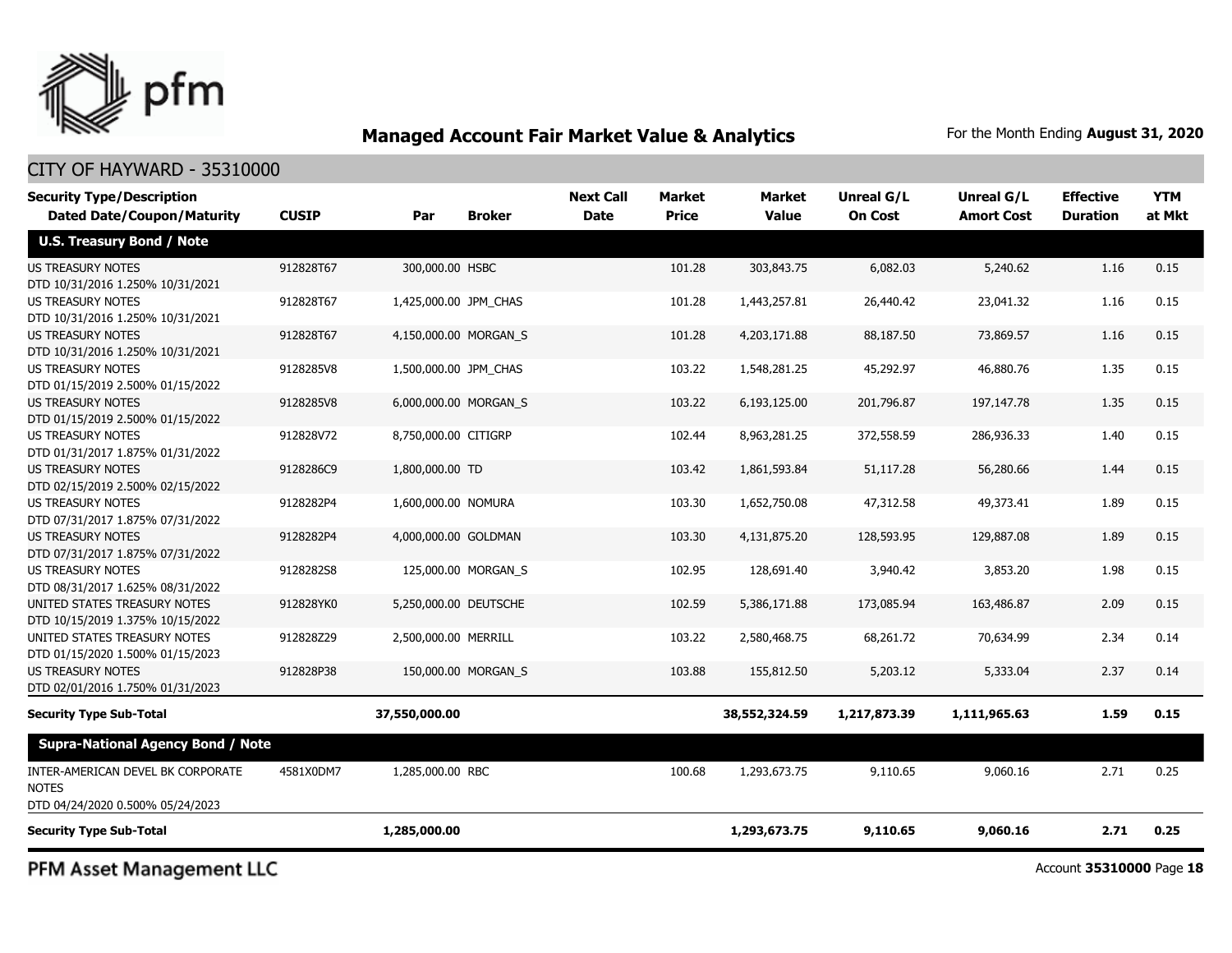

| <b>Security Type/Description</b><br><b>Dated Date/Coupon/Maturity</b>  | <b>CUSIP</b> | Par<br><b>Broker</b>  | <b>Next Call</b><br><b>Date</b> | <b>Market</b><br><b>Price</b> | Market<br><b>Value</b> | Unreal G/L<br><b>On Cost</b> | Unreal G/L<br><b>Amort Cost</b> | <b>Effective</b><br><b>Duration</b> | <b>YTM</b><br>at Mkt |
|------------------------------------------------------------------------|--------------|-----------------------|---------------------------------|-------------------------------|------------------------|------------------------------|---------------------------------|-------------------------------------|----------------------|
| <b>Municipal Bond / Note</b>                                           |              |                       |                                 |                               |                        |                              |                                 |                                     |                      |
| UNIV OF CAL TXBL REV BONDS<br>DTD 06/05/2018 3.029% 05/15/2021         | 91412HBH5    | 455,000.00 MERRILL    |                                 | 102.00                        | 464,090.90             | 9,090.90                     | 9,090.90                        | 0.70                                | 0.20                 |
| LA ST T/E GO BONDS<br>DTD 03/11/2020 5.000% 11/15/2021                 | 546417DK9    | 600,000.00 MORGAN     |                                 | 105.84                        | 635,028.00             | (2,016.00)                   | 6,532.62                        | 1.17                                | 0.16                 |
| CA ST T/E GO BONDS<br>DTD 04/22/2020 5.000% 03/01/2022                 | 13063DUV8    | 600,000.00 MERRILL    |                                 | 107.23                        | 643,392.00             | (678.00)                     | 7,902.00                        | 1.44                                | 0.18                 |
| CT ST T/E GO BONDS<br>DTD 06/25/2020 3.000% 06/01/2022                 | 20772KKE8    | 750,000.00 MORGAN     |                                 | 104.69                        | 785,205.00             | 367.50                       | 3,722.95                        | 1.71                                | 0.31                 |
| CT ST TXBL GO BONDS<br>DTD 06/11/2020 2.500% 07/01/2022                | 20772KJU4    | 305,000.00 SIEBERT    |                                 | 103.20                        | 314,769.15             | 4,639.05                     | 5,199.94                        | 1.80                                | 0.74                 |
| CHAFFEY UHSD, CA TXBL GO BONDS<br>DTD 12/05/2019 1.913% 08/01/2022     | 157411TH2    | 600,000.00 RBC        |                                 | 102.68                        | 616,056.00             | 16,056.00                    | 16,056.00                       | 1.89                                | 0.51                 |
| SAN DIEGO CCD, CA TXBL GO BONDS<br>DTD 10/16/2019 1.936% 08/01/2022    | 7972720M6    | 675,000.00 RBC        |                                 | 103.39                        | 697,889.25             | 22,889.25                    | 22,889.25                       | 1.89                                | 0.17                 |
| LONG BEACH CCD, CA TXBL GO BONDS<br>DTD 10/23/2019 1.702% 08/01/2022   | 542411NG4    | 920,000.00 PIPER JA   |                                 | 102.84                        | 946,164.80             | 26,164.80                    | 26,164.80                       | 1.90                                | 0.22                 |
| TAMALPAIS UHSD, CA TXBL GO BONDS<br>DTD 10/09/2019 1.925% 08/01/2022   | 874857KH7    | 995,000.00 RBC        |                                 | 103.14                        | 1,026,243.00           | 31,243.00                    | 31,243.00                       | 1.89                                | 0.28                 |
| SAN JOSE, CA TXBL GO BONDS<br>DTD 07/25/2019 2.300% 09/01/2022         | 798135H44    | 1,150,000.00 MORGAN S |                                 | 104.72                        | 1,204,314.50           | 46,770.50                    | 49,458.13                       | 1.95                                | $-0.06$              |
| OR ST DEPT OF TRANS TXBL REV BONDS<br>DTD 11/20/2019 1.855% 11/15/2022 | 68607DTT2    | 600,000.00 CITIGRP    |                                 | 103.21                        | 619,230.00             | 19,230.00                    | 19,230.00                       | 2.16                                | 0.40                 |
| UNIV OF CAL TXBL REV BONDS<br>DTD 07/16/2020 0.628% 05/15/2023         | 91412HFK4    | 500,000.00 JPM CHA    |                                 | 100.75                        | 503,750.00             | 3,750.00                     | 3,750.00                        | 2.69                                | 0.35                 |
| PORT AUTH OF NY/NJ TXBL REV BONDS<br>DTD 07/08/2020 1.086% 07/01/2023  | 73358W4V3    | 370,000.00 CITIGRP    |                                 | 101.36                        | 375,039.40             | 5,039.40                     | 5,039.40                        | 2.80                                | 0.60                 |
| PORT AUTH OF NY/NJ TXBL REV BONDS<br>DTD 07/08/2020 1.086% 07/01/2023  | 73358W4V3    | 375,000.00 CITIGRP    |                                 | 101.36                        | 380,107.50             | 2,910.00                     | 3,019.17                        | 2.80                                | 0.60                 |
| WA ST T/E GO BONDS<br>DTD 04/29/2020 5.000% 07/01/2023                 | 93974EHJ8    | 605,000.00 WELLS_F    |                                 | 113.43                        | 686,263.60             | 6,503.75                     | 14,573.68                       | 2.67                                | 0.24                 |
| WI DEPT OF TRANS TXBL REV BONDS<br>DTD 07/30/2020 0.420% 07/01/2023    | 977123X52    | 625,000.00 WELLS F    |                                 | 100.80                        | 630,012.50             | 5,012.50                     | 5,012.50                        | 2.82                                | 0.14                 |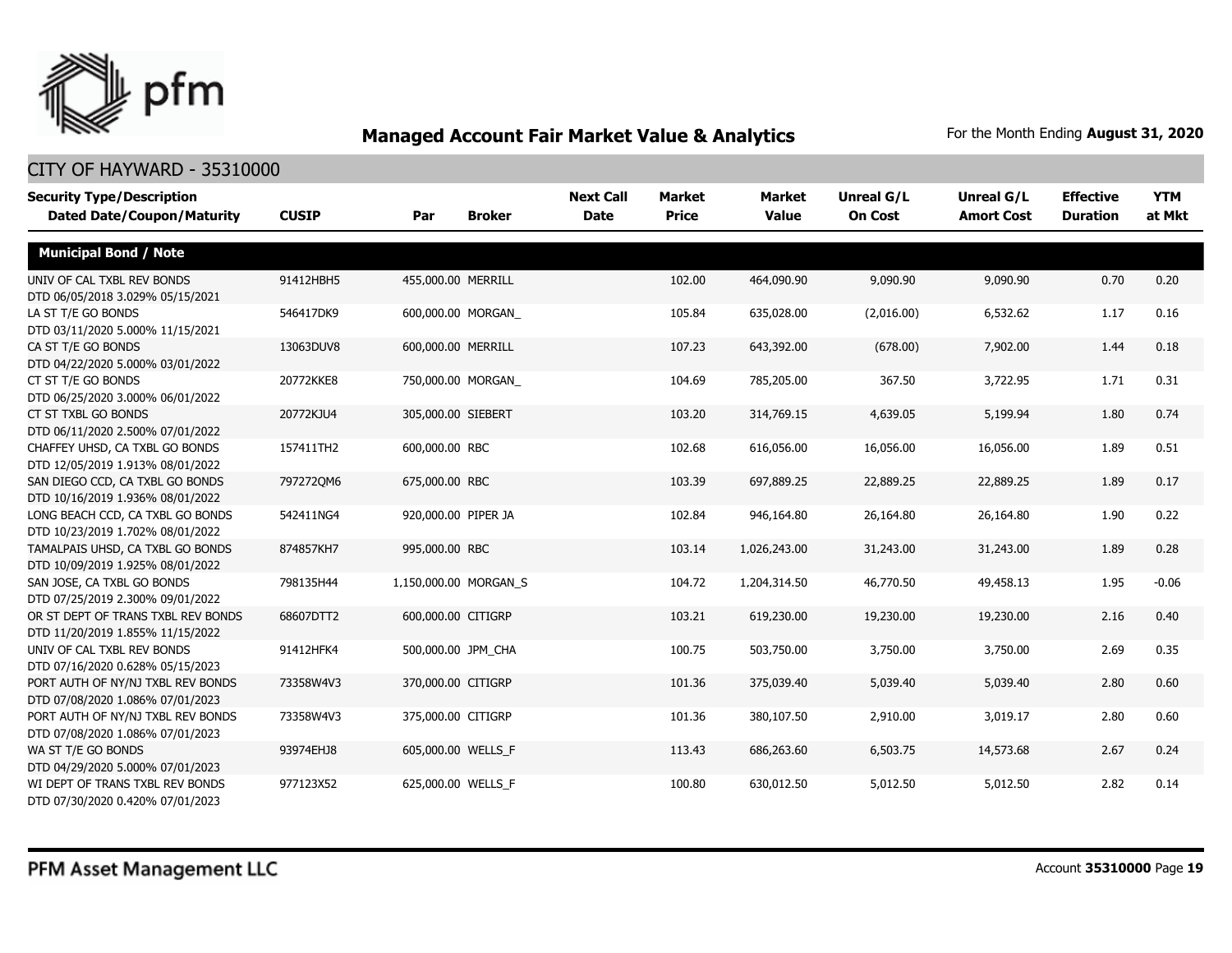

| <b>Security Type/Description</b><br><b>Dated Date/Coupon/Maturity</b>     | <b>CUSIP</b> | Par                   | <b>Broker</b>       | <b>Next Call</b><br><b>Date</b> | <b>Market</b><br><b>Price</b> | <b>Market</b><br><b>Value</b> | <b>Unreal G/L</b><br><b>On Cost</b> | Unreal G/L<br><b>Amort Cost</b> | <b>Effective</b><br><b>Duration</b> | <b>YTM</b><br>at Mkt |
|---------------------------------------------------------------------------|--------------|-----------------------|---------------------|---------------------------------|-------------------------------|-------------------------------|-------------------------------------|---------------------------------|-------------------------------------|----------------------|
| <b>Municipal Bond / Note</b>                                              |              |                       |                     |                                 |                               |                               |                                     |                                 |                                     |                      |
| AZ TRAN BOARD TXBL REV BONDS<br>DTD 02/12/2020 1.795% 07/01/2023          | 040654XT7    | 1,235,000.00 JPM CHAS |                     |                                 | 104.28                        | 1,287,858.00                  | 52,858.00                           | 52,858.00                       | 2.77                                | 0.28                 |
| MD ST TXBL GO BONDS<br>DTD 08/05/2020 0.410% 08/01/2023                   | 574193TP3    | 650,000.00 JPM CHA    |                     |                                 | 100.57                        | 653,698.50                    | 3,698.50                            | 3,698.50                        | 2.90                                | 0.21                 |
| <b>CA ST UNIV TXBL REV BONDS</b><br>DTD 09/17/2020 0.475%<br>11/01/2023   | 13077DMJ8    | 325,000.00 GOLDMAN    |                     |                                 | 100.13                        | 325,419.25                    | 419.25                              | 419.25                          | 3.15                                | 0.43                 |
| MISSISSIPPI ST-A-TXBL MUNICIPAL BONDS<br>DTD 08/06/2020 0.422% 11/01/2023 | 605581MY0    | 475,000.00 WELLS_F    |                     |                                 | 100.77                        | 478,671.75                    | 3,671.75                            | 3,671.75                        | 3.15                                | 0.18                 |
| MD ST T/E GO BONDS<br>DTD 08/30/2017 5.000% 08/01/2024                    | 574193PK8    | 500,000.00 MERRILL    |                     |                                 | 118.47                        | 592,355.00                    | 8,430.00                            | 14,877.43                       | 3.63                                | 0.26                 |
| <b>Security Type Sub-Total</b>                                            |              | 13,310,000.00         |                     |                                 |                               | 13,865,558.10                 | 266,050.15                          | 304,409.27                      | 2.24                                | 0.26                 |
| <b>Federal Agency Collateralized Mortgage Obligation</b>                  |              |                       |                     |                                 |                               |                               |                                     |                                 |                                     |                      |
| <b>FHMS K714 A2</b><br>DTD 01/01/2014 3.034% 10/01/2020                   | 3137B6ZM6    | 144,227.92 CITIGRP    |                     |                                 | 100.00                        | 144,227.92                    | (4,005.70)                          | (109.15)                        | 0.08                                | 3.03                 |
| FNA 2018-M5 A2<br>DTD 04/01/2018 3.560% 09/01/2021                        | 3136B1XP4    |                       | 378,047.39 JPM CHAS |                                 | 100.79                        | 381,027.67                    | (4,539.46)                          | 730.52                          | 0.60                                | 2.76                 |
| <b>FHMS K720 A1</b><br>DTD 11/01/2015 2.316% 11/01/2021                   | 3137BLUQ9    | 168,510.85 BARCLAYS   |                     |                                 | 100.87                        | 169,978.22                    | 1,006.59                            | 1,221.08                        | 0.74                                | 1.56                 |
| FHLMC MULTIFAMILY STRUCTURED P<br>DTD 05/01/2015 2.791% 01/01/2022        | 3137BHXY8    | 1,250,000.00 AMHERST  |                     |                                 | 101.96                        | 1,274,495.43                  | 1,839.18                            | 11,725.07                       | 1.26                                | 1.31                 |
| FHMS KJ23 A1<br>DTD 12/01/2018 3.174% 03/01/2022                          | 3137FKK70    | 213,056.44 GOLDMAN    |                     |                                 | 100.77                        | 214,698.17                    | 1,643.45                            | 1,642.53                        | 0.58                                | 2.65                 |
| FHMS K019 A2<br>DTD 08/01/2012 2.272% 03/01/2022                          | 3137ASNJ9    |                       | 585,968.26 MORGAN_S |                                 | 101.78                        | 596,425.78                    | 14,783.62                           | 12,679.58                       | 1.38                                | 1.07                 |
| FHMS K023 A1<br>DTD 12/01/2012 1.583% 04/01/2022                          | 3137AWQG3    | 52,146.86 BAIRD       |                     |                                 | 100.52                        | 52,416.35                     | 1,402.07                            | 709.85                          | 0.87                                | 1.25                 |
| FHMS K023 A1<br>DTD 12/01/2012 1.583% 04/01/2022                          | 3137AWQG3    | 228,937.44 BARCLAYS   |                     |                                 | 100.52                        | 230,120.57                    | 6,969.16                            | 3,648.82                        | 0.87                                | 1.25                 |
| FHMS K023 A1<br>DTD 12/01/2012 1.583% 04/01/2022                          | 3137AWQG3    | 470,593.63 BAIRD      |                     |                                 | 100.52                        | 473,025.62                    | 12,726.21                           | 6,434.53                        | 0.87                                | 1.25                 |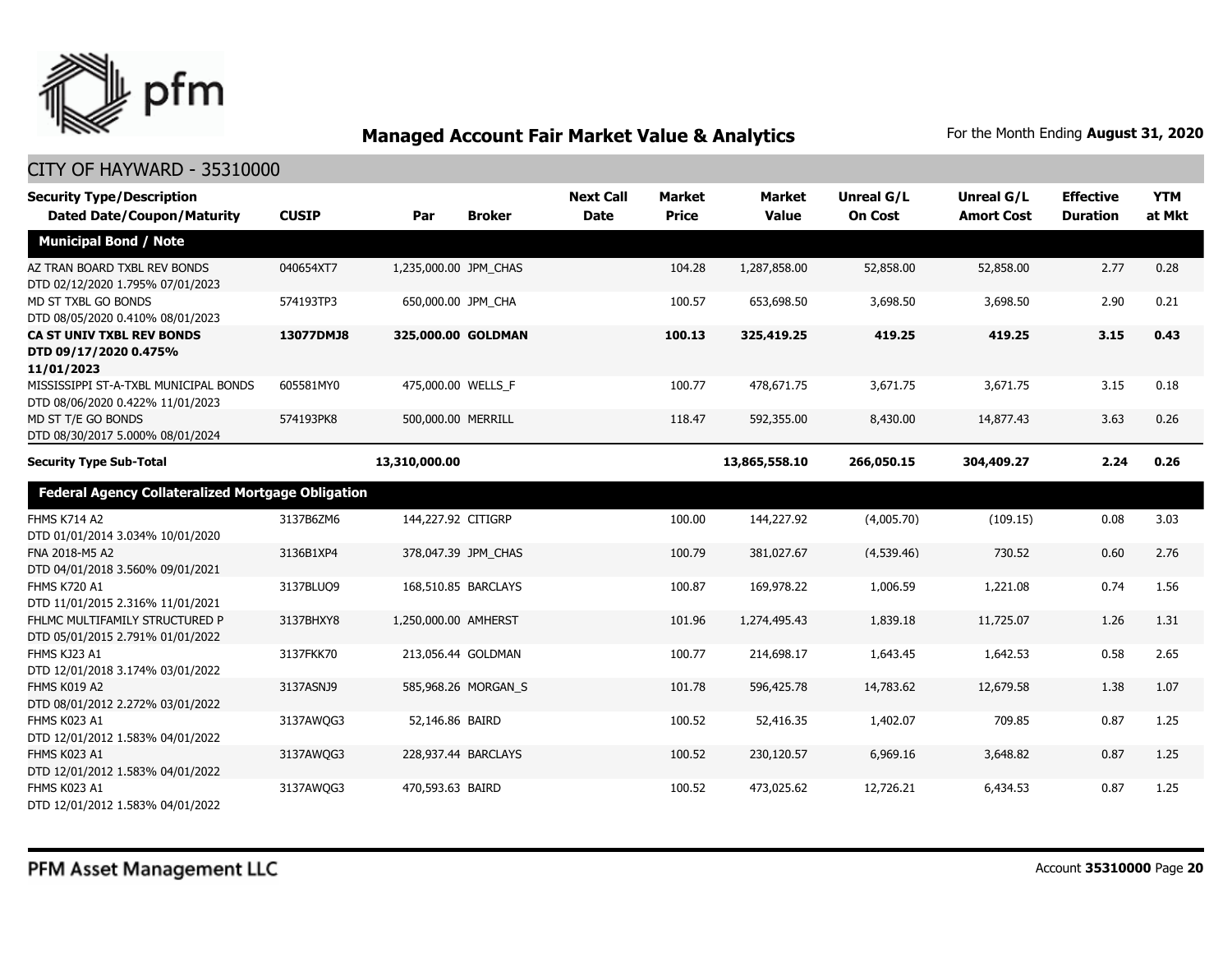

### CITY OF HAYWARD - 35310000

| <b>Security Type/Description</b><br><b>Dated Date/Coupon/Maturity</b> | <b>CUSIP</b> | Par                   | <b>Broker</b>       | <b>Next Call</b><br><b>Date</b> | <b>Market</b><br><b>Price</b> | <b>Market</b><br><b>Value</b> | <b>Unreal G/L</b><br><b>On Cost</b> | Unreal G/L<br><b>Amort Cost</b> | <b>Effective</b><br><b>Duration</b> | <b>YTM</b><br>at Mkt |
|-----------------------------------------------------------------------|--------------|-----------------------|---------------------|---------------------------------|-------------------------------|-------------------------------|-------------------------------------|---------------------------------|-------------------------------------|----------------------|
| <b>Federal Agency Collateralized Mortgage Obligation</b>              |              |                       |                     |                                 |                               |                               |                                     |                                 |                                     |                      |
| FHLMC MULTIFAMILY STRUCTURED P<br>DTD 11/01/2015 2.716% 06/01/2022    | 3137BLUR7    |                       | 600,000.00 JPM_CHAS |                                 | 102.54                        | 615,220.89                    | 15,967.37                           | 15,627.60                       | 1.55                                | 1.25                 |
| FHLMC MULTIFAMILY STRUCTURED P<br>DTD 12/01/2012 2.355% 07/01/2022    | 3137AVXN2    |                       | 570,000.00 WELLS_FA |                                 | 102.58                        | 584,733.52                    | 12,640.55                           | 13,473.97                       | 1.77                                | 0.93                 |
| FHLMC MULTIFAMILY STRUCTURED P<br>DTD 12/01/2012 2.355% 07/01/2022    | 3137AVXN2    | 1,227,386.00 WELLS_FA |                     |                                 | 102.58                        | 1,259,111.83                  | 36,520.31                           | 34,426.26                       | 1.77                                | 0.93                 |
| FHLMC MULTIFAMILY STRUCTURED P<br>DTD 12/01/2012 2.307% 08/01/2022    | 3137AWQH1    | 1,250,000.00 CANT_FIT |                     |                                 | 102.77                        | 1,284,582.95                  | 16,125.92                           | 22,377.21                       | 1.87                                | 0.85                 |
| FHLMC MULTIFAMILY STRUCTURED P<br>DTD 05/01/2013 2.510% 11/01/2022    | 3137B1BS0    | 500,000.00 PTRU       |                     |                                 | 103.97                        | 519,833.03                    | 10,184.59                           | 12,077.02                       | 2.08                                | 0.67                 |
| <b>FANNIEMAE-ACES</b><br>DTD 02/01/2013 2.509% 11/01/2022             | 3136ACGJ4    |                       | 971,639.91 JPM_CHAS |                                 | 103.87                        | 1,009,272.53                  | 25,638.93                           | 29,875.46                       | 2.04                                | 0.71                 |
| FHLMC MULTIFAMILY STRUCTURED P<br>DTD 05/01/2013 2.510% 11/01/2022    | 3137B1BS0    | 1,065,000.00 CITIGRP  |                     |                                 | 103.97                        | 1,107,244.35                  | 32,925.60                           | 36,266.14                       | 2.08                                | 0.67                 |
| FNA 2013-M7 A2<br>DTD 05/01/2013 2.280% 12/01/2022                    | 3136AEGO4    | 316,448.59 BAIRD      |                     |                                 | 103.51                        | 327,569.58                    | 9,149.18                            | 9,739.71                        | 2.16                                | 0.71                 |
| FNA 2013-M7 A2<br>DTD 05/01/2013 2.280% 12/01/2022                    | 3136AEGO4    | 419,226.77 BAIRD      |                     |                                 | 103.51                        | 433,959.69                    | 9,240.64                            | 10,908.36                       | 2.16                                | 0.71                 |
| <b>FHMS J22F A1</b><br>DTD 11/01/2018 3.454% 05/01/2023               | 3137FJYA1    |                       | 93,672.98 MORGAN S  |                                 | 100.90                        | 94,519.78                     | 849.33                              | 848.31                          | 0.43                                | 3.10                 |
| FHMS KP05 A<br>DTD 12/01/2018 3.203% 07/01/2023                       | 3137FKK39    | 293,998.00 CSFB       |                     |                                 | 102.91                        | 302,538.64                    | 8,541.54                            | 8,541.20                        | 1.40                                | 2.15                 |
| FHMS KJ27 A1<br>DTD 11/01/2019 2.092% 07/01/2024                      | 3137FQ3V3    |                       | 468,519.15 JPM CHAS |                                 | 103.32                        | 484,086.35                    | 15,578.45                           | 15,576.57                       | 2.44                                | 1.21                 |
| FHMS KJ30 A1<br>DTD 07/01/2020 0.526% 01/25/2025                      | 3137FUZN7    | 394,081.24 JPM CHA    |                     |                                 | 99.49                         | 392,067.80                    | (2,005.96)                          | (2,006.11)                      | 3.40                                | 0.64                 |
| <b>Security Type Sub-Total</b>                                        |              | 11,661,461.43         |                     |                                 |                               | 11,951,156.67                 | 223,181.57                          | 246,414.53                      | 1.70                                | 1.11                 |
| <b>Federal Agency Bond / Note</b>                                     |              |                       |                     |                                 |                               |                               |                                     |                                 |                                     |                      |
| FEDERAL HOME LOAN BANKS NOTES<br>DTD 10/12/2018 3.000% 10/12/2021     | 3130AF5B9    | 1,650,000.00 CITIGRP  |                     |                                 | 103.17                        | 1,702,262.10                  | 53,219.10                           | 52,624.88                       | 1.09                                | 0.16                 |
| <b>FANNIE MAE NOTES</b><br>DTD 01/11/2019 2.625% 01/11/2022           | 3135G0U92    | 1,200,000.00 NOMURA   |                     |                                 | 103.33                        | 1,239,986.40                  | 39,674.40                           | 39,842.29                       | 1.35                                | 0.18                 |

PFM Asset Management LLC

Account **35310000** Page **21**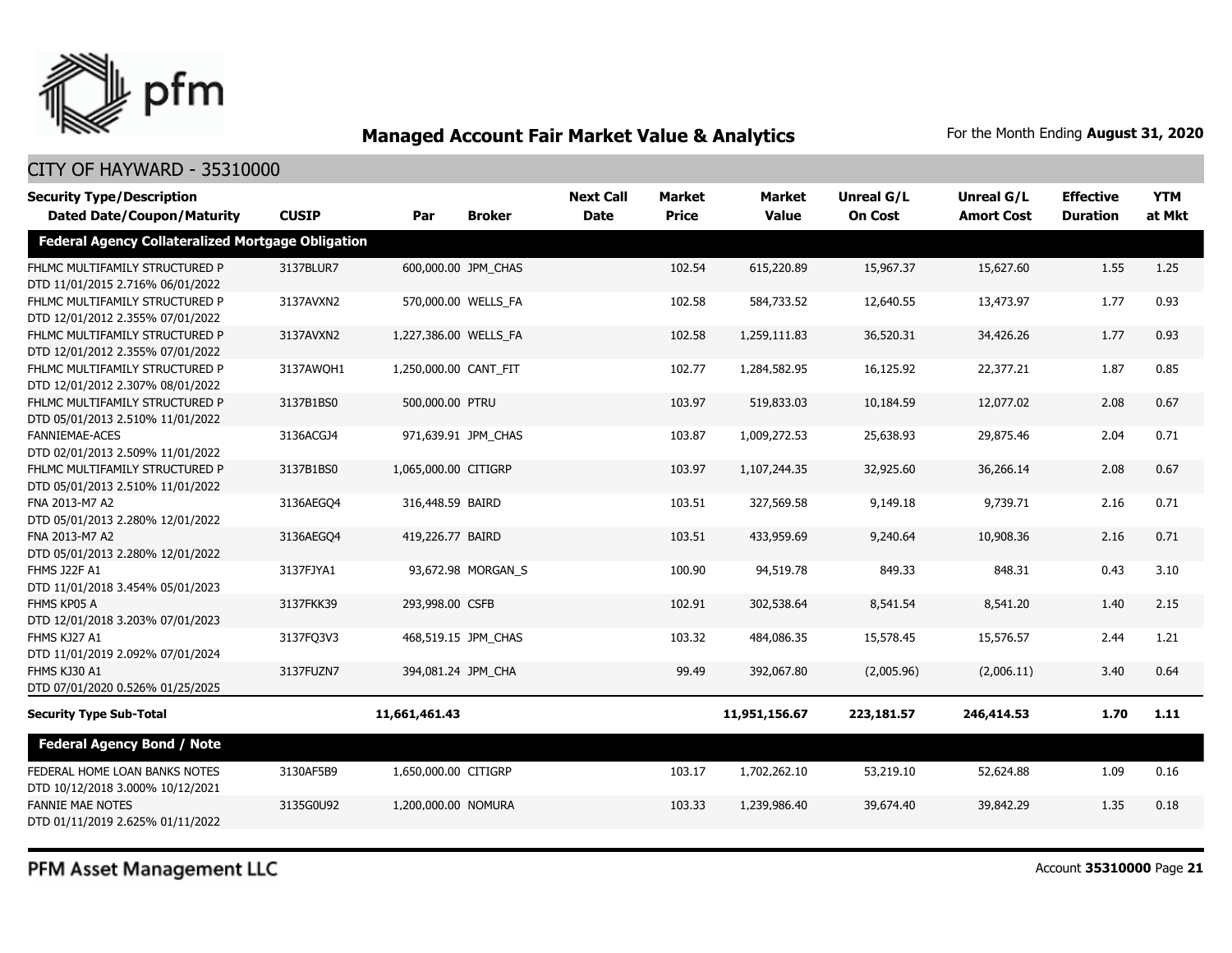

| <b>Security Type/Description</b><br><b>Dated Date/Coupon/Maturity</b> | <b>CUSIP</b> | Par                   | <b>Broker</b> | <b>Next Call</b><br><b>Date</b> | <b>Market</b><br><b>Price</b> | <b>Market</b><br><b>Value</b> | <b>Unreal G/L</b><br><b>On Cost</b> | Unreal G/L<br><b>Amort Cost</b> | <b>Effective</b><br><b>Duration</b> | <b>YTM</b><br>at Mkt |
|-----------------------------------------------------------------------|--------------|-----------------------|---------------|---------------------------------|-------------------------------|-------------------------------|-------------------------------------|---------------------------------|-------------------------------------|----------------------|
| <b>Federal Agency Bond / Note</b>                                     |              |                       |               |                                 |                               |                               |                                     |                                 |                                     |                      |
| <b>FANNIE MAE NOTES</b><br>DTD 01/11/2019 2.625% 01/11/2022           | 3135G0U92    | 1,650,000.00 NOMURA   |               |                                 | 103.33                        | 1,704,981.30                  | 56,169.30                           | 55,520.02                       | 1.35                                | 0.18                 |
| FFCB NOTES (CALLABLE)<br>DTD 04/08/2020 0.950% 04/08/2022             | 3133ELVV3    | 1,900,000.00 TD       |               | 10/08/20                        | 100.07                        | 1,901,396.50                  | 1,396.50                            | 1,396.50                        | 0.11                                | 0.90                 |
| FEDERAL FARM CREDIT BANK NOTES<br>DTD 04/08/2020 0.375% 04/08/2022    | 3133ELWD2    | 2,550,000.00 WELLS_F  |               |                                 | 100.29                        | 2,557,430.70                  | 11,204.70                           | 10,449.90                       | 1.60                                | 0.19                 |
| FEDERAL FARM CREDIT BANK NOTES<br>DTD 06/02/2020 0.250% 06/02/2022    | 3133ELE75    | 2,575,000.00 DAIWA    |               |                                 | 100.12                        | 2,578,025.63                  | 4,761.18                            | 4,549.00                        | 1.75                                | 0.18                 |
| FEDERAL HOME LOAN BANK<br>DTD 06/01/2012 2.125% 06/10/2022            | 313379069    | 2,475,000.00 CITIGRP  |               |                                 | 103.44                        | 2,560,142.48                  | 67,743.23                           | 74,833.58                       | 1.75                                | 0.19                 |
| FREDDIE MAC NOTES<br>DTD 07/23/2020 0.125% 07/25/2022                 | 3137EAET2    | 1,575,000.00 WELLS_F  |               |                                 | 99.89                         | 1,573,272.23                  | 1,831.73                            | 1,637.22                        | 1.90                                | 0.18                 |
| <b>FANNIE MAE NOTES</b><br>DTD 09/06/2019 1.375% 09/06/2022           | 3135G0W33    | 1,250,000.00 BARCLAYS |               |                                 | 102.38                        | 1,279,687.50                  | 34,037.50                           | 32,604.70                       | 1.98                                | 0.19                 |
| FEDERAL HOME LOAN BANKS NOTES<br>DTD 02/21/2020 1.375% 02/17/2023     | 3130AJ7E3    | 2,140,000.00 WELLS FA |               |                                 | 102.85                        | 2,201,086.30                  | 65,023.90                           | 64,327.97                       | 2.43                                | 0.21                 |
| FREDDIE MAC NOTES<br>DTD 04/20/2020 0.375% 04/20/2023                 | 3137EAEO8    | 3,825,000.00 CITIGRP  |               |                                 | 100.40                        | 3,840,422.40                  | 24,984.90                           | 23,814.69                       | 2.62                                | 0.22                 |
| <b>FREDDIE MAC NOTES</b><br>DTD 05/07/2020 0.375% 05/05/2023          | 3137EAER6    | 1,750,000.00 JEFFERI  |               |                                 | 100.38                        | 1,756,699.00                  | 3,094.00                            | 3,398.36                        | 2.67                                | 0.23                 |
| FREDDIE MAC NOTES<br>DTD 05/07/2020 0.375% 05/05/2023                 | 3137EAER6    | 2,410,000.00 WELLS_F  |               |                                 | 100.38                        | 2,419,225.48                  | 10,237.68                           | 10,129.33                       | 2.67                                | 0.23                 |
| <b>FANNIE MAE NOTES</b><br>DTD 05/22/2020 0.250% 05/22/2023           | 3135G04Q3    | 1,550,000.00 WELLS_F  |               |                                 | 100.05                        | 1,550,778.10                  | 3,490.60                            | 3,265.18                        | 2.72                                | 0.23                 |
| <b>FANNIE MAE NOTES</b><br>DTD 05/22/2020 0.250% 05/22/2023           | 3135G04Q3    | 2,550,000.00 CITIGRP  |               |                                 | 100.05                        | 2,551,280.10                  | 8,955.60                            | 8,240.62                        | 2.72                                | 0.23                 |
| <b>FREDDIE MAC NOTES</b><br>DTD 06/16/2020 0.500% 06/16/2023          | 3134GVR67    | 1,900,000.00 JPM_CHA  |               |                                 | 100.12                        | 1,902,276.20                  | 2,276.20                            | 2,276.20                        | 2.78                                | 0.46                 |
| <b>FREDDIE MAC NOTES</b><br>DTD 06/26/2020 0.250% 06/26/2023          | 3137EAES4    | 2,340,000.00 TD       |               |                                 | 100.05                        | 2,341,214.46                  | 8,047.26                            | 7,629.18                        | 2.81                                | 0.23                 |
| <b>FANNIE MAE NOTES</b><br>DTD 07/10/2020 0.250% 07/10/2023           | 3135G05G4    | 2,455,000.00 CITIGRP  |               |                                 | 100.05                        | 2,456,291.33                  | 6,569.58                            | 6,314.10                        | 2.85                                | 0.23                 |
| FANNIE MAE NOTES (CALLABLE)<br>DTD 08/10/2020 0.300% 08/10/2023       | 3135G05R0    | 1,950,000.00 CITIGRP  |               | 08/10/22                        | 99.87                         | 1,947,513.75                  | 1,179.75                            | 1,112.67                        | 1.94                                | 0.34                 |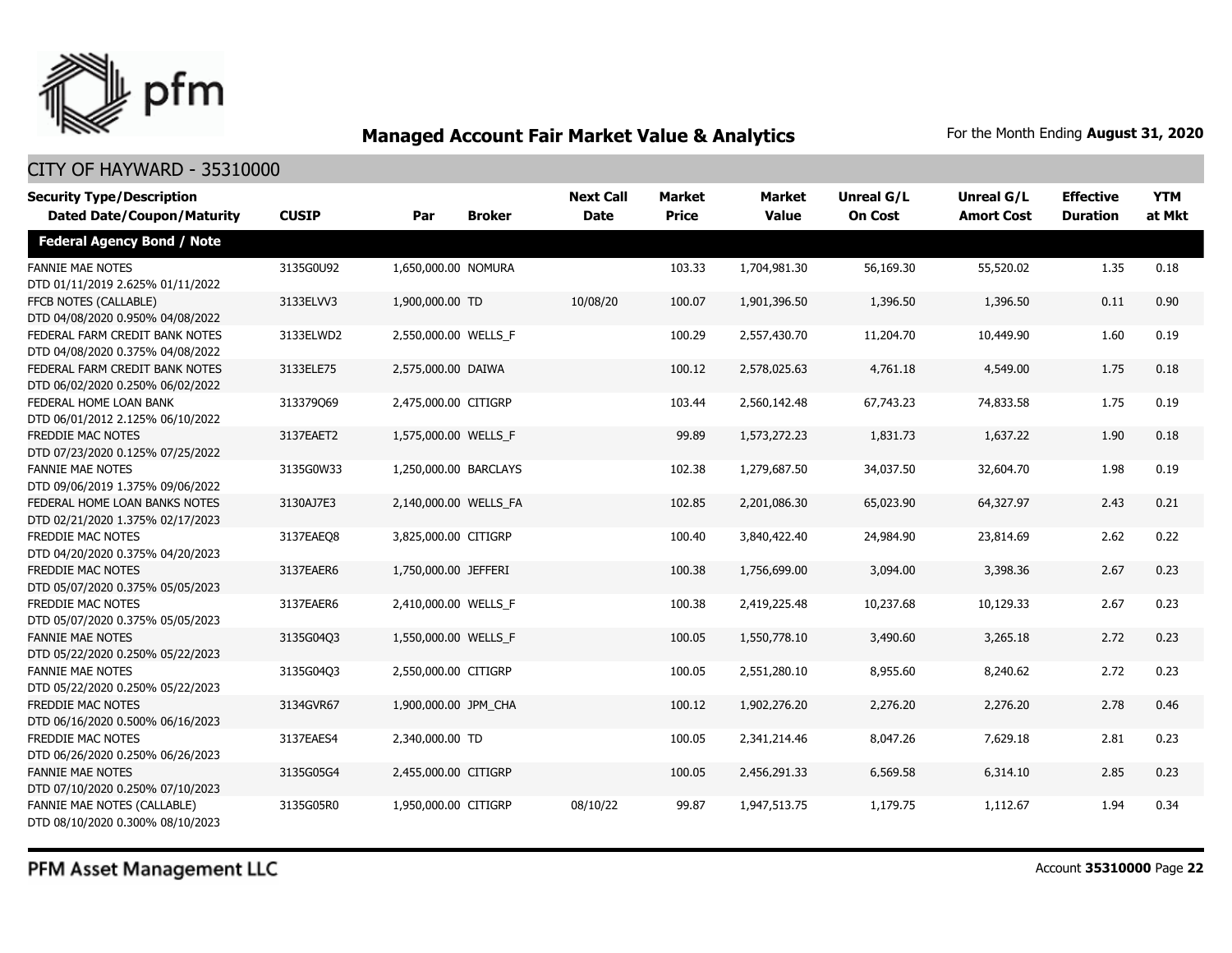

| <b>Security Type/Description</b><br><b>Dated Date/Coupon/Maturity</b>                        | <b>CUSIP</b> | Par                  | <b>Broker</b>       | <b>Next Call</b><br><b>Date</b> | <b>Market</b><br><b>Price</b> | <b>Market</b><br><b>Value</b> | <b>Unreal G/L</b><br><b>On Cost</b> | <b>Unreal G/L</b><br><b>Amort Cost</b> | <b>Effective</b><br><b>Duration</b> | <b>YTM</b><br>at Mkt |
|----------------------------------------------------------------------------------------------|--------------|----------------------|---------------------|---------------------------------|-------------------------------|-------------------------------|-------------------------------------|----------------------------------------|-------------------------------------|----------------------|
| <b>Federal Agency Bond / Note</b>                                                            |              |                      |                     |                                 |                               |                               |                                     |                                        |                                     |                      |
| FREDDIE MAC NOTES<br>DTD 08/21/2020 0.250% 08/24/2023                                        | 3137EAEV7    | 2,325,000.00 CITIGRP |                     |                                 | 100.05                        | 2,326,276.43                  | 3,647.93                            | 3,624.17                               | 2.97                                | 0.23                 |
| <b>Security Type Sub-Total</b>                                                               |              | 42,020,000.00        |                     |                                 |                               | 42,390,248.39                 | 407,545.04                          | 407,590.56                             | 2.17                                | 0.26                 |
| <b>Corporate Note</b>                                                                        |              |                      |                     |                                 |                               |                               |                                     |                                        |                                     |                      |
| PACCAR FINANCIAL CORP BONDS<br>DTD 08/09/2018 3.150% 08/09/2021                              | 69371RP42    | 295,000.00 CITIGRP   |                     |                                 | 102.66                        | 302,848.48                    | 7,939.93                            | 7,877.02                               | 0.93                                | 0.32                 |
| <b>3M COMPANY</b><br>DTD 09/14/2018 3.000% 09/14/2021                                        | 88579YBA8    | 145,000.00 CITIGRP   |                     |                                 | 102.57                        | 148,725.78                    | 4,023.03                            | 3,828.30                               | 1.02                                | 0.52                 |
| BANK OF AMERICA CORP (CALLABLE)<br>DTD 09/18/2017 2.328% 10/01/2021                          | 06051GGS2    | 200,000.00 MERRILL   |                     | 10/01/20                        | 100.00                        | 199,999.40                    | 973.40                              | 273.82                                 | 0.09                                | 2.33                 |
| BANK OF AMERICA CORP (CALLABLE)<br>DTD 09/18/2017 2.328% 10/01/2021                          | 06051GGS2    | 390,000.00 MERRILL   |                     | 10/01/20                        | 100.00                        | 389,998.83                    | (1.17)                              | (1.17)                                 | 0.09                                | 2.33                 |
| AMERICAN EXPRESS CREDIT CORP NOTES<br>DTD 11/06/2018 3.700% 11/05/2021                       | 025816BY4    | 200,000.00 RBC       |                     | 10/05/21                        | 103.63                        | 207,261.20                    | 7,305.20                            | 7,278.48                               | 1.07                                | 0.61                 |
| CITIGROUP INC CORP (CALLABLE) NOTE<br>DTD 12/08/2016 2.900% 12/08/2021                       | 172967LC3    | 300,000.00 RBC       |                     | 11/08/21                        | 102.97                        | 308,911.80                    | 14,368.80                           | 11,304.41                              | 1.17                                | 0.55                 |
| SUNTRUST BANKS INC CORP NOTES<br>(CALLABLE)<br>DTD 12/01/2016 2.700% 01/27/2022              | 867914BM4    | 300,000.00 ACADEMY   |                     | 12/27/21                        | 103.07                        | 309,215.40                    | 9,713.40                            | 9,474.24                               | 1.31                                | 0.51                 |
| HOME DEPOT INC<br>DTD 12/06/2018 3.250% 03/01/2022                                           | 437076BV3    |                      | 175,000.00 JPM_CHAS |                                 | 104.49                        | 182,863.45                    | 8,342.95                            | 8,085.13                               | 1.46                                | 0.25                 |
| US BANCORP (CALLABLE) NOTE<br>DTD 03/02/2012 3.000% 03/15/2022                               | 91159HHC7    |                      | 600,000.00 US BANCO | 02/15/22                        | 103.93                        | 623,601.60                    | 13,011.60                           | 17,811.38                              | 1.42                                | 0.44                 |
| <b>GOLDMAN SACHS GROUP INC (CALLABLE)</b><br><b>NOTE</b><br>DTD 01/26/2017 3.000% 04/26/2022 | 38141GWC4    | 600,000.00 GOLDMAN   |                     | 04/26/21                        | 101.56                        | 609,376.20                    | 15,964.20                           | 12,777.55                              | 0.65                                | 2.03                 |
| <b>IBM CORP</b><br>DTD 05/15/2019 2.850% 05/13/2022                                          | 459200JX0    |                      | 300,000.00 WELLS_FA |                                 | 104.27                        | 312,822.00                    | 6,096.00                            | 8,296.57                               | 1.66                                | 0.33                 |
| UNITED PARCEL SERVICE (CALLABLE)<br><b>NOTES</b><br>DTD 05/16/2017 2.350% 05/16/2022         | 911312BC9    |                      | 300,000.00 JPM CHAS | 04/16/22                        | 103.10                        | 309,310.20                    | 7,621.20                            | 8,333.75                               | 1.60                                | 0.53                 |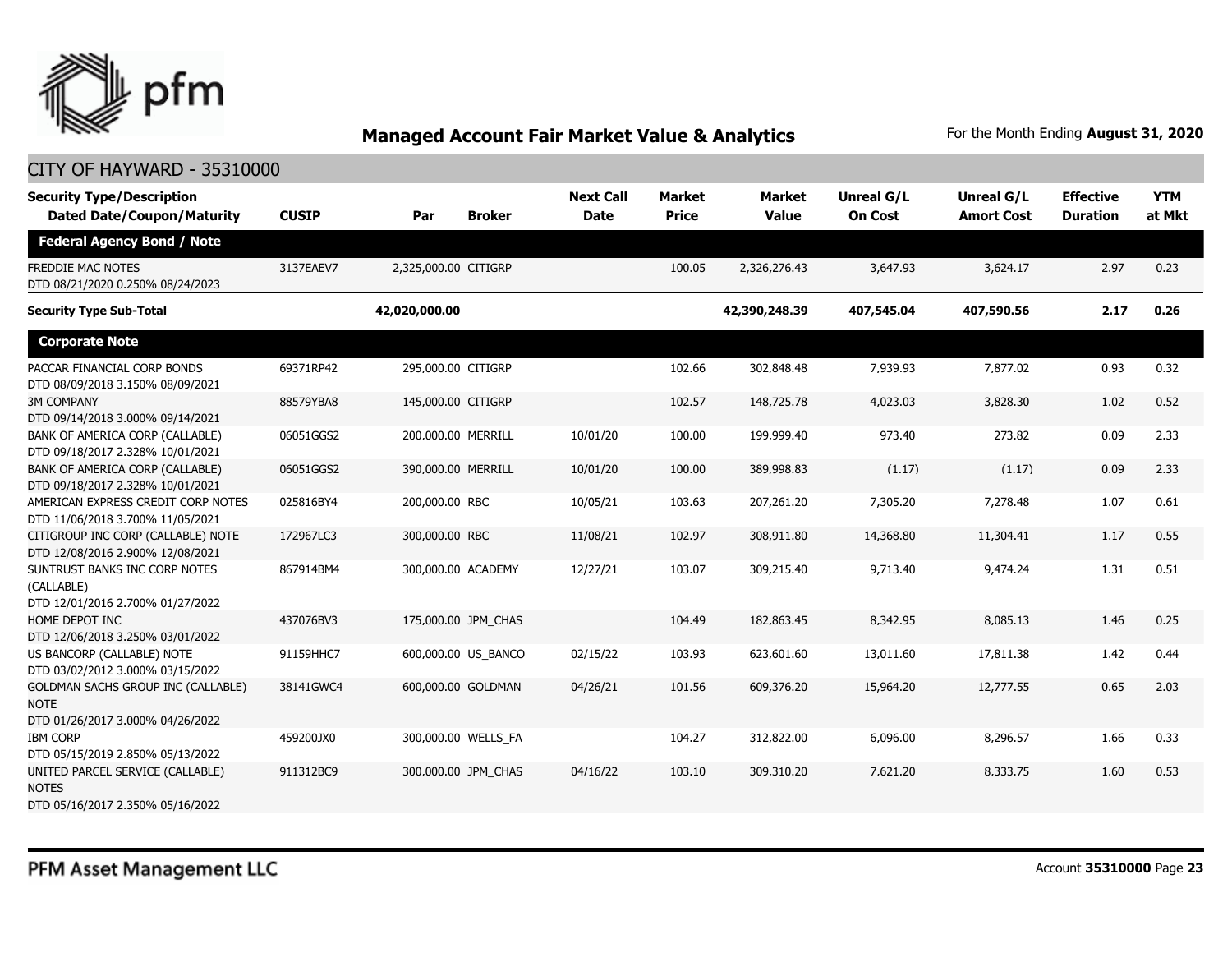

| <b>Security Type/Description</b><br><b>Dated Date/Coupon/Maturity</b>                  | <b>CUSIP</b> | Par                 | <b>Broker</b>       | <b>Next Call</b><br><b>Date</b> | <b>Market</b><br><b>Price</b> | <b>Market</b><br><b>Value</b> | <b>Unreal G/L</b><br><b>On Cost</b> | Unreal G/L<br><b>Amort Cost</b> | <b>Effective</b><br><b>Duration</b> | <b>YTM</b><br>at Mkt |
|----------------------------------------------------------------------------------------|--------------|---------------------|---------------------|---------------------------------|-------------------------------|-------------------------------|-------------------------------------|---------------------------------|-------------------------------------|----------------------|
| <b>Corporate Note</b>                                                                  |              |                     |                     |                                 |                               |                               |                                     |                                 |                                     |                      |
| MORGAN STANLEY CORP NOTES<br>DTD 05/19/2017 2.750% 05/19/2022                          | 61744YAH1    | 300,000.00 RBC      |                     |                                 | 103.90                        | 311,714.40                    | 13,703.40                           | 12,808.70                       | 1.68                                | 0.47                 |
| JPMORGAN CHASE & CO CORP NOTES<br>DTD 06/18/2018 3.514% 06/18/2022                     | 46647PAS5    |                     | 600,000.00 JPM_CHAS |                                 | 102.42                        | 614,531.40                    | 14,531.40                           | 14,531.40                       | 1.75                                | 2.13                 |
| AMERICAN HONDA FINANCE<br>DTD 06/27/2019 2.200% 06/27/2022                             | 02665WCY5    | 600,000.00 MERRILL  |                     |                                 | 103.01                        | 618,062.40                    | 18,614.40                           | 18,396.82                       | 1.79                                | 0.54                 |
| BANK OF NY MELLON CORP CORP NOTES<br>DTD 08/23/2019 1.950% 08/23/2022                  | 06406RAK3    | 115,000.00 BARCLAYS |                     |                                 | 103.28                        | 118,773.84                    | 3,456.44                            | 3,562.53                        | 1.95                                | 0.29                 |
| BANK OF NY MELLON CORP CORP NOTES<br>DTD 08/23/2019 1.950% 08/23/2022                  | 06406RAK3    | 185,000.00 CITIGRP  |                     |                                 | 103.28                        | 191,070.96                    | 6,130.16                            | 6,109.90                        | 1.95                                | 0.29                 |
| CATERPILLAR FINANCIAL SERVICES CORP<br><b>NOTE</b><br>DTD 09/06/2019 1.900% 09/06/2022 | 14913Q3A5    | 325,000.00 BARCLAYS |                     |                                 | 103.00                        | 334,734.40                    | 10,186.15                           | 10,037.35                       | 1.97                                | 0.41                 |
| ADOBE INC CORP NOTE<br>DTD 02/03/2020 1.700% 02/01/2023                                | 00724PAA7    | 300,000.00 KEYBANC  |                     |                                 | 103.41                        | 310,226.70                    | 10,295.70                           | 10,282.39                       | 2.38                                | 0.29                 |
| TOYOTA MOTOR CREDIT CORP<br><b>CORPORATE NOTES</b><br>DTD 04/01/2020 2.900% 03/30/2023 | 89236TGW9    | 575,000.00 BNP_PAR  |                     |                                 | 106.17                        | 610,480.38                    | 8,892.38                            | 12,013.04                       | 2.48                                | 0.49                 |
| EXXON MOBIL CORPORATION CORPORATE<br><b>NOTES</b><br>DTD 04/15/2020 1.571% 04/15/2023  | 30231GBL5    | 150,000.00 CITIGRP  |                     |                                 | 103.04                        | 154,566.30                    | 2,694.30                            | 2,887.47                        | 2.57                                | 0.40                 |
| CHEVRON CORP CORPORATE NOTES<br>DTD 05/11/2020 1.141% 05/11/2023                       | 166764BV1    | 150,000.00 JPM CHA  |                     |                                 | 102.00                        | 153,007.05                    | 3,007.05                            | 3,007.05                        | 2.66                                | 0.39                 |
| PACCAR FINANCIAL CORP CORPORATE<br><b>NOTES</b><br>DTD 06/08/2020 0.800% 06/08/2023    | 69371RQ82    | 175,000.00 TD       |                     |                                 | 100.46                        | 175,807.10                    | 1,050.35                            | 1,031.47                        | 2.74                                | 0.63                 |
| JOHN DEERE CAPITAL CORP CORPORATE<br><b>NOTES</b><br>DTD 06/04/2020 0.700% 07/05/2023  | 24422EVH9    | 200,000.00 HSBC     |                     |                                 | 100.91                        | 201,822.00                    | 1,986.00                            | 1,973.04                        | 2.82                                | 0.38                 |
| CATERPILLAR FINL SERVICE CORPORATE<br><b>NOTES</b><br>DTD 07/08/2020 0.650% 07/07/2023 | 14913R2D8    | 325,000.00 BARCLAY  |                     |                                 | 100.53                        | 326,730.63                    | 1,912.63                            | 1,903.48                        | 2.83                                | 0.46                 |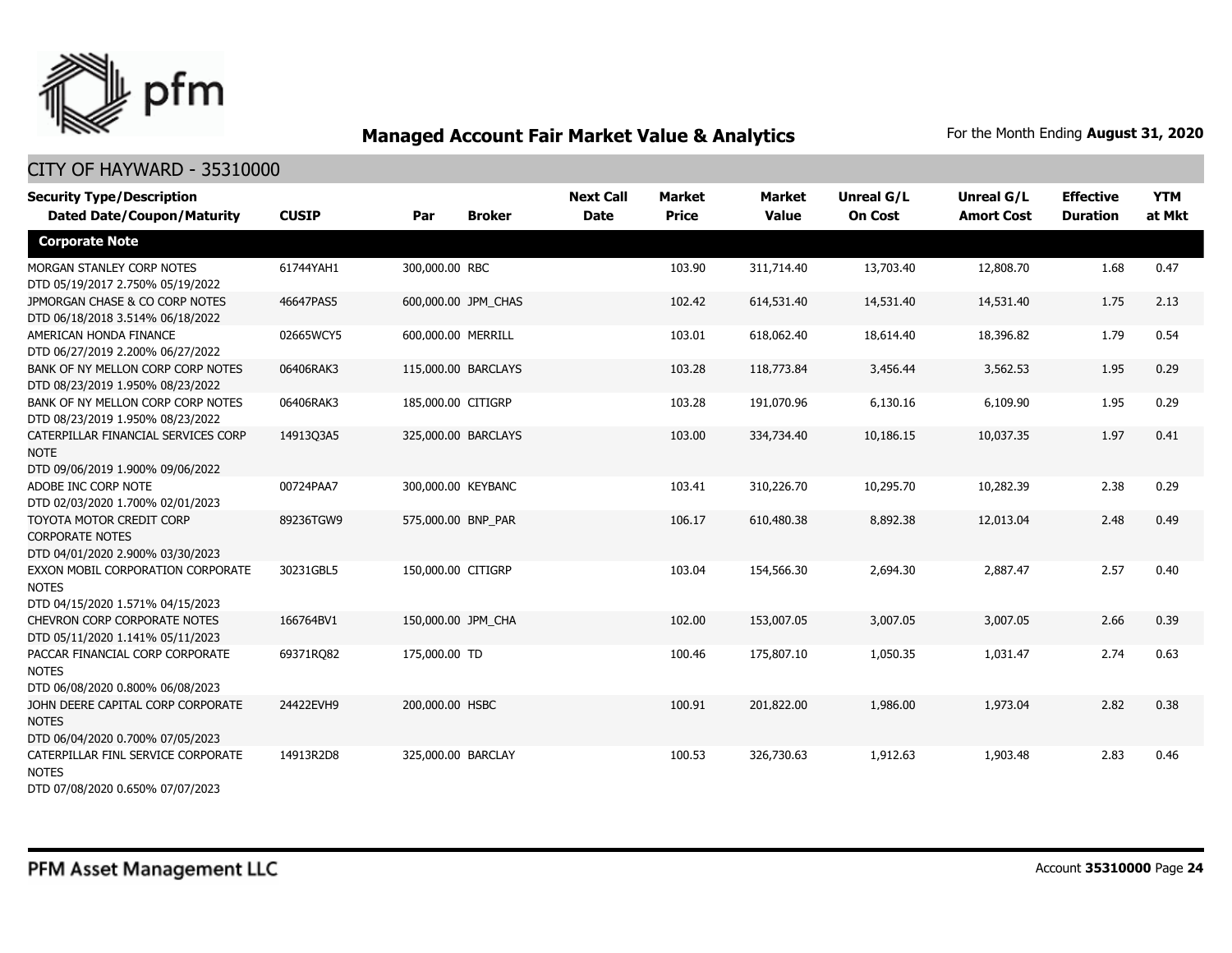

| <b>Security Type/Description</b><br><b>Dated Date/Coupon/Maturity</b>                  | <b>CUSIP</b> | Par                | <b>Broker</b> | <b>Next Call</b><br><b>Date</b> | <b>Market</b><br><b>Price</b> | <b>Market</b><br><b>Value</b> | <b>Unreal G/L</b><br><b>On Cost</b> | <b>Unreal G/L</b><br><b>Amort Cost</b> | <b>Effective</b><br><b>Duration</b> | <b>YTM</b><br>at Mkt |
|----------------------------------------------------------------------------------------|--------------|--------------------|---------------|---------------------------------|-------------------------------|-------------------------------|-------------------------------------|----------------------------------------|-------------------------------------|----------------------|
| <b>Corporate Note</b>                                                                  |              |                    |               |                                 |                               |                               |                                     |                                        |                                     |                      |
| PACCAR FINANCIAL CORP CORPORATE<br><b>NOTES</b><br>DTD 08/11/2020 0.350% 08/11/2023    | 69371RQ90    | 325,000.00 BNP PAR |               |                                 | 99.85                         | 324,510.88                    | (63.37)                             | (71.54)                                | 2.93                                | 0.40                 |
| CHEVRON USA INC CORPORATE NOTES<br>DTD 08/12/2020 0.426% 08/11/2023                    | 166756AJ5    | 415,000.00 BARCLAY |               |                                 | 100.16                        | 415,660.68                    | 660.68                              | 660.68                                 | 2.93                                | 0.37                 |
| TOYOTA MOTOR CREDIT CORP<br><b>CORPORATE NOTES</b><br>DTD 08/14/2020 0.500% 08/14/2023 | 89236THF5    | 530,000.00 JPM_CHA |               |                                 | 100.06                        | 530,318.53                    | 726.63                              | 719.92                                 | 2.94                                | 0.48                 |
| COMCAST CORP CORPORATE NOTES<br>DTD 10/05/2018 3.700% 04/15/2024                       | 20030NCR0    | 150,000.00 CITIGRP |               |                                 | 110.87                        | 166,306.35                    | 1,967.85                            | 3,096.94                               | 3.40                                | 0.66                 |
| CITIGROUP INC CORPORATE NOTES<br>DTD 05/14/2020 1.678% 05/15/2024                      | 172967MR9    | 300,000.00 CITIGRP |               |                                 | 102.25                        | 306,750.00                    | 6,750.00                            | 6,750.00                               | 3.59                                | 1.06                 |
| <b>BANK OF AMERICA CORP NOTES</b><br>DTD 07/23/2018 3.864% 07/23/2024                  | 06051GHL6    | 300,000.00 SUSO    |               |                                 | 108.53                        | 325,586.70                    | (1, 563.30)                         | (1,450.43)                             | 3.65                                | 1.60                 |
| <b>Security Type Sub-Total</b>                                                         |              | 9,825,000.00       |               |                                 |                               | 10,095,595.04                 | 200,297.39                          | 203,589.69                             | 1.94                                | 0.81                 |
| <b>Certificate of Deposit</b>                                                          |              |                    |               |                                 |                               |                               |                                     |                                        |                                     |                      |
| MUFG BANK LTD/NY CERT DEPOS<br>DTD 02/28/2019 2.970% 02/26/2021                        | 55379WZT6    | 600,000.00 MITSU   |               |                                 | 101.38                        | 608,287.20                    | 8,287.20                            | 8,287.20                               | 0.50                                | 0.09                 |
| CREDIT AGRICOLE CIB NY CERT DEPOS<br>DTD 04/04/2019 2.830% 04/02/2021                  | 22535CDU2    | 600,000.00 CREDAG  |               |                                 | 101.50                        | 608,995.20                    | 8,995.20                            | 8,995.20                               | 0.59                                | 0.27                 |
| ROYAL BANK OF CANADA NY CD<br>DTD 06/08/2018 3.240% 06/07/2021                         | 78012UEE1    | 600,000.00 RBC     |               |                                 | 102.36                        | 614,141.40                    | 14,141.40                           | 14,141.40                              | 0.76                                | 0.17                 |
| CREDIT SUISSE NEW YORK CERT DEPOS<br>DTD 08/07/2020 0.520% 02/01/2022                  | 22549L6F7    | 975,000.00 CSFB    |               |                                 | 100.02                        | 975,180.38                    | 180.38                              | 180.38                                 | 1.44                                | 0.51                 |
| SOCIETE GENERALE NY CERT DEPOS<br>DTD 02/19/2020 1.800% 02/14/2022                     | 83369XDL9    | 600,000.00 MERRILL |               |                                 | 101.22                        | 607,332.00                    | 7,332.00                            | 7,332.00                               | 1.44                                | 0.95                 |
| SUMITOMO MITSUI BANK NY CERT DEPOS<br>DTD 07/14/2020 0.700% 07/08/2022                 | 86565CKU2    | 475,000.00 SMBC    |               |                                 | 100.02                        | 475,092.63                    | 92.63                               | 92.63                                  | 1.84                                | 0.69                 |
| NORDEA BANK ABP NEW YORK CERT<br><b>DEPOS</b>                                          | 65558TLL7    | 625,000.00 MERRILL |               |                                 | 103.00                        | 643,767.50                    | 18,767.50                           | 18,767.50                              | 1.97                                | 0.33                 |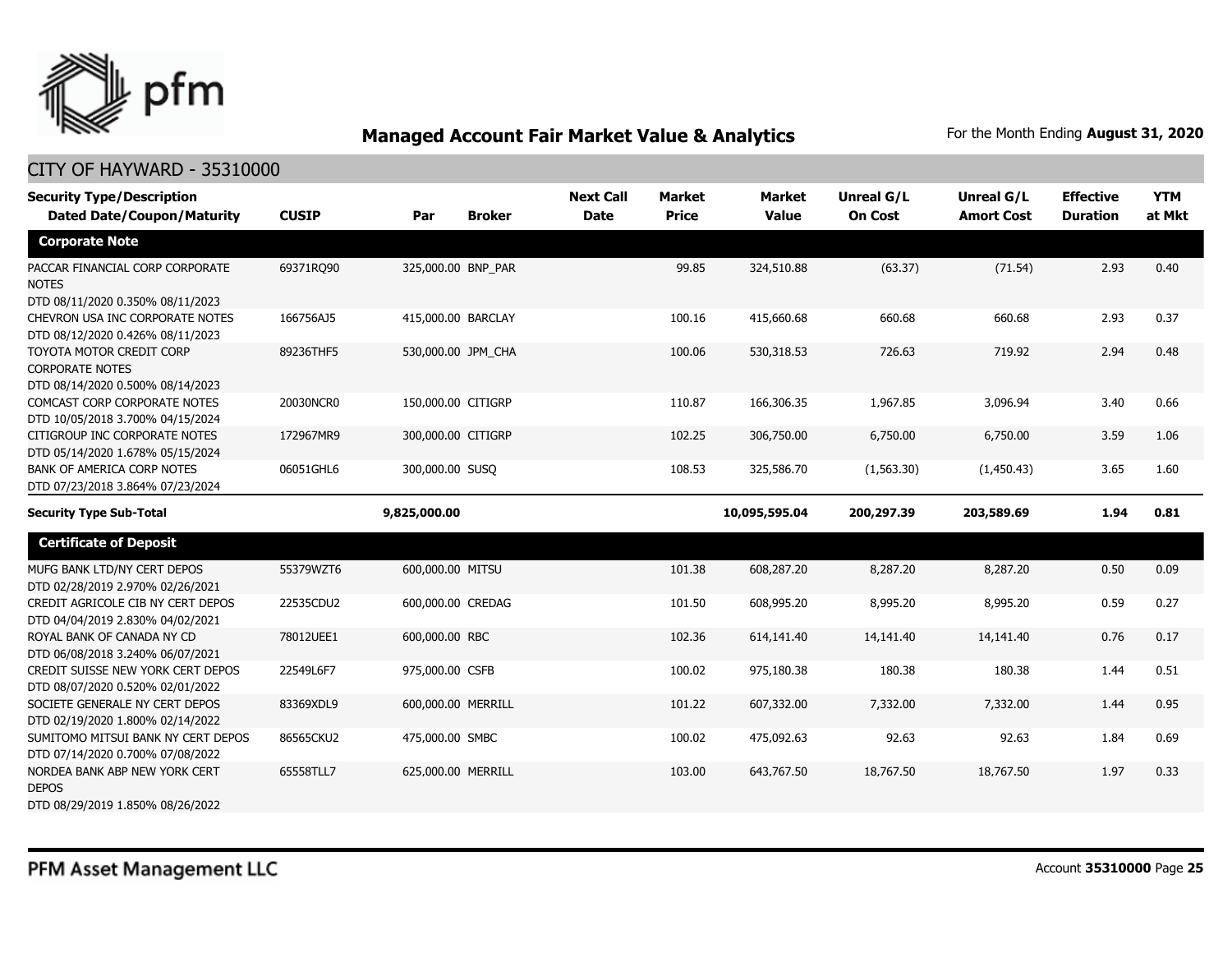

#### CITY OF HAYWARD - 35310000

| <b>Security Type/Description</b><br><b>Dated Date/Coupon/Maturity</b> | <b>CUSIP</b> | Par                | <b>Broker</b>       | <b>Next Call</b><br><b>Date</b> | <b>Market</b><br><b>Price</b> | <b>Market</b><br><b>Value</b> | Unreal G/L<br><b>On Cost</b> | Unreal G/L<br><b>Amort Cost</b> | <b>Effective</b><br><b>Duration</b> | <b>YTM</b><br>at Mkt |
|-----------------------------------------------------------------------|--------------|--------------------|---------------------|---------------------------------|-------------------------------|-------------------------------|------------------------------|---------------------------------|-------------------------------------|----------------------|
| <b>Certificate of Deposit</b>                                         |              |                    |                     |                                 |                               |                               |                              |                                 |                                     |                      |
| SKANDINAV ENSKILDA BANK LT CD<br>DTD 09/03/2019 1.860% 08/26/2022     | 83050PDR7    |                    | 625,000.00 BARCLAYS |                                 | 103.02                        | 643,890.63                    | 18,890.63                    | 18,890.63                       | 1.97                                | 0.33                 |
| DNB BANK ASA/NY LT CD<br>DTD 12/06/2019 2.040% 12/02/2022             | 23341VZT1    |                    | 625,000.00 GOLDMAN  |                                 | 103.74                        | 648,343.75                    | 23,343.75                    | 23,343.75                       | 2.21                                | 0.37                 |
| <b>Security Type Sub-Total</b>                                        |              | 5,725,000.00       |                     |                                 |                               | 5,825,030.69                  | 100,030.69                   | 100,030.69                      | 1.42                                | 0.41                 |
| <b>Bank Note</b>                                                      |              |                    |                     |                                 |                               |                               |                              |                                 |                                     |                      |
| PNC BANK NA CORP NOTES<br>DTD 06/08/2018 3.500% 06/08/2023            | 69353RFL7    | 300,000.00 TD      |                     | 11/09/21                        | 108.00                        | 323,998.80                    | 2,758.80                     | 8,887.06                        | 1.17                                | 0.59                 |
| <b>Security Type Sub-Total</b>                                        |              | 300,000.00         |                     |                                 |                               | 323,998.80                    | 2,758.80                     | 8,887.06                        | 1.17                                | 0.59                 |
| <b>Asset-Backed Security</b>                                          |              |                    |                     |                                 |                               |                               |                              |                                 |                                     |                      |
| GMALT 2018-3 A3<br>DTD 09/26/2018 3.180% 06/20/2021                   | 36256GAD1    | 45,469.95 RBC      |                     |                                 | 100.29                        | 45,603.45                     | 137.09                       | 134.55                          | 0.12                                | 2.81                 |
| BMWLT 2018-1 A3<br>DTD 10/17/2018 3.260% 07/20/2021                   | 05586CAC8    | 76,122.21 SOCGEN   |                     |                                 | 100.56                        | 76,549.83                     | 438.19                       | 431.00                          | 0.21                                | 2.62                 |
| NISSAN AUTO LEASE TRUST<br>DTD 10/24/2018 3.250% 09/15/2021           | 65478BAD3    | 134,508.59 CITIGRP |                     |                                 | 100.55                        | 135,243.29                    | 746.45                       | 738.91                          | 0.22                                | 2.72                 |
| FORDL 2018-B A3<br>DTD 09/21/2018 3.190% 12/15/2021                   | 34531LAD2    |                    | 120,408.19 JPM_CHAS |                                 | 100.52                        | 121,037.31                    | 639.30                       | 633.17                          | 0.20                                | 2.78                 |
| GMALT 2019-1 A3<br>DTD 02/21/2019 2.980% 12/20/2021                   | 36256UAD0    |                    | 188,333.08 WELLS_FA |                                 | 100.82                        | 189,867.96                    | 1,564.45                     | 1,548.48                        | 0.35                                | 2.35                 |
| FORDL 2019-A A3<br>DTD 02/25/2019 2.900% 05/15/2022                   | 34532FAD4    | 245,000.00 CITIGRP |                     |                                 | 101.05                        | 247,571.32                    | 2,590.48                     | 2,581.45                        | 0.44                                | 2.27                 |
| <b>VWALT 2019-A A3</b><br>DTD 10/04/2019 1.990% 11/21/2022            | 92867XAD8    |                    | 300,000.00 JPM_CHAS |                                 | 101.52                        | 304,549.77                    | 4,554.51                     | 4,553.13                        | 1.27                                | 1.30                 |
| HART 2018-B A3<br>DTD 12/12/2018 3.200% 12/15/2022                    | 44933AAC1    |                    | 138,289.46 BARCLAYS |                                 | 101.73                        | 140,683.11                    | 2,395.31                     | 2,394.60                        | 0.61                                | 2.42                 |
| HAROT 2019-1 A3<br>DTD 02/27/2019 2.830% 03/20/2023                   | 43814WAC9    | 170,000.00 MERRILL |                     |                                 | 102.34                        | 173,971.20                    | 3,975.76                     | 3,974.06                        | 0.98                                | 1.89                 |
| FORD CREDIT AUTO OWNER TRUST<br>DTD 10/23/2018 3.240% 04/15/2023      | 34532TAD4    |                    | 188,055.12 BARCLAYS |                                 | 102.01                        | 191,839.05                    | 3,816.09                     | 3,802.73                        | 0.71                                | 2.45                 |

PFM Asset Management LLC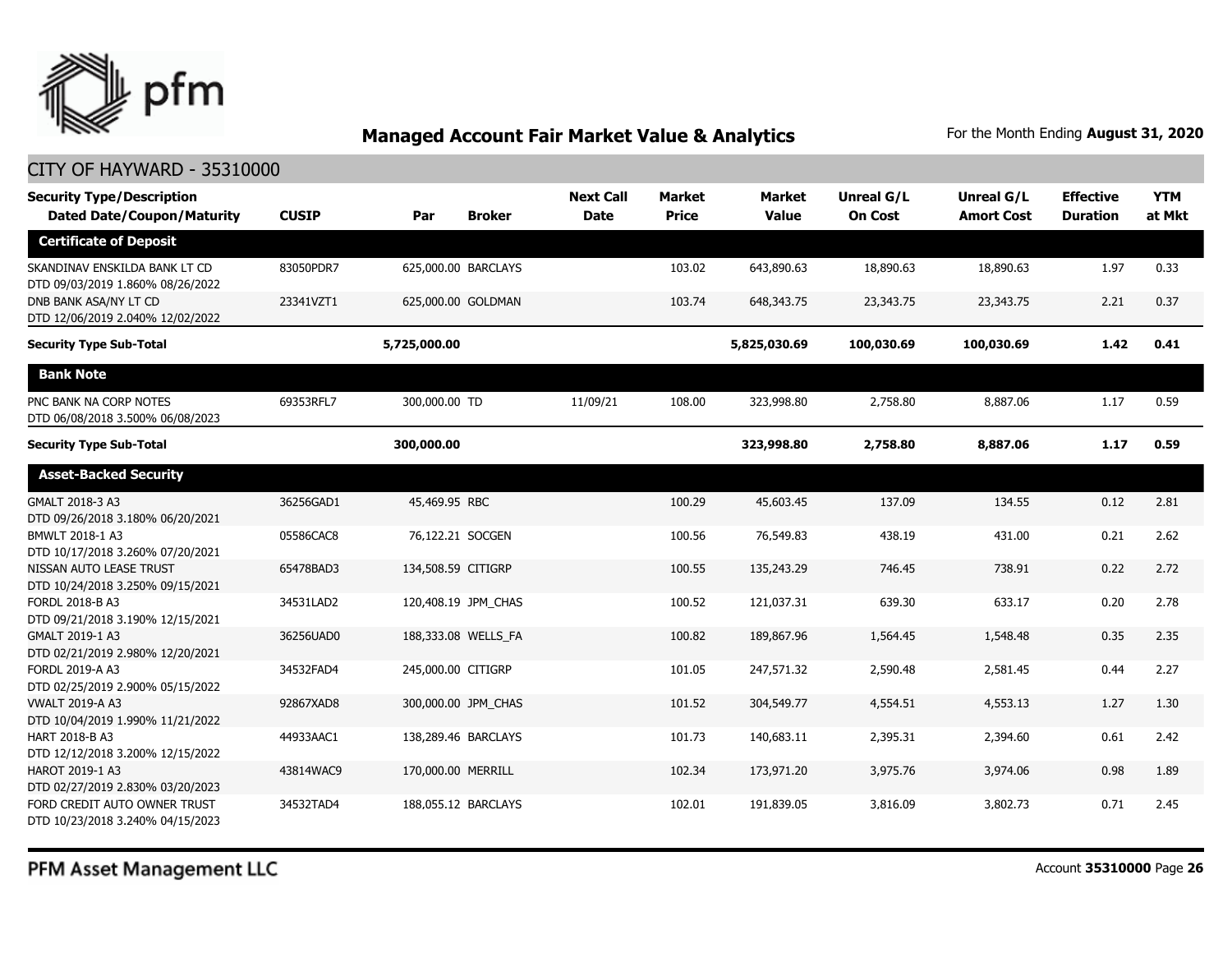

| <b>Security Type/Description</b><br><b>Dated Date/Coupon/Maturity</b> | <b>CUSIP</b> | Par                 | <b>Broker</b> | <b>Next Call</b><br><b>Date</b> | <b>Market</b><br><b>Price</b> | <b>Market</b><br><b>Value</b> | <b>Unreal G/L</b><br><b>On Cost</b> | Unreal G/L<br><b>Amort Cost</b> | <b>Effective</b><br><b>Duration</b> | <b>YTM</b><br>at Mkt |
|-----------------------------------------------------------------------|--------------|---------------------|---------------|---------------------------------|-------------------------------|-------------------------------|-------------------------------------|---------------------------------|-------------------------------------|----------------------|
| <b>Asset-Backed Security</b>                                          |              |                     |               |                                 |                               |                               |                                     |                                 |                                     |                      |
| NAROT 2018-C A3<br>DTD 12/12/2018 3.220% 06/15/2023                   | 65478NAD7    | 200,000.00 MIZUHO   |               |                                 | 102.43                        | 204,860.20                    | 4,898.52                            | 4,883.88                        | 0.85                                | 2.32                 |
| CARMAX AUTO OWNER TRUST<br>DTD 07/25/2018 3.130% 06/15/2023           | 14313FAD1    | 248,283.39 BARCLAYS |               |                                 | 101.94                        | 253,091.15                    | 4,841.60                            | 4,827.03                        | 0.74                                | 2.41                 |
| HYUNDAI AUTO RECEIVABLES TRUST<br>DTD 04/10/2019 2.660% 06/15/2023    | 44932NAD2    | 250,000.00 SOCGEN   |               |                                 | 102.19                        | 255,470.00                    | 5,502.90                            | 5,491.91                        | 0.99                                | 1.86                 |
| CARMAX AUTO OWNER TRUST<br>DTD 10/24/2018 3.360% 09/15/2023           | 14315EAC4    | 225,000.00 MERRILL  |               |                                 | 102.70                        | 231,080.54                    | 6,082.61                            | 6,081.82                        | 0.94                                | 2.44                 |
| COPAR 2019-1 A3<br>DTD 05/30/2019 2.510% 11/15/2023                   | 14042WAC4    | 175,000.00 JPM_CHAS |               |                                 | 102.43                        | 179,252.83                    | 4,288.28                            | 4,278.28                        | 1.12                                | 1.73                 |
| FIFTH THIRD AUTO TRUST<br>DTD 05/08/2019 2.640% 12/15/2023            | 31680YAD9    | 215,000.00 CSFB     |               |                                 | 102.33                        | 220,000.41                    | 5,047.67                            | 5,034.13                        | 1.01                                | 1.91                 |
| <b>HDMOT 2019-A A3</b><br>DTD 06/26/2019 2.340% 02/15/2024            | 41284WAC4    | 300,000.00 BARCLAYS |               |                                 | 101.86                        | 305,590.95                    | 5,614.17                            | 5,608.24                        | 0.96                                | 1.78                 |
| GMCAR 2019-2 A3<br>DTD 04/17/2019 2.650% 02/16/2024                   | 36257FAD2    | 345,000.00 BARCLAYS |               |                                 | 102.28                        | 352,864.45                    | 7,892.53                            | 7,884.53                        | 0.95                                | 1.97                 |
| <b>VZOT 2020-A A1A</b><br>DTD 01/29/2020 1.850% 07/22/2024            | 92348TAA2    | 150,000.00 MERRILL  |               |                                 | 102.70                        | 154,057.04                    | 4,074.60                            | 4,072.28                        | 1.84                                | 1.14                 |
| COMET 2019-A2 A2<br>DTD 09/05/2019 1.720% 08/15/2024                  | 14041NFU0    | 600,000.00 RBC      |               |                                 | 102.69                        | 616,115.40                    | 16,266.48                           | 16,236.20                       | 1.93                                | 1.03                 |
| <b>HDMOT 2020-A A3</b><br>DTD 01/29/2020 1.870% 10/15/2024            | 41284UAD6    | 135,000.00 CITIGRP  |               |                                 | 102.10                        | 137,832.65                    | 2,862.09                            | 2,858.40                        | 1.46                                | 1.35                 |
| CARMX 2020-1 A3<br>DTD 01/22/2020 1.890% 12/16/2024                   | 14315XAC2    | 345,000.00 MERRILL  |               |                                 | 102.98                        | 355,277.14                    | 10,344.83                           | 10,336.40                       | 1.96                                | 1.18                 |
| VZOT 2020-B A<br>DTD 08/12/2020 0.470% 02/20/2025                     | 92290BAA9    | 675,000.00 RBC      |               |                                 | 100.00                        | 674,975.90                    | 117.65                              | 115.93                          | 2.42                                | 0.47                 |
| GMCAR 2020-3 A3<br>DTD 08/19/2020 0.450% 04/16/2025                   | 362590AC5    | 445,000.00 CITIGRP  |               |                                 | 100.02                        | 445,093.94                    | 195.76                              | 194.98                          | 2.37                                | 0.45                 |
| <b>Security Type Sub-Total</b>                                        |              | 5,914,469.99        |               |                                 |                               | 6,012,478.89                  | 98,887.32                           | 98,696.09                       | 1.33                                | 1.60                 |
| <b>Managed Account Sub-Total</b>                                      |              | 127,590,931.42      |               |                                 |                               | 130,310,064.92                | 2,525,735.00                        | 2,490,643.68                    | 1.88                                | 0.42                 |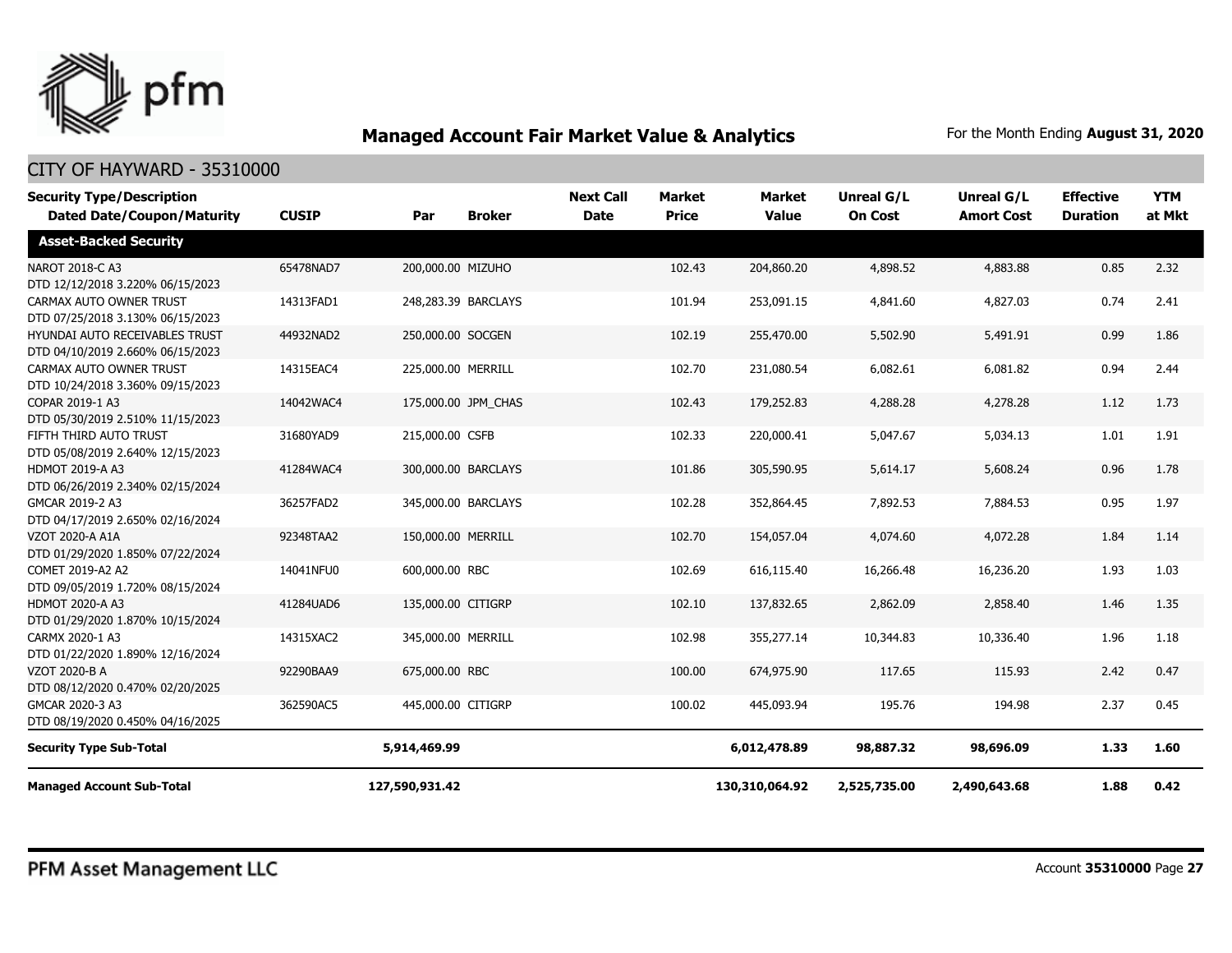

| CITY OF HAYWARD - 35310000  |                  |                  |                |                |      |       |
|-----------------------------|------------------|------------------|----------------|----------------|------|-------|
| <b>Securities Sub-Total</b> | \$127,590,931.42 | \$130,310,064.92 | \$2,525,735.00 | \$2,490,643.68 | 1.88 | 0.42% |
| <b>Accrued Interest</b>     |                  | \$373,200.66     |                |                |      |       |
| <b>Total Investments</b>    |                  | \$130,683,265.58 |                |                |      |       |

Bolded items are forward settling trades.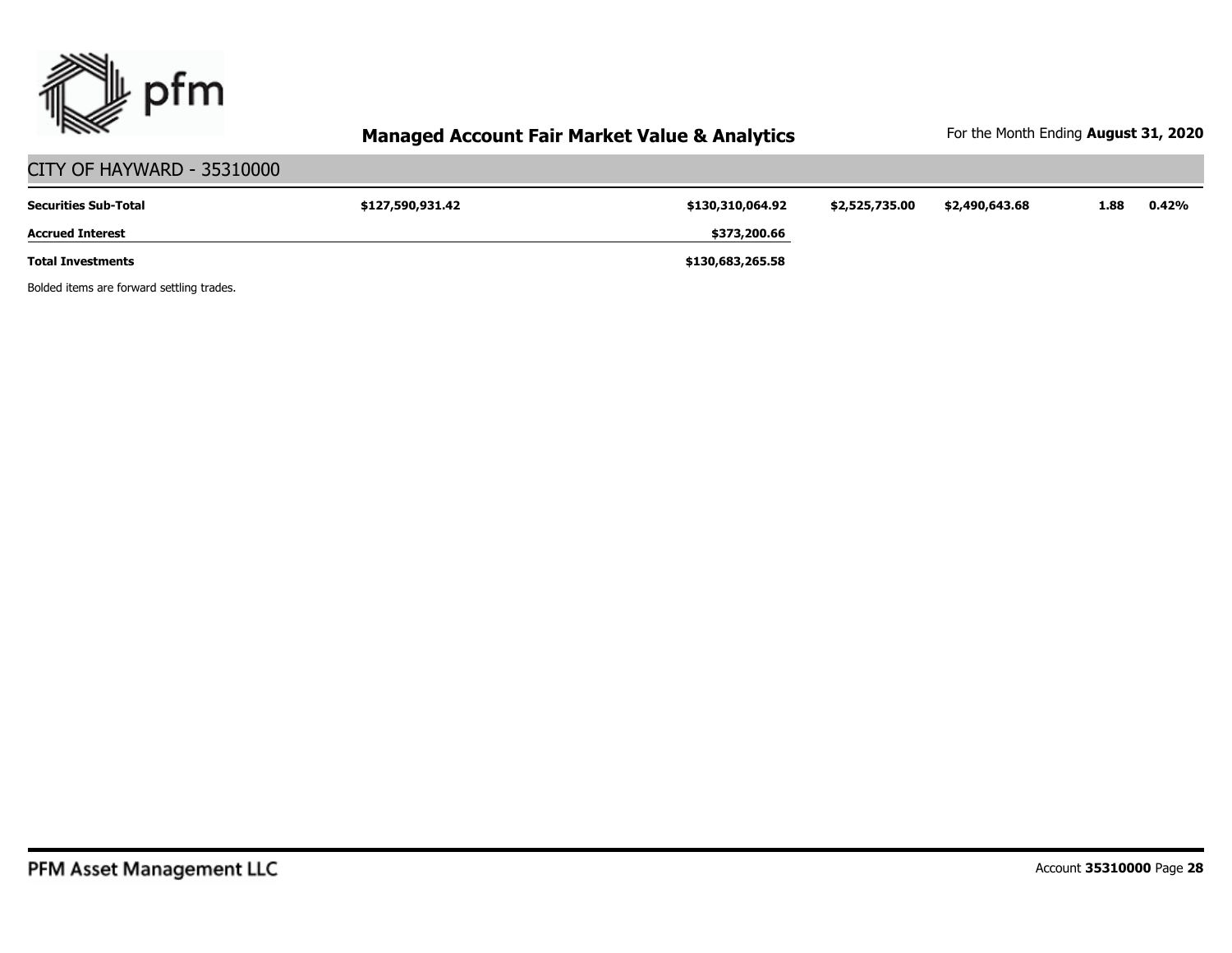

#### CITY OF HAYWARD - 35310000

| <b>Transaction Type</b><br><b>Trade</b> | <b>Settle</b>                     | <b>Security Description</b>                                                            | <b>CUSIP</b> | Par          | <b>Principal</b><br><b>Proceeds</b> | <b>Accrued</b><br><b>Interest</b> | <b>Total</b>   | <b>Realized G/L</b><br>Cost | <b>Realized G/L</b><br><b>Amort Cost</b> | <b>Sale</b><br>Method |
|-----------------------------------------|-----------------------------------|----------------------------------------------------------------------------------------|--------------|--------------|-------------------------------------|-----------------------------------|----------------|-----------------------------|------------------------------------------|-----------------------|
| <b>BUY</b>                              |                                   |                                                                                        |              |              |                                     |                                   |                |                             |                                          |                       |
| 07/23/20                                | 08/05/20                          | MD ST TXBL GO BONDS<br>DTD 08/05/2020 0.410% 08/01/2023                                | 574193TP3    | 650,000.00   | (650,000.00)                        | 0.00                              | (650,000.00)   |                             |                                          |                       |
| 07/24/20                                | 08/06/20                          | MISSISSIPPI ST-A-TXBL MUNICIPAL<br><b>BONDS</b><br>DTD 08/06/2020 0.422% 11/01/2023    | 605581MY0    | 475,000.00   | (475,000.00)                        | 0.00                              | (475,000.00)   |                             |                                          |                       |
| 08/04/20                                | 08/11/20                          | PACCAR FINANCIAL CORP CORPORATE<br><b>NOTES</b><br>DTD 08/11/2020 0.350% 08/11/2023    | 69371RQ90    | 325,000.00   | (324, 574.25)                       | 0.00                              | (324, 574.25)  |                             |                                          |                       |
| 08/04/20                                | 08/12/20                          | VZOT 2020-B A<br>DTD 08/12/2020 0.470% 02/20/2025                                      | 92290BAA9    | 675,000.00   | (674, 858.25)                       | 0.00                              | (674, 858.25)  |                             |                                          |                       |
| 08/05/20                                | 08/07/20                          | CREDIT SUISSE NEW YORK CERT<br><b>DEPOS</b><br>DTD 08/07/2020 0.520% 02/01/2022        | 22549L6F7    | 975,000.00   | (975,000.00)                        | 0.00                              | (975,000.00)   |                             |                                          |                       |
| 08/10/20                                | 08/12/20                          | CHEVRON USA INC CORPORATE NOTES<br>DTD 08/12/2020 0.426% 08/11/2023                    | 166756AJ5    | 415,000.00   | (415,000.00)                        | 0.00                              | (415,000.00)   |                             |                                          |                       |
| 08/11/20                                | 08/12/20                          | FANNIE MAE NOTES (CALLABLE)<br>DTD 08/10/2020 0.300% 08/10/2023                        | 3135G05R0    | 1,950,000.00 | (1,946,334.00)                      | (32.50)                           | (1,946,366.50) |                             |                                          |                       |
| 08/11/20                                | 08/14/20                          | TOYOTA MOTOR CREDIT CORP<br><b>CORPORATE NOTES</b><br>DTD 08/14/2020 0.500% 08/14/2023 | 89236THF5    | 530,000.00   | (529, 591.90)                       | 0.00                              | (529, 591.90)  |                             |                                          |                       |
| 08/11/20                                | 08/19/20                          | GMCAR 2020-3 A3<br>DTD 08/19/2020 0.450% 04/16/2025                                    | 362590AC5    | 445,000.00   | (444,898.18)                        | 0.00                              | (444,898.18)   |                             |                                          |                       |
| 08/19/20                                | 08/21/20                          | FREDDIE MAC NOTES<br>DTD 08/21/2020 0.250% 08/24/2023                                  | 3137EAEV7    | 2,325,000.00 | (2,322,628.50)                      | 0.00                              | (2,322,628.50) |                             |                                          |                       |
| 08/21/20                                | 08/25/20                          | <b>BANK OF AMERICA CORP NOTES</b><br>DTD 07/23/2018 3.864% 07/23/2024                  | 06051GHL6    | 300,000.00   | (327, 150.00)                       | (1,030.40)                        | (328, 180.40)  |                             |                                          |                       |
|                                         |                                   | 08/27/20 09/17/20 CA ST UNIV TXBL REV BONDS<br>DTD 09/17/2020 0.475%<br>11/01/2023     | 13077DMJ8    | 325,000.00   | (325,000.00)                        | 0.00                              | (325,000.00)   |                             |                                          |                       |
|                                         | <b>Transaction Type Sub-Total</b> |                                                                                        |              | 9,390,000.00 | (9,410,035.08)                      | (1,062.90)                        | (9,411,097.98) |                             |                                          |                       |
| <b>INTEREST</b>                         |                                   |                                                                                        |              |              |                                     |                                   |                |                             |                                          |                       |
| 08/01/20                                | 08/01/20                          | CHAFFEY UHSD, CA TXBL GO BONDS<br>DTD 12/05/2019 1.913% 08/01/2022                     | 157411TH2    | 600,000.00   | 0.00                                | 5,739.00                          | 5,739.00       |                             |                                          |                       |

PFM Asset Management LLC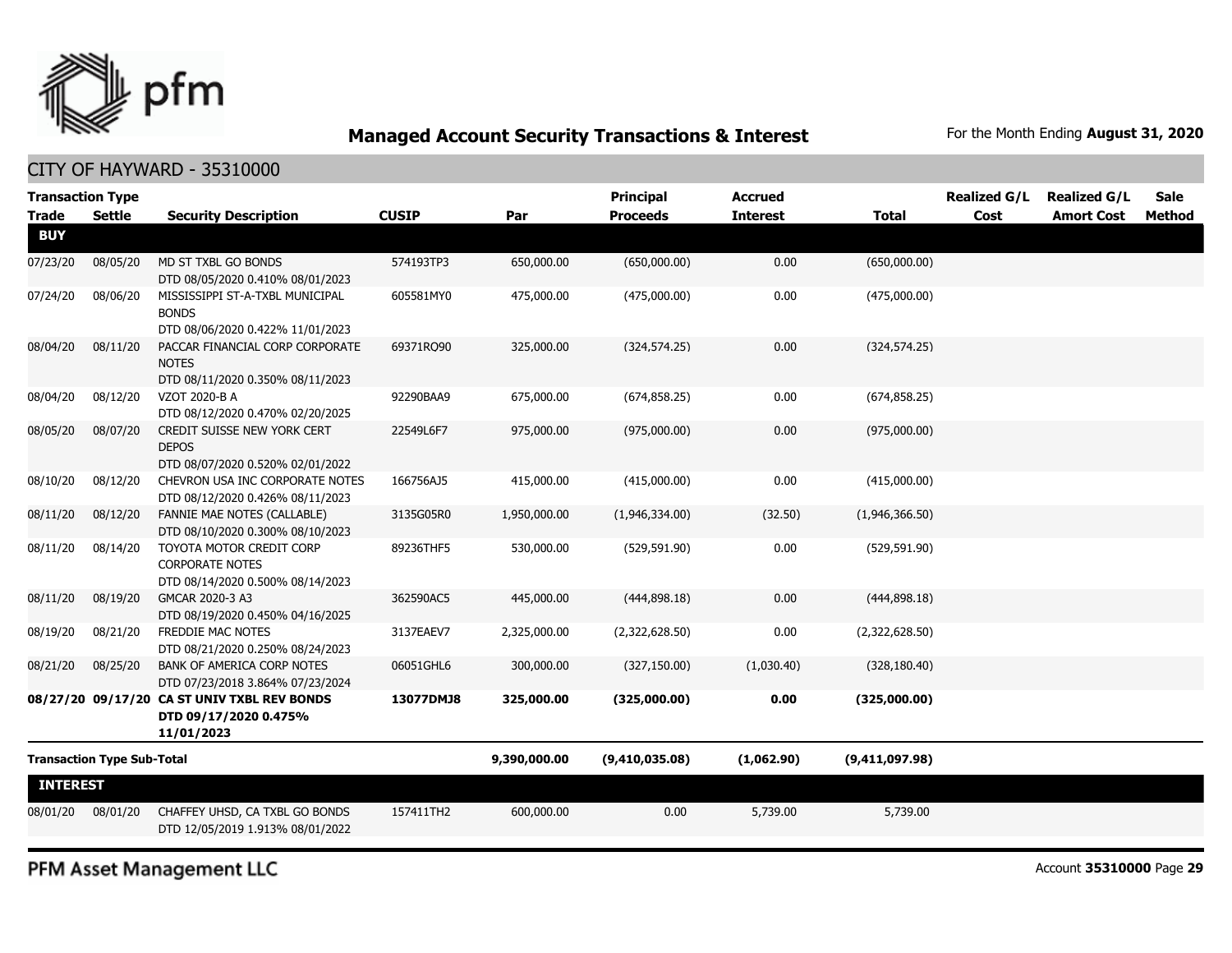

| <b>Trade</b>    | <b>Transaction Type</b><br>Settle | <b>Security Description</b>                                          | <b>CUSIP</b> | Par          | <b>Principal</b><br><b>Proceeds</b> | <b>Accrued</b><br><b>Interest</b> | <b>Total</b> | <b>Realized G/L</b><br>Cost | <b>Realized G/L</b><br><b>Amort Cost</b> | <b>Sale</b><br>Method |
|-----------------|-----------------------------------|----------------------------------------------------------------------|--------------|--------------|-------------------------------------|-----------------------------------|--------------|-----------------------------|------------------------------------------|-----------------------|
| <b>INTEREST</b> |                                   |                                                                      |              |              |                                     |                                   |              |                             |                                          |                       |
| 08/01/20        | 08/01/20                          | LONG BEACH CCD, CA TXBL GO BONDS<br>DTD 10/23/2019 1.702% 08/01/2022 | 542411NG4    | 920,000.00   | 0.00                                | 7,829.20                          | 7,829.20     |                             |                                          |                       |
| 08/01/20        | 08/01/20                          | ADOBE INC CORP NOTE<br>DTD 02/03/2020 1.700% 02/01/2023              | 00724PAA7    | 300,000.00   | 0.00                                | 2,521.67                          | 2,521.67     |                             |                                          |                       |
| 08/01/20        | 08/01/20                          | MD ST T/E GO BONDS<br>DTD 08/30/2017 5.000% 08/01/2024               | 574193PK8    | 500,000.00   | 0.00                                | 12,500.00                         | 12,500.00    |                             |                                          |                       |
| 08/01/20        | 08/01/20                          | SAN DIEGO CCD, CA TXBL GO BONDS<br>DTD 10/16/2019 1.936% 08/01/2022  | 7972720M6    | 675,000.00   | 0.00                                | 6,534.00                          | 6,534.00     |                             |                                          |                       |
| 08/01/20        | 08/01/20                          | TAMALPAIS UHSD, CA TXBL GO BONDS<br>DTD 10/09/2019 1.925% 08/01/2022 | 874857KH7    | 995,000.00   | 0.00                                | 9,576.88                          | 9,576.88     |                             |                                          |                       |
| 08/01/20        | 08/25/20                          | FHMS KJ23 A1<br>DTD 12/01/2018 3.174% 03/01/2022                     | 3137FKK70    | 250,821.30   | 0.00                                | 2,061.56                          | 2,061.56     |                             |                                          |                       |
| 08/01/20        | 08/25/20                          | FHLMC MULTIFAMILY STRUCTURED P<br>DTD 05/01/2013 2.510% 11/01/2022   | 3137B1BS0    | 1,565,000.00 | 0.00                                | 3,273.46                          | 3,273.46     |                             |                                          |                       |
| 08/01/20        | 08/25/20                          | FHLMC MULTIFAMILY STRUCTURED P<br>DTD 12/01/2012 2.355% 07/01/2022   | 3137AVXN2    | 1,797,386.00 | 0.00                                | 3,527.37                          | 3,527.37     |                             |                                          |                       |
| 08/01/20        | 08/25/20                          | FHLMC MULTIFAMILY STRUCTURED P<br>DTD 12/01/2012 2.307% 08/01/2022   | 3137AWQH1    | 1,250,000.00 | 0.00                                | 2,403.13                          | 2,403.13     |                             |                                          |                       |
| 08/01/20        | 08/25/20                          | FHMS K023 A1<br>DTD 12/01/2012 1.583% 04/01/2022                     | 3137AWQG3    | 786,846.71   | 0.00                                | 1,037.98                          | 1,037.98     |                             |                                          |                       |
| 08/01/20        | 08/25/20                          | FHMS K714 A2<br>DTD 01/01/2014 3.034% 10/01/2020                     | 3137B6ZM6    | 235,478.41   | 0.00                                | 595.37                            | 595.37       |                             |                                          |                       |
| 08/01/20        | 08/25/20                          | FHMS KP05 A<br>DTD 12/01/2018 3.203% 07/01/2023                      | 3137FKK39    | 294,513.38   | 0.00                                | 786.11                            | 786.11       |                             |                                          |                       |
| 08/01/20        | 08/25/20                          | FHLMC MULTIFAMILY STRUCTURED P<br>DTD 05/01/2015 2.791% 01/01/2022   | 3137BHXY8    | 1,250,000.00 | 0.00                                | 2,907.29                          | 2,907.29     |                             |                                          |                       |
| 08/01/20        | 08/25/20                          | FHMS KJ27 A1<br>DTD 11/01/2019 2.092% 07/01/2024                     | 3137FQ3V3    | 481,365.95   | 0.00                                | 1,133.62                          | 1,133.62     |                             |                                          |                       |
| 08/01/20        | 08/25/20                          | FNA 2013-M7 A2<br>DTD 05/01/2013 2.280% 12/01/2022                   | 3136AEGO4    | 737,166.48   | 0.00                                | 1,400.62                          | 1,400.62     |                             |                                          |                       |
| 08/01/20        | 08/25/20                          | FHMS K019 A2<br>DTD 08/01/2012 2.272% 03/01/2022                     | 3137ASNJ9    | 587,439.20   | 0.00                                | 1,112.22                          | 1,112.22     |                             |                                          |                       |
| 08/01/20        | 08/25/20                          | FHMS J22F A1<br>DTD 11/01/2018 3.454% 05/01/2023                     | 3137FJYA1    | 199,480.43   | 0.00                                | 2,010.07                          | 2,010.07     |                             |                                          |                       |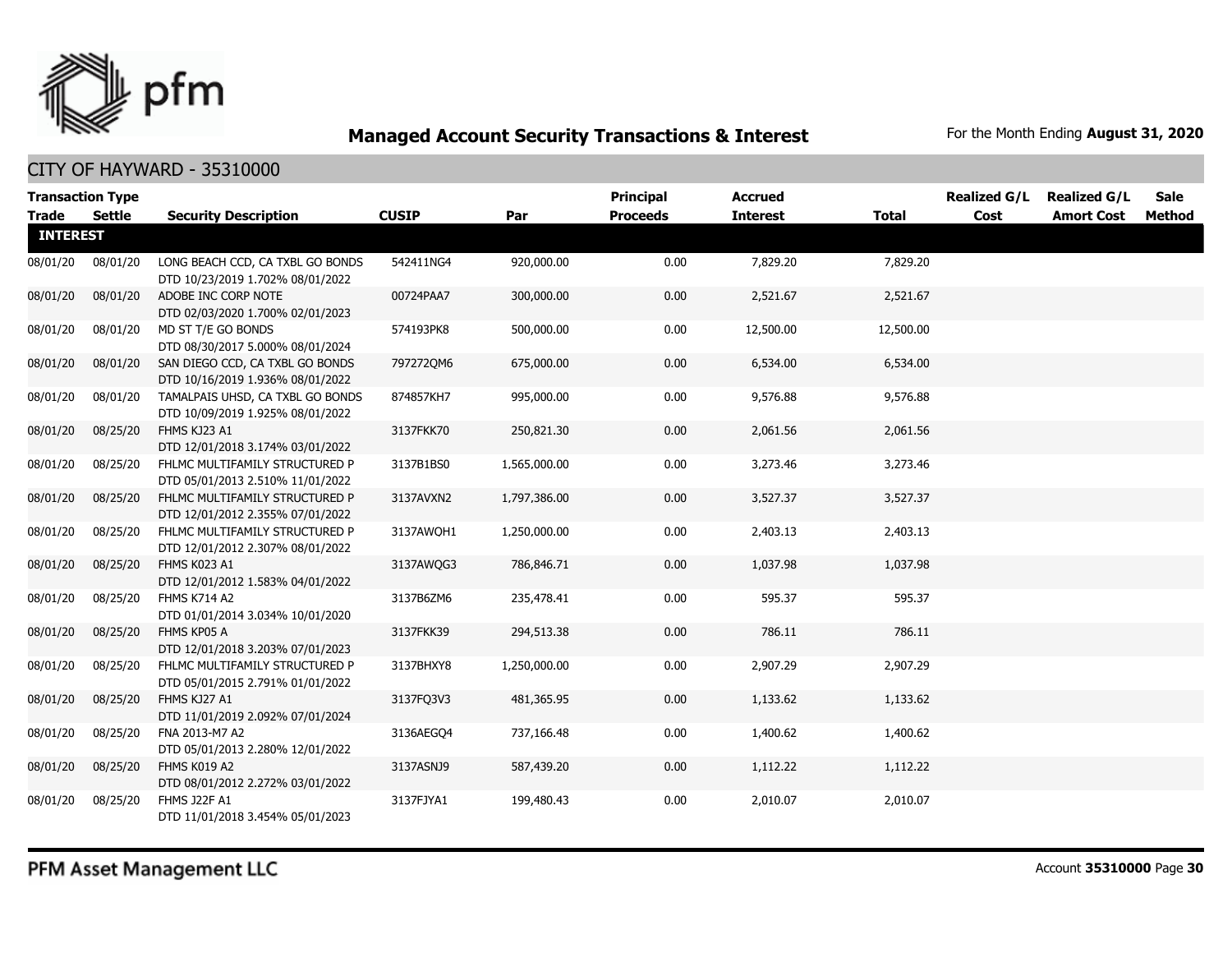

CITY OF HAYWARD - 35310000

| <b>Transaction Type</b><br><b>Trade</b> | <b>Settle</b> | <b>Security Description</b>                                        | <b>CUSIP</b> | Par        | <b>Principal</b><br><b>Proceeds</b> | <b>Accrued</b><br><b>Interest</b> | <b>Total</b> | <b>Realized G/L</b><br>Cost | <b>Realized G/L</b><br><b>Amort Cost</b> | Sale<br>Method |
|-----------------------------------------|---------------|--------------------------------------------------------------------|--------------|------------|-------------------------------------|-----------------------------------|--------------|-----------------------------|------------------------------------------|----------------|
| <b>INTEREST</b>                         |               |                                                                    |              |            |                                     |                                   |              |                             |                                          |                |
| 08/01/20                                | 08/25/20      | <b>FANNIEMAE-ACES</b><br>DTD 02/01/2013 2.509% 11/01/2022          | 3136ACGJ4    | 973,642.41 | 0.00                                | 2,035.34                          | 2,035.34     |                             |                                          |                |
| 08/01/20                                | 08/25/20      | FHLMC MULTIFAMILY STRUCTURED P<br>DTD 11/01/2015 2.716% 06/01/2022 | 3137BLUR7    | 600,000.00 | 0.00                                | 1,358.00                          | 1,358.00     |                             |                                          |                |
| 08/01/20                                | 08/25/20      | FNA 2018-M5 A2<br>DTD 04/01/2018 3.560% 09/01/2021                 | 3136B1XP4    | 431,556.29 | 0.00                                | 1,293.12                          | 1,293.12     |                             |                                          |                |
| 08/01/20                                | 08/25/20      | <b>FHMS K720 A1</b><br>DTD 11/01/2015 2.316% 11/01/2021            | 3137BLUQ9    | 177,519.23 | 0.00                                | 342.61                            | 342.61       |                             |                                          |                |
| 08/01/20                                | 08/25/20      | FHMS KJ30 A1<br>DTD 07/01/2020 0.526% 01/25/2025                   | 3137FUZN7    | 395,000.00 | 0.00                                | 173.14                            | 173.14       |                             |                                          |                |
| 08/09/20                                | 08/09/20      | PACCAR FINANCIAL CORP BONDS<br>DTD 08/09/2018 3.150% 08/09/2021    | 69371RP42    | 295,000.00 | 0.00                                | 4,646.25                          | 4,646.25     |                             |                                          |                |
| 08/14/20                                | 08/14/20      | SOCIETE GENERALE NY CERT DEPOS<br>DTD 02/19/2020 1.800% 02/14/2022 | 83369XDL9    | 600,000.00 | 0.00                                | 5,250.00                          | 5,250.00     |                             |                                          |                |
| 08/15/20                                | 08/15/20      | FORD CREDIT AUTO OWNER TRUST<br>DTD 10/23/2018 3.240% 04/15/2023   | 34532TAD4    | 200,000.00 | 0.00                                | 540.00                            | 540.00       |                             |                                          |                |
| 08/15/20                                | 08/15/20      | FORDL 2019-A A3<br>DTD 02/25/2019 2.900% 05/15/2022                | 34532FAD4    | 245,000.00 | 0.00                                | 592.08                            | 592.08       |                             |                                          |                |
| 08/15/20                                | 08/15/20      | HDMOT 2019-A A3<br>DTD 06/26/2019 2.340% 02/15/2024                | 41284WAC4    | 300,000.00 | 0.00                                | 585.00                            | 585.00       |                             |                                          |                |
| 08/15/20                                | 08/15/20      | CARMAX AUTO OWNER TRUST<br>DTD 07/25/2018 3.130% 06/15/2023        | 14313FAD1    | 265,358.90 | 0.00                                | 692.14                            | 692.14       |                             |                                          |                |
| 08/15/20                                | 08/15/20      | FORDL 2018-B A3<br>DTD 09/21/2018 3.190% 12/15/2021                | 34531LAD2    | 159,679.40 | 0.00                                | 424.48                            | 424.48       |                             |                                          |                |
| 08/15/20                                | 08/15/20      | CARMX 2020-1 A3<br>DTD 01/22/2020 1.890% 12/16/2024                | 14315XAC2    | 345,000.00 | 0.00                                | 543.38                            | 543.38       |                             |                                          |                |
| 08/15/20                                | 08/15/20      | <b>HDMOT 2020-A A3</b><br>DTD 01/29/2020 1.870% 10/15/2024         | 41284UAD6    | 135,000.00 | 0.00                                | 210.38                            | 210.38       |                             |                                          |                |
| 08/15/20                                | 08/15/20      | CARMAX AUTO OWNER TRUST<br>DTD 10/24/2018 3.360% 09/15/2023        | 14315EAC4    | 225,000.00 | 0.00                                | 630.00                            | 630.00       |                             |                                          |                |
| 08/15/20                                | 08/15/20      | COPAR 2019-1 A3<br>DTD 05/30/2019 2.510% 11/15/2023                | 14042WAC4    | 175,000.00 | 0.00                                | 366.04                            | 366.04       |                             |                                          |                |
| 08/15/20                                | 08/15/20      | HYUNDAI AUTO RECEIVABLES TRUST<br>DTD 04/10/2019 2.660% 06/15/2023 | 44932NAD2    | 250,000.00 | 0.00                                | 554.17                            | 554.17       |                             |                                          |                |

PFM Asset Management LLC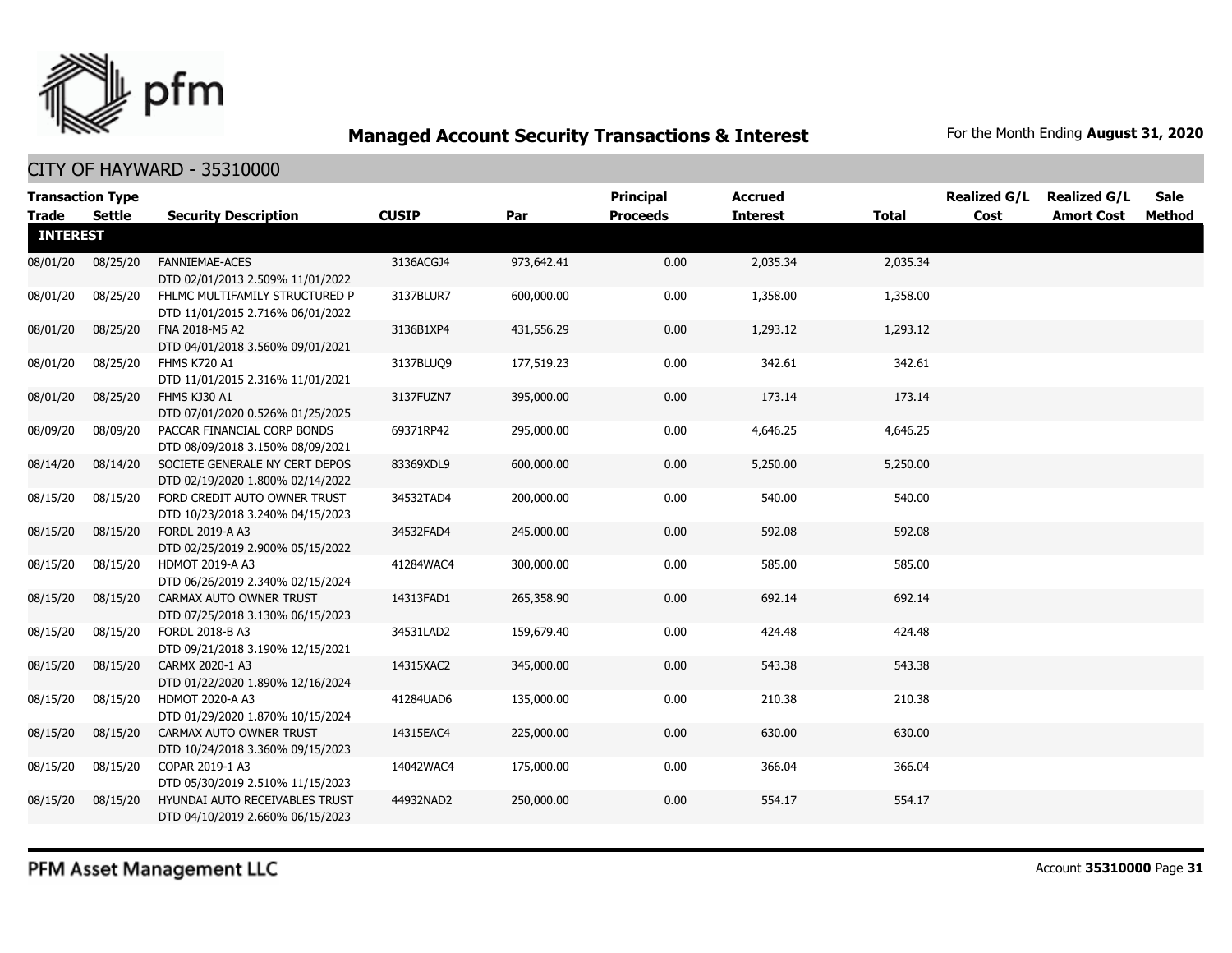

| <b>Transaction Type</b><br><b>Trade</b> | <b>Settle</b> | <b>Security Description</b>                                                       | <b>CUSIP</b> | Par          | <b>Principal</b><br><b>Proceeds</b> | <b>Accrued</b><br><b>Interest</b> | <b>Total</b> | <b>Realized G/L</b><br>Cost | <b>Realized G/L</b><br><b>Amort Cost</b> | <b>Sale</b><br><b>Method</b> |
|-----------------------------------------|---------------|-----------------------------------------------------------------------------------|--------------|--------------|-------------------------------------|-----------------------------------|--------------|-----------------------------|------------------------------------------|------------------------------|
| <b>INTEREST</b>                         |               |                                                                                   |              |              |                                     |                                   |              |                             |                                          |                              |
| 08/15/20                                | 08/15/20      | NAROT 2018-C A3<br>DTD 12/12/2018 3.220% 06/15/2023                               | 65478NAD7    | 200,000.00   | 0.00                                | 536.67                            | 536.67       |                             |                                          |                              |
| 08/15/20                                | 08/15/20      | FIFTH THIRD AUTO TRUST<br>DTD 05/08/2019 2.640% 12/15/2023                        | 31680YAD9    | 215,000.00   | 0.00                                | 473.00                            | 473.00       |                             |                                          |                              |
| 08/15/20                                | 08/15/20      | NISSAN AUTO LEASE TRUST<br>DTD 10/24/2018 3.250% 09/15/2021                       | 65478BAD3    | 167,243.80   | 0.00                                | 452.95                            | 452.95       |                             |                                          |                              |
| 08/15/20                                | 08/15/20      | HART 2018-B A3<br>DTD 12/12/2018 3.200% 12/15/2022                                | 44933AAC1    | 150,000.00   | 0.00                                | 400.00                            | 400.00       |                             |                                          |                              |
| 08/15/20                                | 08/15/20      | COMET 2019-A2 A2<br>DTD 09/05/2019 1.720% 08/15/2024                              | 14041NFU0    | 600,000.00   | 0.00                                | 860.00                            | 860.00       |                             |                                          |                              |
| 08/15/20                                | 08/15/20      | US TREASURY NOTES<br>DTD 02/15/2019 2.500% 02/15/2022                             | 9128286C9    | 1,800,000.00 | 0.00                                | 22,500.00                         | 22,500.00    |                             |                                          |                              |
| 08/16/20                                | 08/16/20      | GMCAR 2019-2 A3<br>DTD 04/17/2019 2.650% 02/16/2024                               | 36257FAD2    | 345,000.00   | 0.00                                | 761.88                            | 761.88       |                             |                                          |                              |
| 08/17/20                                | 08/17/20      | FEDERAL HOME LOAN BANKS NOTES<br>DTD 02/21/2020 1.375% 02/17/2023                 | 3130AJ7E3    | 2,140,000.00 | 0.00                                | 14,385.56                         | 14,385.56    |                             |                                          |                              |
| 08/18/20                                | 08/18/20      | HAROT 2019-1 A3<br>DTD 02/27/2019 2.830% 03/20/2023                               | 43814WAC9    | 170,000.00   | 0.00                                | 400.92                            | 400.92       |                             |                                          |                              |
| 08/20/20                                | 08/20/20      | <b>VWALT 2019-A A3</b><br>DTD 10/04/2019 1.990% 11/21/2022                        | 92867XAD8    | 300,000.00   | 0.00                                | 497.50                            | 497.50       |                             |                                          |                              |
| 08/20/20                                | 08/20/20      | GMALT 2018-3 A3<br>DTD 09/26/2018 3.180% 06/20/2021                               | 36256GAD1    | 71,621.95    | 0.00                                | 189.80                            | 189.80       |                             |                                          |                              |
| 08/20/20                                | 08/20/20      | BMWLT 2018-1 A3<br>DTD 10/17/2018 3.260% 07/20/2021                               | 05586CAC8    | 93,159.47    | 0.00                                | 253.08                            | 253.08       |                             |                                          |                              |
| 08/20/20                                | 08/20/20      | GMALT 2019-1 A3<br>DTD 02/21/2019 2.980% 12/20/2021                               | 36256UAD0    | 200,000.00   | 0.00                                | 496.67                            | 496.67       |                             |                                          |                              |
| 08/20/20                                | 08/20/20      | VZOT 2020-A A1A<br>DTD 01/29/2020 1.850% 07/22/2024                               | 92348TAA2    | 150,000.00   | 0.00                                | 231.25                            | 231.25       |                             |                                          |                              |
| 08/23/20                                | 08/23/20      | BANK OF NY MELLON CORP CORP<br><b>NOTES</b><br>DTD 08/23/2019 1.950% 08/23/2022   | 06406RAK3    | 300,000.00   | 0.00                                | 2,925.00                          | 2,925.00     |                             |                                          |                              |
| 08/26/20                                | 08/26/20      | NORDEA BANK ABP NEW YORK CERT<br><b>DEPOS</b><br>DTD 08/29/2019 1.850% 08/26/2022 | 65558TLL7    | 625,000.00   | 0.00                                | 5,845.49                          | 5,845.49     |                             |                                          |                              |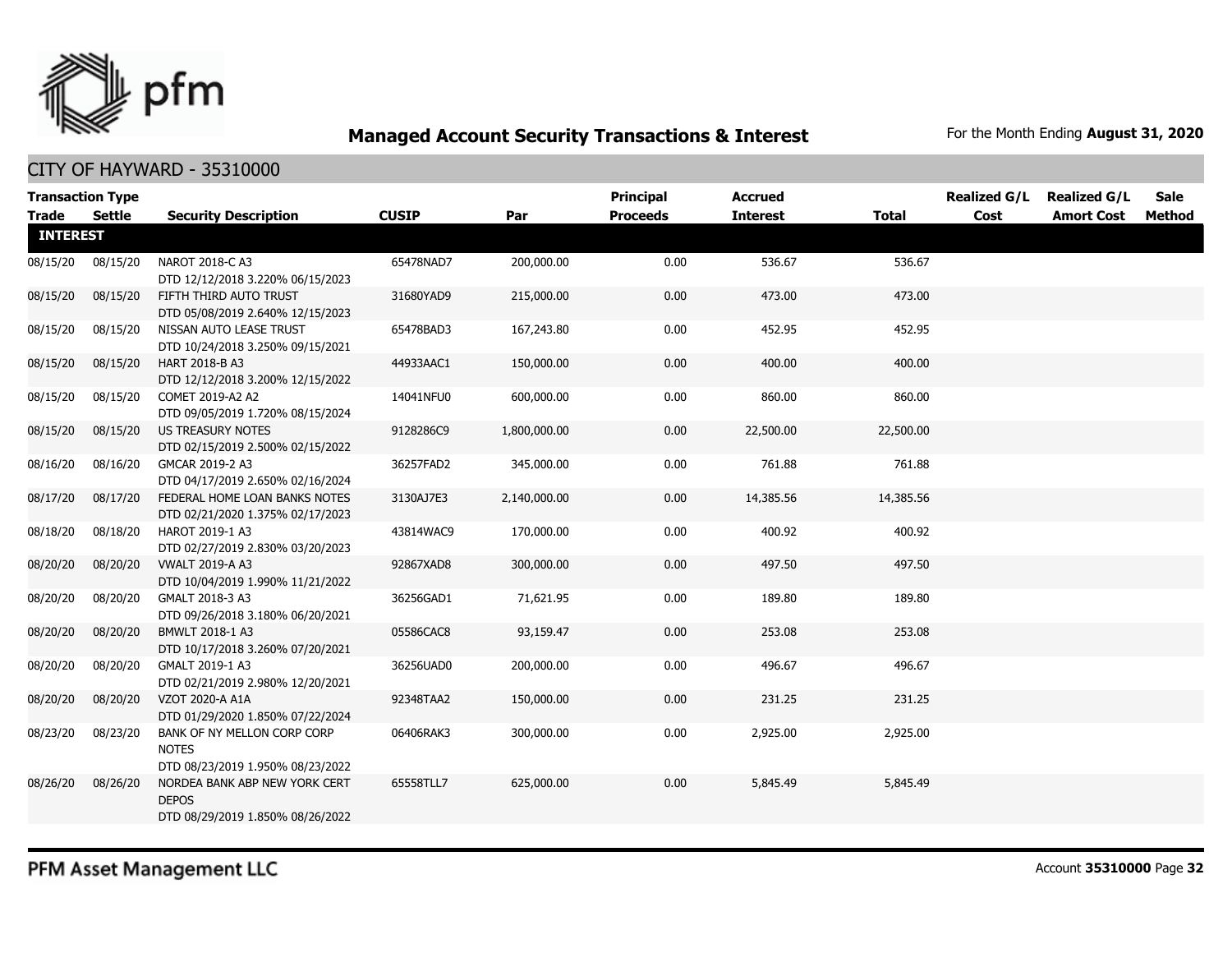

| <b>Trade</b>    | <b>Transaction Type</b><br>Settle | <b>Security Description</b>                                       | <b>CUSIP</b> | Par           | <b>Principal</b><br><b>Proceeds</b> | <b>Accrued</b><br><b>Interest</b> | <b>Total</b> | <b>Realized G/L</b><br>Cost | <b>Realized G/L</b><br><b>Amort Cost</b> | <b>Sale</b><br>Method |
|-----------------|-----------------------------------|-------------------------------------------------------------------|--------------|---------------|-------------------------------------|-----------------------------------|--------------|-----------------------------|------------------------------------------|-----------------------|
| <b>INTEREST</b> |                                   |                                                                   |              |               |                                     |                                   |              |                             |                                          |                       |
| 08/26/20        | 08/26/20                          | SKANDINAV ENSKILDA BANK LT CD<br>DTD 09/03/2019 1.860% 08/26/2022 | 83050PDR7    | 625,000.00    | 0.00                                | 5,877.08                          | 5,877.08     |                             |                                          |                       |
| 08/31/20        | 08/31/20                          | <b>US TREASURY NOTES</b><br>DTD 08/31/2017 1.625% 08/31/2022      | 9128282S8    | 125,000.00    | 0.00                                | 1,015.63                          | 1,015.63     |                             |                                          |                       |
|                 | <b>Transaction Type Sub-Total</b> |                                                                   |              | 27,475,279.31 | 0.00                                | 145,288.16                        | 145,288.16   |                             |                                          |                       |
| <b>PAYDOWNS</b> |                                   |                                                                   |              |               |                                     |                                   |              |                             |                                          |                       |
| 08/01/20        | 08/01/20                          | FHMS KJ30 A1<br>DTD 07/01/2020 0.526% 01/25/2025                  | 3137FUZN7    | 918.76        | 918.76                              | 0.00                              | 918.76       | 0.02                        | 0.00                                     |                       |
| 08/01/20        | 08/25/20                          | FHMS KJ27 A1<br>DTD 11/01/2019 2.092% 07/01/2024                  | 3137FQ3V3    | 12,846.80     | 12,846.80                           | 0.00                              | 12,846.80    | 0.31                        | 0.00                                     |                       |
| 08/01/20        | 08/25/20                          | FHMS K714 A2<br>DTD 01/01/2014 3.034% 10/01/2020                  | 3137B6ZM6    | 91,250.49     | 91,250.49                           | 0.00                              | 91,250.49    | (2,534.34)                  | 0.00                                     |                       |
| 08/01/20        | 08/25/20                          | FHMS K019 A2<br>DTD 08/01/2012 2.272% 03/01/2022                  | 3137ASNJ9    | 1,470.94      | 1,470.94                            | 0.00                              | 1,470.94     | 10.86                       | 0.00                                     |                       |
| 08/01/20        | 08/25/20                          | FHMS K023 A1<br>DTD 12/01/2012 1.583% 04/01/2022                  | 3137AWQG3    | 10,711.30     | 10,711.30                           | 0.00                              | 10,711.30    | 270.71                      | 0.00                                     |                       |
| 08/01/20        | 08/25/20                          | FHMS K023 A1<br>DTD 12/01/2012 1.583% 04/01/2022                  | 3137AWQG3    | 22,017.68     | 22,017.68                           | 0.00                              | 22,017.68    | 481.64                      | 0.00                                     |                       |
| 08/01/20        | 08/25/20                          | FHMS KP05 A<br>DTD 12/01/2018 3.203% 07/01/2023                   | 3137FKK39    | 515.38        | 515.38                              | 0.00                              | 515.38       | 0.00                        | 0.00                                     |                       |
| 08/01/20        | 08/25/20                          | FHMS K023 A1<br>DTD 12/01/2012 1.583% 04/01/2022                  | 3137AWQG3    | 2,439.80      | 2,439.80                            | 0.00                              | 2,439.80     | 52.99                       | 0.00                                     |                       |
| 08/01/20        | 08/25/20                          | FNA 2013-M7 A2<br>DTD 05/01/2013 2.280% 12/01/2022                | 3136AEGO4    | 641.40        | 641.40                              | 0.00                              | 641.40       | (4.00)                      | 0.00                                     |                       |
| 08/01/20        | 08/25/20                          | <b>FANNIEMAE-ACES</b><br>DTD 02/01/2013 2.509% 11/01/2022         | 3136ACGJ4    | 2,002.50      | 2,002.50                            | 0.00                              | 2,002.50     | (24.72)                     | 0.00                                     |                       |
| 08/01/20        | 08/25/20                          | FNA 2018-M5 A2<br>DTD 04/01/2018 3.560% 09/01/2021                | 3136B1XP4    | 53,508.90     | 53,508.90                           | 0.00                              | 53,508.90    | (1,064.34)                  | 0.00                                     |                       |
| 08/01/20        | 08/25/20                          | FNA 2013-M7 A2<br>DTD 05/01/2013 2.280% 12/01/2022                | 3136AEGO4    | 849.72        | 849.72                              | 0.00                              | 849.72       | (11.13)                     | 0.00                                     |                       |
| 08/01/20        | 08/25/20                          | <b>FHMS J22F A1</b><br>DTD 11/01/2018 3.454% 05/01/2023           | 3137FJYA1    | 105,807.45    | 105,807.45                          | 0.00                              | 105,807.45   | 2.86                        | 0.00                                     |                       |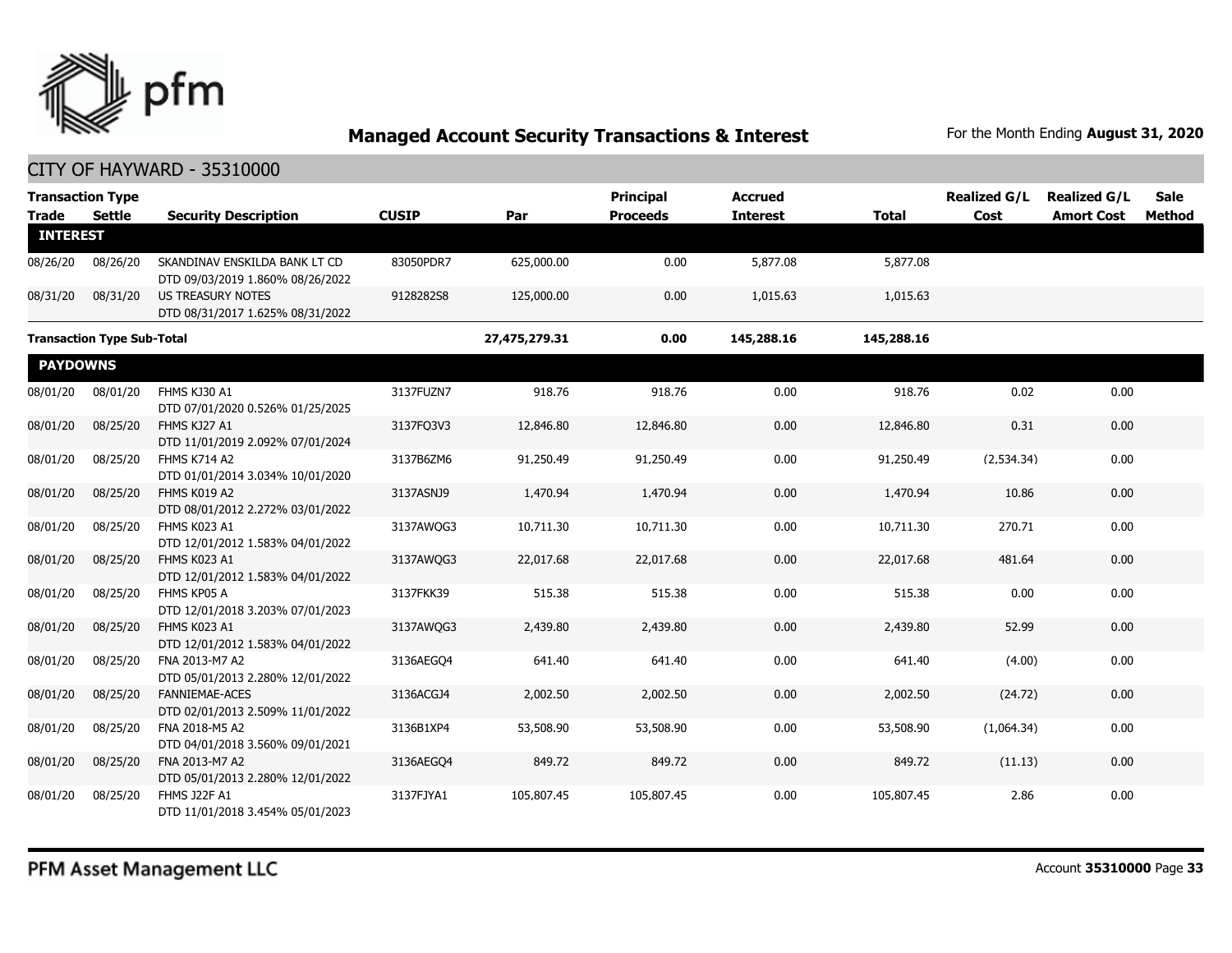

| <b>Transaction Type</b>           |               |                                                                                 |              |              | <b>Principal</b> | <b>Accrued</b>  |              | <b>Realized G/L</b> | <b>Realized G/L</b> | <b>Sale</b> |  |
|-----------------------------------|---------------|---------------------------------------------------------------------------------|--------------|--------------|------------------|-----------------|--------------|---------------------|---------------------|-------------|--|
| <b>Trade</b>                      | <b>Settle</b> | <b>Security Description</b>                                                     | <b>CUSIP</b> | Par          | <b>Proceeds</b>  | <b>Interest</b> | <b>Total</b> | Cost                | <b>Amort Cost</b>   | Method      |  |
| <b>PAYDOWNS</b>                   |               |                                                                                 |              |              |                  |                 |              |                     |                     |             |  |
| 08/01/20                          | 08/25/20      | <b>FHMS K720 A1</b><br>DTD 11/01/2015 2.316% 11/01/2021                         | 3137BLUQ9    | 9,008.38     | 9,008.38         | 0.00            | 9,008.38     | (24.63)             | 0.00                |             |  |
| 08/01/20                          | 08/25/20      | FHMS KJ23 A1<br>DTD 12/01/2018 3.174% 03/01/2022                                | 3137FKK70    | 37,764.86    | 37,764.86        | 0.00            | 37,764.86    | 0.30                | 0.00                |             |  |
| 08/15/20                          | 08/15/20      | FORD CREDIT AUTO OWNER TRUST<br>DTD 10/23/2018 3.240% 04/15/2023                | 34532TAD4    | 11,944.88    | 11,944.88        | 0.00            | 11,944.88    | 2.04                | 0.00                |             |  |
| 08/15/20                          | 08/15/20      | HART 2018-B A3<br>DTD 12/12/2018 3.200% 12/15/2022                              | 44933AAC1    | 11,710.54    | 11,710.54        | 0.00            | 11,710.54    | 0.14                | 0.00                |             |  |
| 08/15/20                          | 08/15/20      | NISSAN AUTO LEASE TRUST<br>DTD 10/24/2018 3.250% 09/15/2021                     | 65478BAD3    | 32,735.21    | 32,735.21        | 0.00            | 32,735.21    | 2.86                | 0.00                |             |  |
| 08/15/20                          | 08/15/20      | FORDL 2018-B A3<br>DTD 09/21/2018 3.190% 12/15/2021                             | 34531LAD2    | 39,271.21    | 39,271.21        | 0.00            | 39,271.21    | 3.32                | 0.00                |             |  |
| 08/15/20                          | 08/15/20      | CARMAX AUTO OWNER TRUST<br>DTD 07/25/2018 3.130% 06/15/2023                     | 14313FAD1    | 17,075.51    | 17,075.51        | 0.00            | 17,075.51    | 2.33                | 0.00                |             |  |
| 08/20/20                          | 08/20/20      | GMALT 2018-3 A3<br>DTD 09/26/2018 3.180% 06/20/2021                             | 36256GAD1    | 26,152.00    | 26,152.00        | 0.00            | 26,152.00    | 2.07                | 0.00                |             |  |
| 08/20/20                          | 08/20/20      | BMWLT 2018-1 A3<br>DTD 10/17/2018 3.260% 07/20/2021                             | 05586CAC8    | 17,037.26    | 17,037.26        | 0.00            | 17,037.26    | 2.37                | 0.00                |             |  |
| 08/20/20                          | 08/20/20      | GMALT 2019-1 A3<br>DTD 02/21/2019 2.980% 12/20/2021                             | 36256UAD0    | 11,666.92    | 11,666.92        | 0.00            | 11,666.92    | 1.83                | 0.00                |             |  |
| <b>Transaction Type Sub-Total</b> |               |                                                                                 | 519,347.89   | 519,347.89   | 0.00             | 519,347.89      | (2,826.51)   | 0.00                |                     |             |  |
| <b>SELL</b>                       |               |                                                                                 |              |              |                  |                 |              |                     |                     |             |  |
| 07/29/20                          | 08/05/20      | <b>US TREASURY NOTES</b><br>DTD 08/15/2018 2.750% 08/15/2021                    | 9128284W7    | 525,000.00   | 539,068.36       | 6,822.12        | 545,890.48   | 16,303.71           | 14,865.18           | <b>FIFO</b> |  |
| 07/30/20                          | 08/05/20      | INTL BANK OF RECONSTRUCTION AND<br>DEV NOTE<br>DTD 07/25/2018 2.750% 07/23/2021 | 459058GH0    | 495,000.00   | 507,132.45       | 453.75          | 507,586.20   | 13,290.75           | 12,505.14           | <b>FIFO</b> |  |
| 08/05/20                          | 08/07/20      | FEDERAL HOME LOAN BANKS NOTES<br>DTD 10/12/2018 3.000% 10/12/2021               | 3130AF5B9    | 775,000.00   | 800,939.25       | 7,427,08        | 808,366.33   | 26,388.75           | 26,120.14           | <b>FIFO</b> |  |
| 08/06/20                          | 08/11/20      | INTL BANK OF RECONSTRUCTION AND<br>DEV NOTE<br>DTD 07/25/2018 2.750% 07/23/2021 | 459058GH0    | 1,000,000.00 | 1,024,100.00     | 1,375.00        | 1,025,475.00 | 26,440.00           | 24,840.07           | <b>FIFO</b> |  |